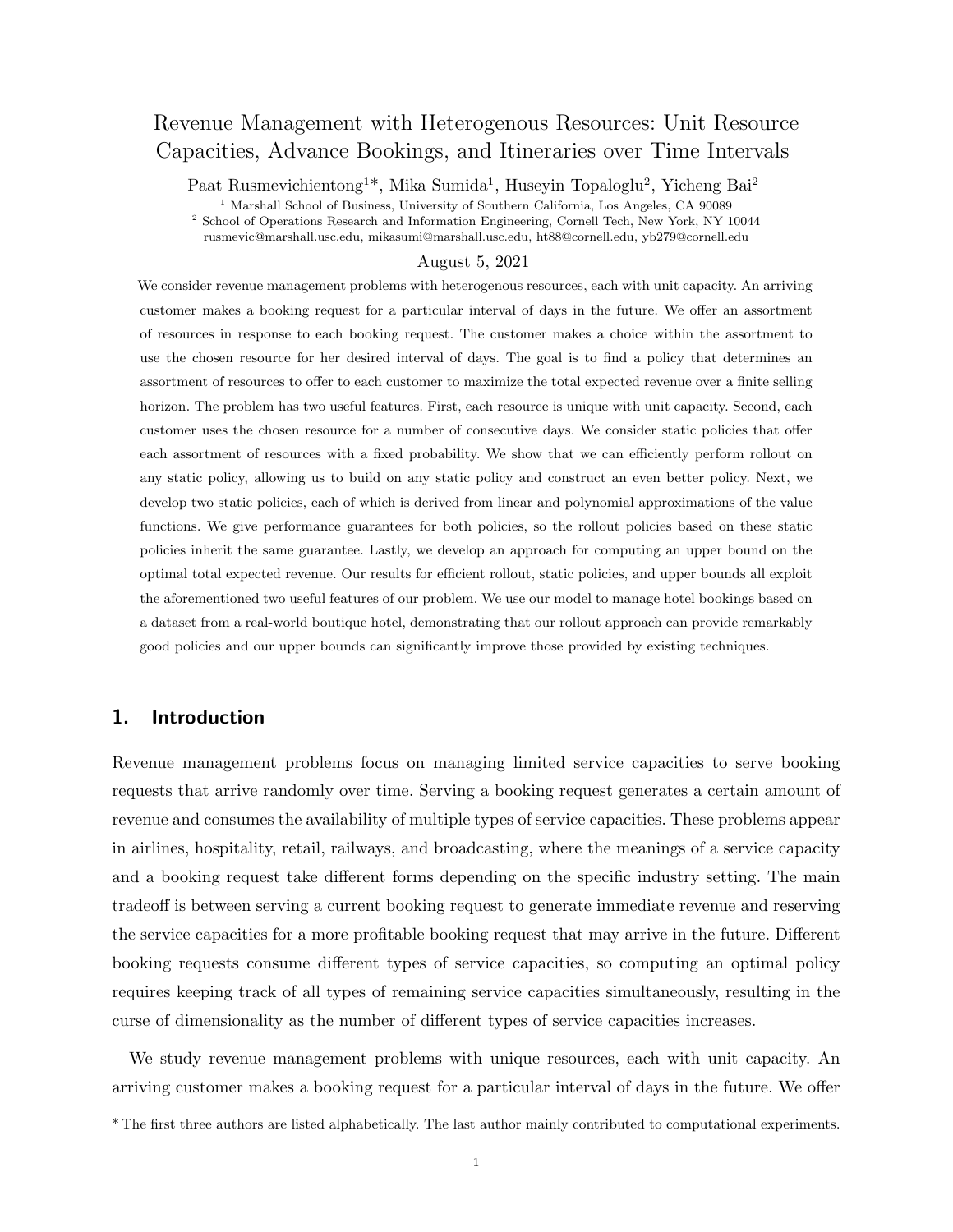an assortment of resources in response to each booking request. The customer makes a choice within the assortment to use the chosen resource for her desired interval of days and returns the resource after her use. The goal is to find a policy for determining an assortment of resources to offer to each customer to maximize the total expected revenue. Dynamic programming formulation of the problem has a high-dimensional state variable to keep track of the availability of resources on each day in the booking horizon, so it is computationally difficult to find the optimal policy. We give efficiently computable policies with performance guarantees and upper bounds on the optimal total expected revenue. As we discuss in our contributions below, all of our results exploit the fact that the resources have unit capacity and the customers use resources over consecutive days.

The class of revenue management problems that we consider in this paper appears in a number of applications. Market places for lodging, such as Airbnb and Vrbo, as well as boutique hotels and bed-and-breakfasts, offer unique rooms, apartments or houses. Customers make booking requests to use such lodging options for a number of consecutive days. Matching platforms for freelancers, such as Upwork and Fiverr, recommend differentiated workers with unique characteristics. Employers seek to make use of the skills of the workers for certain durations of time. When the projects are intensive enough that each freelancer can work on one project at a time, the problem of offering differentiated workers to employers also has the characteristics of our revenue management problem. With these applications in mind, our work is partly motivated by the boutique hotel Villa Mahal (2020) in Kalkan province of Turkey. The hotel offers six rooms: Moonlight Room, Moonlight Deluxe, Sunset Deluxe, Sunset Suite, Pool Room, and Cliff House. Each room is unique, as it is decorated differently, has different views, and offered at a different price. During the booking process, the customers are shown the available rooms for their desired days of stay, and they choose a specific room. Boutique Homes (2020) lists 150 boutique hotels with a similar setup.

Main Contributions: Our technical results focus on policies with performance guarantees, efficient rollout on such policies, and a novel upper bound on the optimal expected revenue.

Efficient Rollout of Static Policies: A static policy offers a (possibly random) assortment of resources without paying attention to the current state of the system. Letting  $n$  be the number of resources and  $T$  be the number of days in the booking horizon, to compute the value functions associated with a static policy, we need to solve a dynamic program with  $O(2^{nT})$  possible states that keep track of the availability of each resource on each day. We show that we can compute the value functions of a static policy by using n separate dynamic programs, each with  $O(T^2)$  possible states (Theorem 3.1). Intuitively speaking, this result is based on the following observation. Because each resource has unit capacity and customers use resources over consecutive days, if a resource is not available on day  $\ell$ , then we cannot use this resource to serve a booking request for an interval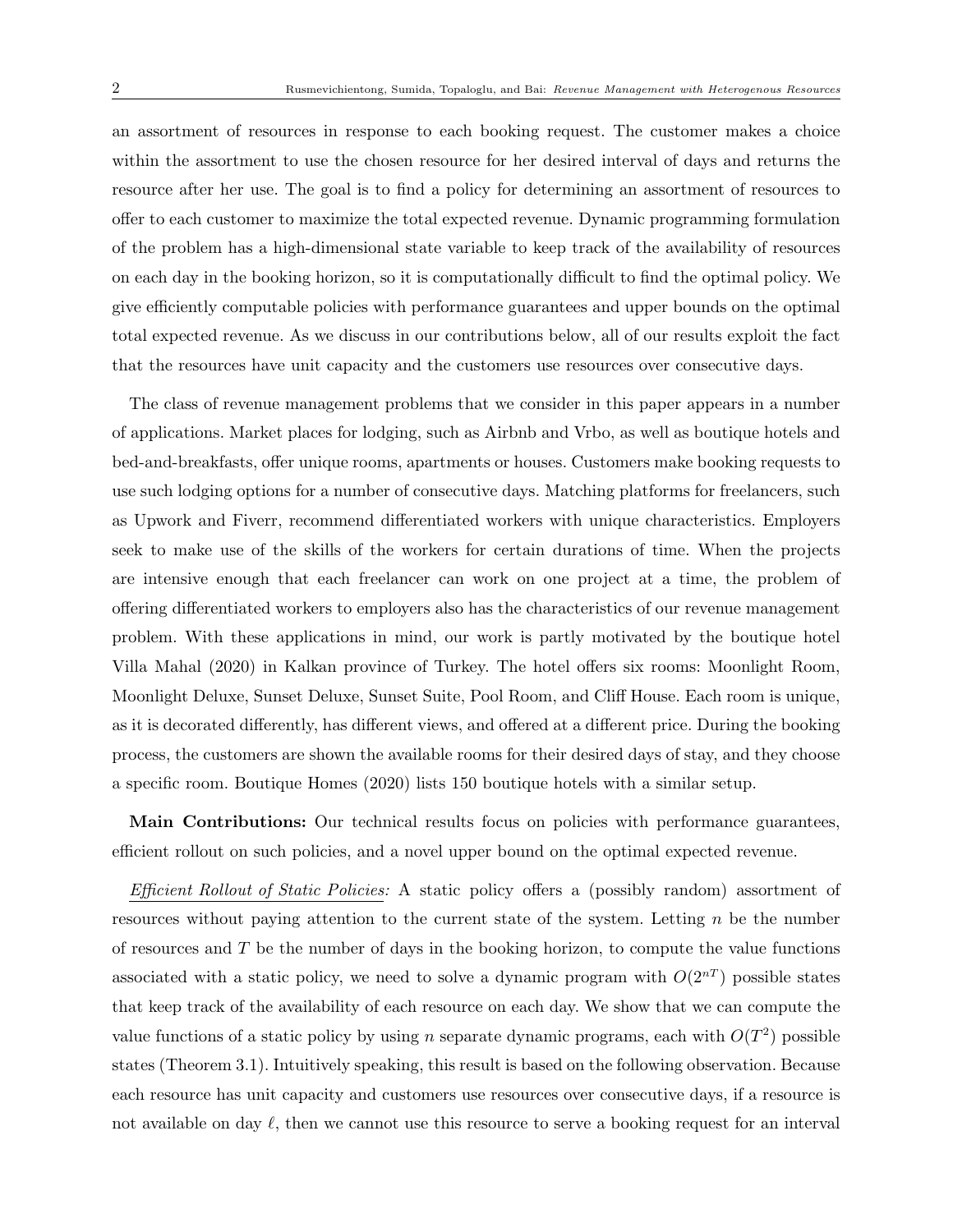that starts on or before day  $\ell - 1$  and ends on or after day  $\ell + 1$ . In our dynamic program, we keep track of the availability of each resource over uninterrupted intervals of days and use the fact that we cannot serve booking requests that straddle disjoint intervals. Thus, using our dynamic program, we can compute the value functions of a static policy in a number of operations that is polynomial in the number of resources and the number of days in the booking horizon.

Once we compute the value functions of a static policy, we can perform rollout on the static policy. Rolling out a static policy yields a policy that is guaranteed to perform at least as well as the static policy on hand; see Section 6.4.1 in Bertsekas (2017). Because the static policy does not consider the current state of the system, it may offer an unavailable resource in response to a booking request. We show that the rollout policy, in contrast, never offers an unavailable resource. The benefits from rolling out a static policy can be substantial. In our experiments, rolling out a static policy improves the performance of the static policy by up to 15%. In most rollout applications, the value functions of the static policy are approximated by using Monte Carlo simulation, but we can exactly compute the value functions of our static policies, precisely because each resource has unit capacity and customers use resources over consecutive days. Therefore, our results on computing the value functions of a static policy and performing rollout on a static policy both exploit the special structure of our revenue management problem.

Static Policies via Linear Approximations: By the discussion in the two previous paragraphs, if we have a static policy with a performance guarantee, then we can efficiently perform rollout on this static policy to obtain another policy that is at least as good. Letting  $D_{\text{max}}$  be the maximum number of days of resource usage in a booking request, we use linear approximations of the value functions to give a static policy that is guaranteed to obtain  $\frac{1}{2 \text{D}_{\text{max}}}$  fraction of the optimal total expected revenue (Theorem 4.1). Our result uses a characterization of feasible booking requests that holds under unit resource capacities. Earlier performance guarantees for linear value function approximations are in an asymptotic regime, where the resource capacities and the expected demand increase at the same rate; see, for example, Talluri and van Ryzin (1998). Our result does not require an asymptotic regime. Indeed, such an asymptotic regime is not relevant to us at all, because each resource is unique, so resource capacities are always one. Before our work, it was not known whether linear approximations could yield performance guarantees without asymptotic regimes.

Static Policies via Polynomial Approximations: Letting  $D_{\min}$  be the minimum number of days in a booking request, we use polynomial approximations of the value functions to give a static policy that is guaranteed to obtain  $\frac{1}{2+\lceil(\mathsf{D}_{\max}-1)/\mathsf{D}_{\min}\rceil}$  fraction of the optimal total expected revenue. To establish this result, corresponding to each possible interval of days in a booking request, we designate a so-called intersection preserving subset of days with the following property. If we do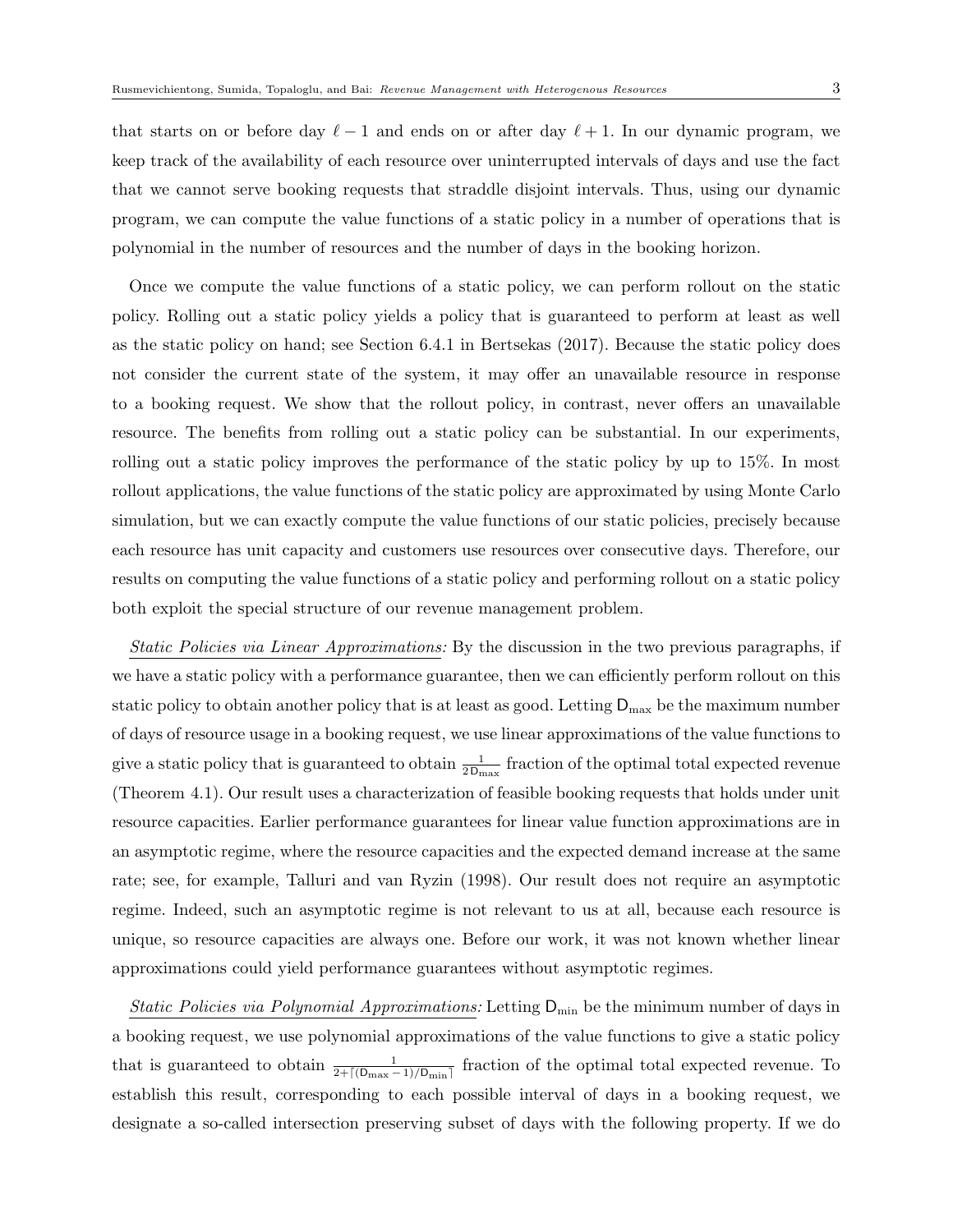not have capacity on a day in the intersection preserving subset, then we can immediately conclude that we cannot accommodate a booking request for the corresponding interval. As a function of the number of days in the intersection preserving subsets, we give a performance guarantee for the static policy from the polynomial value function approximations (Theorem 6.1). Next, using the fact that resources have unit capacities and customers request resources over consecutive days, we bound the number of days in the intersection preserving subsets by  $1 + \left[ \frac{D_{\text{max}} - 1}{D_{\text{min}}} \right]$  (Theorem 6.2). Putting these two results together yields the desired performance guarantee. Surprisingly, if all booking requests are for the same duration  $(D_{\text{max}} = D_{\text{min}})$ , then our policy yields a constant  $1/3$ performance guarantee. Our linear approximations have a looser guarantee than our polynomial ones, but the practical performance of both policies, especially after rollout, is competitive.

Upper Bound on the Optimal Policy Performance: We give an efficiently computable upper bound on the optimal total expected revenue. To assess the optimality gap of a policy, we can compare its total expected revenue with such an upper bound. Our upper bound is based on allocating the revenue from a booking request over different resources and solving a separate dynamic program to control the capacity of each resource. We show that this approach yields an upper bound on the optimal total expected revenue (Proposition 7.1). A common approach to obtain an upper bound is to formulate a linear programming approximation under the assumption that the choices of the customers take on their expected values; see Gallego et al. (2004). We show how to choose our revenue allocations such that the upper bound from our approach is at least as tight as that from such a linear program (Theorem 7.2). The dynamic program that we solve for each resource still has  $O(2^T)$  states, keeping track of the availability of the resource on each day. We give an equivalent dynamic program with only  $O(T^2)$  state variables (Theorem 7.3).

One motivation for using a linear program to construct an upper bound is that such upper bounds are tight in the asymptotic regime discussed earlier. This asymptotic regime does not apply to our problem because our resource capacities are always one, irrespective of the number of resources. In our experiments, the upper bounds from the linear program are substantially looser than our upper bounds, with gaps reaching 29%. Another approach to obtain an upper bound is based on decomposing the dynamic program for the problem by resources; see Topaloglu (2009). This approach constructs piecewise linear value function approximations that are separable by resources. In our problem, the capacity of each resource is one, so such a piecewise linear approximation is no different from a linear approximation. In our experiments, the upper bound from the decomposition approach was almost as poor as that from the linear program.

Validation on Real-World Hotel Data: We test our policies on a dataset from an actual boutique hotel, as well as randomly generated datasets. Our policies can handle real problem sizes. Policies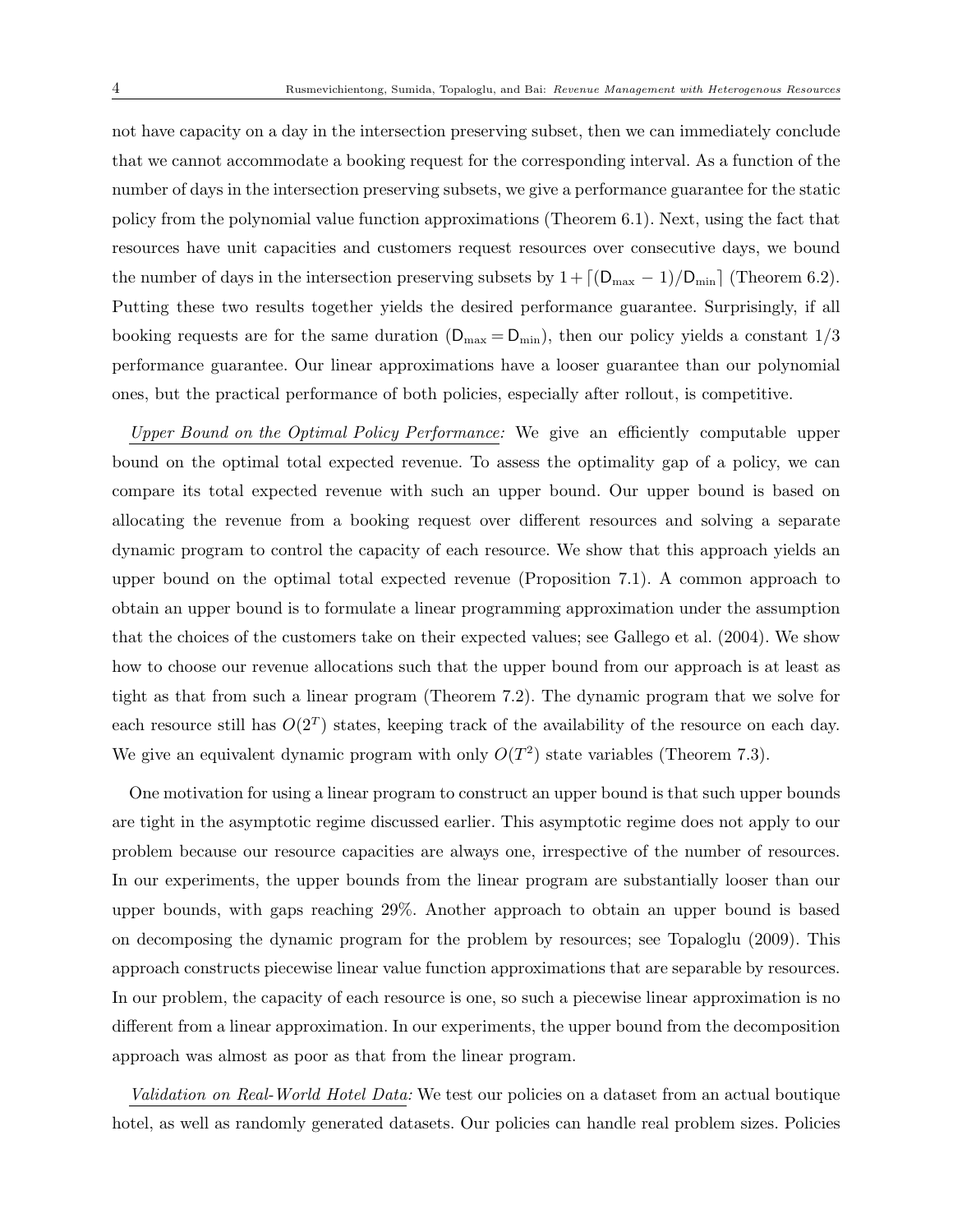based on our linear and polynomial approximations outperform strong benchmarks. Moreover, rolling out a static policy can significantly improve the static policy on hand.

Literature Review: Rollout is a general approach to improving the performance of any policy; see Section 6.4.1 in Bertsekas (2017). The idea is to compute the value functions of the initial policy on hand and use the greedy policy with respect to the value functions. The policy from rollout is guaranteed to perform at least as well as the initial policy on hand. The difficulty of performing rollout is in computing the value functions of the initial policy. Computing these value functions can be as difficult as computing the optimal policy, so the value functions are often estimated by using simulation. We exploit the unit capacities of the resources and the interval structure of the booking requests to exactly compute the value functions of a static policy and to perform rollout on the static policy. The rollout approach has been used in combinatorial optimization, scheduling, vehicle routing, and revenue management, but most existing work uses approximations or simulations to estimate the value functions of the initial policy; see Bertsekas et al. (1997), Bertsekas and Castanon (1999), Secomandi (2001), and Bertsimas and Popescu (2003).

There is work on managing resources that possess reusable characteristics. In Manshadi and Rodilitz (2020), volunteers are asked to perform tasks, each volunteer becoming inactive for a random duration of time after she is tapped for a task. In Rusmevichientong et al. (2020), products are rented by customers for random durations of time and become available to be used by others once returned. In both papers, the authors give policies with performance guarantees. A critical differentiating factor of our problem is that a customer arriving into the system makes a booking request to use a resource on a future day. In other words, our problem setting involves advance reservations, which is, naturally, critical when working with lodging market places, hotels and freelancer matching platforms. In Manshadi and Rodilitz (2020), if a volunteer is tapped for a task, then her inactivity period immediately starts. In Rusmevichientong et al. (2020), if a customer arriving into the system rents a product, then the product is immediately checked out. As far as we are aware, it is not possible to incorporate advance reservations into these models.

For revenue management problems with non-unit resource capacities and booking requests not necessarily over intervals of days, letting  $L$  be the maximum number of resources used by a booking request, Baek and Ma (2019) and Ma et al. (2020) both give policies with a performance guarantee of  $\frac{1}{1+L}$ . The problem considered by these authors is more general than ours, but exploiting the special structure of our problem, we can improve the performance of their policies both theoretically and practically. In particular, because the authors consider non-unit resource capacities, it is not possible to perform rollout efficiently on their policies. In our experiments, rollout provides dramatic improvements in policy performance, reaching 15%. Also, the policies proposed by the authors,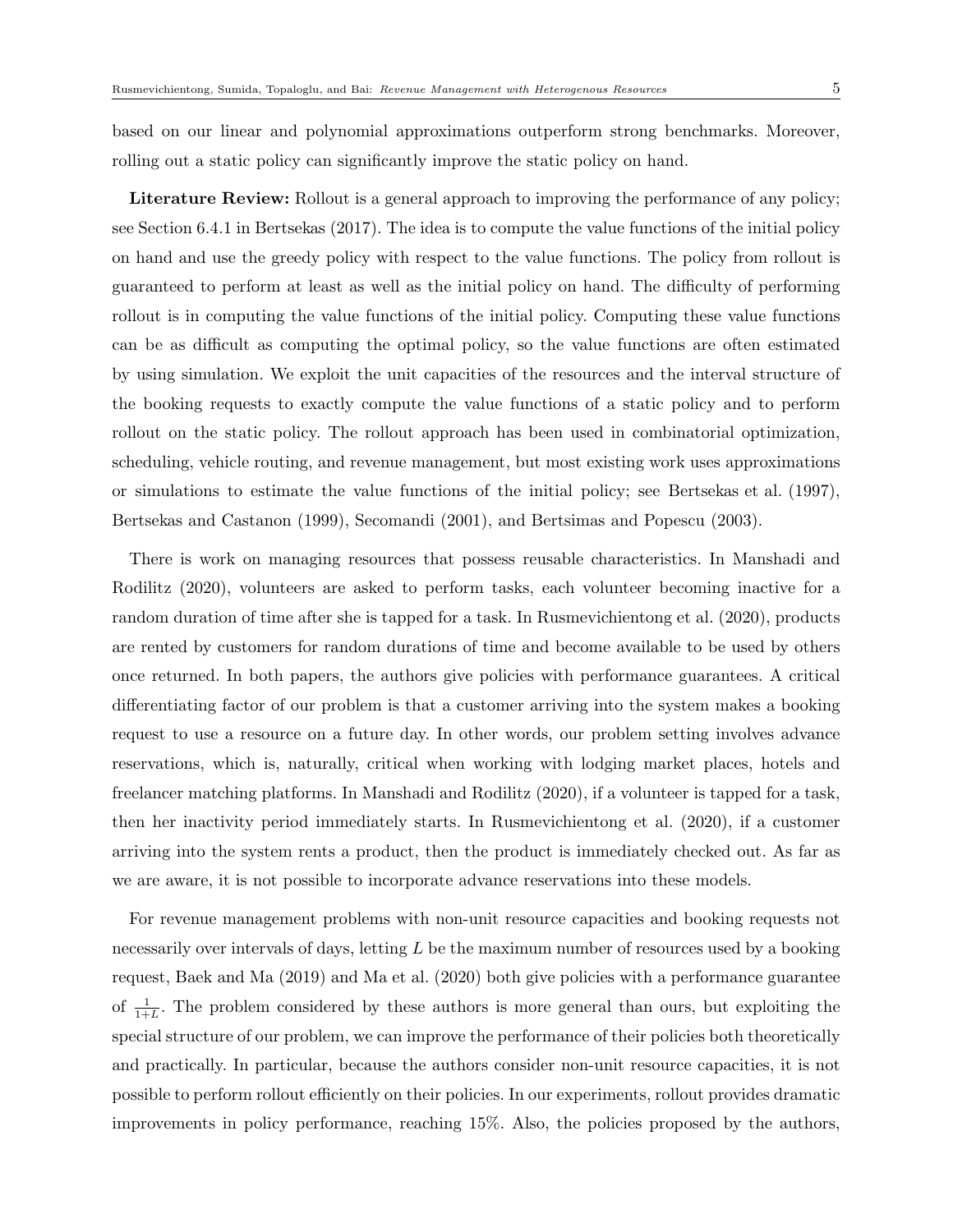when applied to our problem, provide a performance guarantee of  $\frac{1}{1+D_{\max}}$ . For  $D_{\min} > 1$ , we have  $\frac{1}{2 + \lceil (D_{\max} - 1)/D_{\min} \rceil} > \frac{1}{1 + D_1}$  $\frac{1}{1+D_{\max}}$ , so if  $D_{\min} > 1$ , then our policy with the polynomial value function approximations has a better theoretical performance guarantee. The improvement provided by our policy is practically relevant because platforms may indeed impose minimum use requirements, so  $D_{\min} > 1$ . For example, in addition to its six rooms, Villa Mahal offers three villas: Ying Yang, Gunbatimi, and Ruya. These villas require a minimum stay of seven days. Our stronger theoretical performance guarantees translate into practical benefits. Our policies can improve the revenue performance of the policies in Baek and Ma (2019) and Ma et al. (2020) by 20%.

Some papers focus on building linear programming approximations for revenue management problems and characterize the optimality gaps of the policies derived from such approximations; see Talluri and van Ryzin (1998), Cooper (2002), and Jasin and Kumar (2012, 2013). These papers focus on the asymptotic regime discussed earlier in this section, but such a regime, once again, is not relevant to our setting because the capacities of our resources are always one. The policies derived from the linear programming approximations are often characterized by bid prices, where one attaches a bid price to each resource to capture the opportunity cost of a unit of resource. The decision for accepting a booking request is made by comparing the revenue from the booking request with the total opportunity cost of the resources used by the booking request; see Adelman (2007), Topaloglu (2009), Tong and Topaloglu (2013), Kirshner and Nediak (2015), Vossen and Zhang (2015a,b), and Kunnumkal and Talluri (2016a). The policies in this last set of papers do not have performance guarantees. There is work on incorporating customer choice into revenue management problems, where the customers choose among the offered booking options; see Gallego et al. (2004), Liu and van Ryzin (2008), Kunnumkal and Topaloglu (2008), Bront et al. (2009), and Meissner et al. (2012). Some papers focus on approximating the value functions under customer choice; see Zhang and Cooper (2005, 2009), Zhang and Adelman (2009), Kunnumkal and Topaloglu (2010), and Kunnumkal and Talluri (2016b). Others use stochastic approximation to compute booking limits and bid prices; see van Ryzin and Vulcano (2008), Topaloglu (2008), and Chaneton and Vulcano (2011). These papers do not give performance guarantees either.

**Organization:** In Section 2, we give a dynamic programming formulation for our problem. In Section 3, we show how to perform rollout efficiently on a static policy. In Section 4, we give a static policy using linear value function approximations. In Section 5, we establish a performance guarantee for this policy by showing that we can use our approximations to bound the performance of the optimal and static policy. In Section 6, we give a static policy using polynomial value function approximations. The performance guarantee for this policy also uses a bounding approach, but the specifics are different. In Section 7, we give a method to get an upper bound on the optimal total expected revenue. In Section 8, we give computational experiments. In Section 9, we conclude.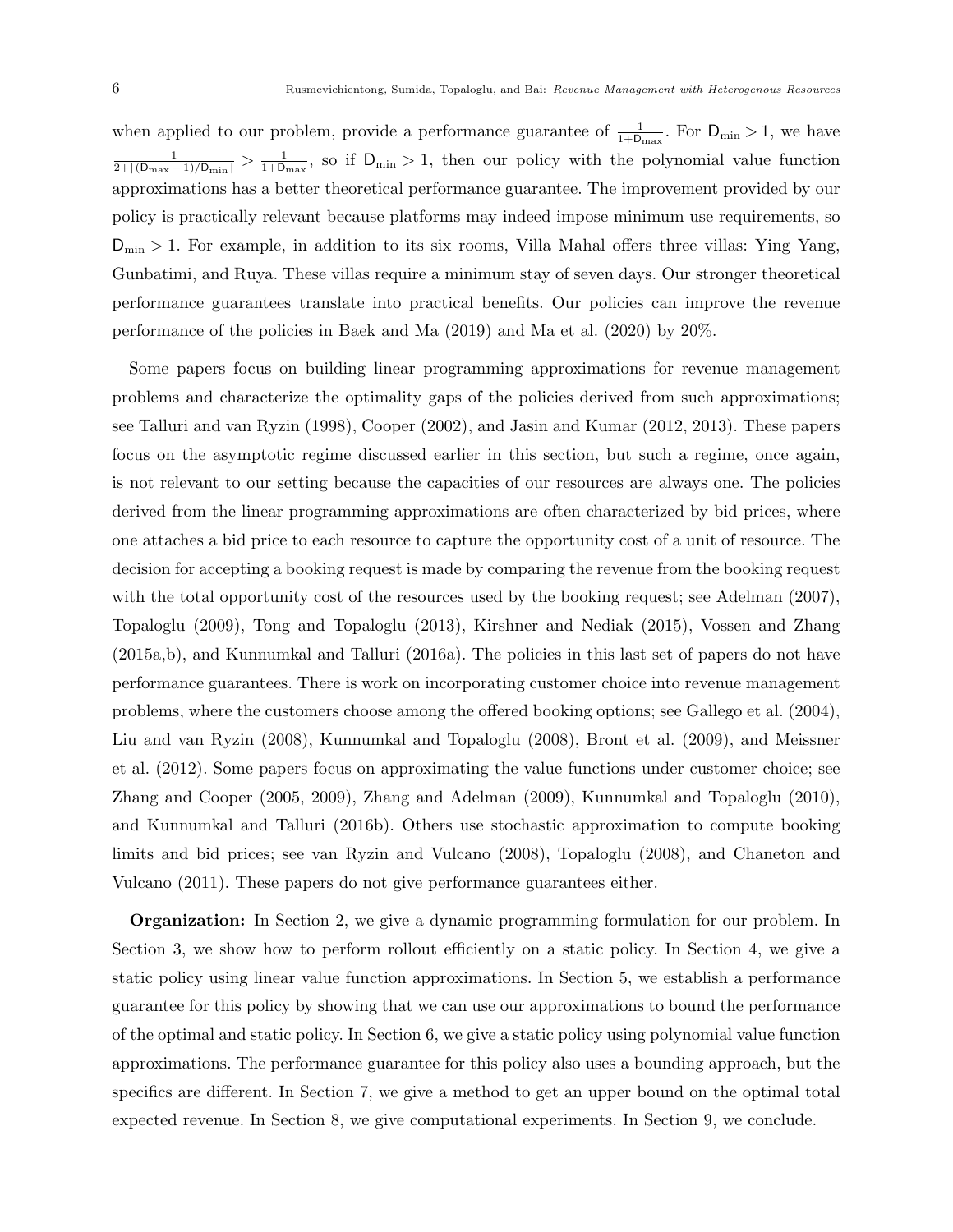## 2. Problem Formulation

We have *n* unique resources indexed by  $\mathcal{N} = \{1, \ldots, n\}$ . The resources are available for use during the days indexed by  $\mathcal{T} = \{1, 2, ..., T\}$ . Let  $\mathcal{F} = \{[s, f] : 1 \le s \le f \le T\}$  denote the set of possible intervals of use, where the interval  $[s, f]$  corresponds to a use over days  $\{s, \ldots, f\}$ . The revenue from booking resource i over interval  $[s, f]$  is  $r_{i,[s,f]}$ . The booking requests arrive over the time periods indexed by  $\mathcal{Q} = \{1, 2, ..., Q\}$ . Each time period is a small enough interval of time that there is at most one booking request at each time period. At time period  $q$ , we have a booking request for using a resource over interval [s, f] with probability  $\lambda_1^q$  $\sum_{[s,f]}$ . With probability  $1 - \sum_{[s,f] \in \mathcal{F}} \lambda_{[s,f]}^q$  $q$ <sub>s,f</sub> $,$ there is no booking request at time period q. Given that we offer assortment  $S \subseteq \mathcal{N}$  of resources at time period q, the customer making a booking request at time period q chooses resource i with probability  $\phi_i^q(S)$ . The choice probability  $\phi_i^q(S)$  is governed by a general choice model, as long as the choice probabilities of the resources in an assortment decrease as we add more resources into the assortment; that is,  $\phi_i^q(S \cup \{j\}) \leq \phi_i^q(S)$  for all  $i \in S$  and  $j \notin S$ .

Our goal is to find a policy for deciding which assortment of resources to make available for the customer arriving at each time period to maximize the total expected revenue from all booking requests. We formulate a dynamic program to compute an optimal policy. We use the vector  $\boldsymbol{x} = (x_{i,\ell} : i \in \mathcal{N}, \ell \in \mathcal{T}) \in \{0,1\}^{n \times T}$  to capture the state of the system at a generic time period, where we have  $x_{i,\ell} = 1$  if and only if resource i is available for use on day  $\ell$ . To accommodate a booking request to use resource i over the interval  $[s, f]$ , we need to have this resource available on days  $\{s, \ldots, f\}$ . In other words, given that the state of the system is x, we can accommodate a booking request to use resource i over the interval  $[s, f]$  if and only if  $\prod_{\ell=s}^f x_{i,\ell} = 1$ . Let  $J^q(\boldsymbol{x})$  be the optimal total expected revenue over time periods  $\{q, \ldots, Q\}$  given that the state of the system at time period q is x. Using  $e_{i,[s,f]} \in \{0,1\}^{n \times T}$  to denote the vector with ones only in the components corresponding to resource i and days  $\{s, \ldots, f\}$ , we can find the optimal policy by computing the value functions  $\{J^q : q \in \mathcal{Q}\}\$  through the dynamic program

$$
J^q(\boldsymbol{x}) = \sum_{[s,f]\in\mathcal{F}} \lambda^q_{[s,f]} \max_{S\subseteq\mathcal{N}} \left\{ \sum_{i\in\mathcal{N}} \phi_i^q(S) \bigg( \prod_{\ell=s}^f x_{i,\ell} \bigg) \left[ r_{i,[s,f]} + J^{q+1}(\boldsymbol{x}-\boldsymbol{e}_{i,[s,f]}) \right] \right.+ \left[ \sum_{i\in\mathcal{N}} \phi_i^q(S) \bigg( 1 - \prod_{\ell=s}^f x_{i,\ell} \bigg) + 1 - \sum_{i\in\mathcal{N}} \phi_i^q(S) \right] J^{q+1}(\boldsymbol{x}) \right\} + \left[ 1 - \sum_{[s,f]\in\mathcal{F}} \lambda^q_{[s,f]} \right] J^{q+1}(\boldsymbol{x}),
$$

with the boundary condition that  $J^{Q+1}=0$ . In this case, letting  $e \in \{0,1\}^{n \times T}$  be the vector of all ones, the optimal total expected revenue is given by  $J^1(e)$ .

In the dynamic program above, if we offer the assortment  $S$  of resources to a customer with a resource request over the interval [s, f], then she chooses resource i with probability  $\phi_i^q(S)$ . If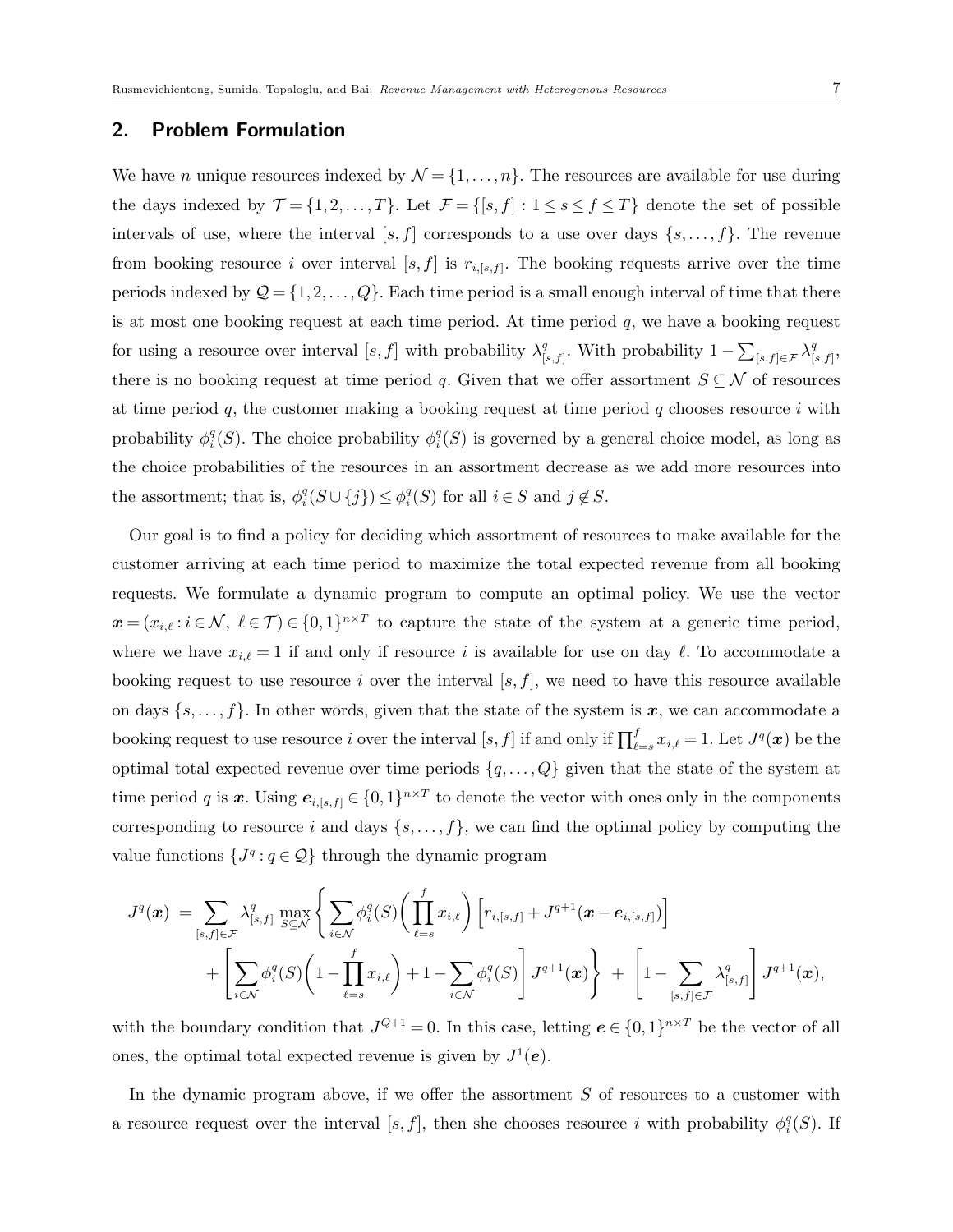$\prod_{\ell=s}^f x_{i,\ell} = 1$ , so that resource i is available to accommodate a booking over the interval  $[s, f]$ , then we generate a revenue of  $r_{i,[s,f]}$  and resource i becomes unavailable over days  $\{s,\ldots,f\}$ . With probability  $\sum_{i\in\mathcal{N}}\phi_i^q(S)(1-\prod_{\ell=s}^fx_{i,\ell}),$  the customer chooses a resource that is not available on some day over the interval [s, f]. With probability  $1 - \sum_{i \in \mathcal{N}} \phi_i^q(S)$ , the customer does not choose any of the resources in the offered assortment. In either case, we do not consume capacity of any of the resources. Lastly, with probability  $1 - \sum_{[s,f] \in \mathcal{F}} \lambda_{[s,f]}^q$  $S_{[s,f]}^q$ , we do not have a booking request, in which case, we do not consume capacity of any of the resources either. In our dynamic program, we assume that if we have a customer making a booking request for the interval  $[s, f]$ , then we may offer a resource that is not available on one of the days  $\{s, \ldots, f\}$ . If the customer chooses this resource, then she leaves without making a booking. This assumption is innocuous because, as we argue shortly, there exists an optimal policy that never offers an unavailable resource for a booking request. The dynamic program above can be unwieldy, but arranging the terms on the right side, we can write this dynamic program equivalently as

$$
J^{q}(\boldsymbol{x}) = \sum_{[s,f] \in \mathcal{F}} \lambda_{[s,f]}^{q} \max_{S \subseteq \mathcal{N}} \left\{ \sum_{i \in \mathcal{N}} \phi_{i}^{q}(S) \left( \prod_{\ell=s}^{f} x_{i,\ell} \right) \left[ r_{i,[s,f]} + J^{q+1}(\boldsymbol{x} - \boldsymbol{e}_{i,[s,f]}) - J^{q+1}(\boldsymbol{x}) \right] \right\} + J^{q+1}(\boldsymbol{x}). \tag{1}
$$

Given that the state of the system at time period q is x, we interpret  $J^{q+1}(\mathbf{x}) - J^{q+1}(\mathbf{x} - \mathbf{e}_{i,[s,f]})$  as the opportunity cost of the capacities used by booking resource i for days  $\{s, \ldots, f\}$ .

Using the dynamic program above, we can argue that there exists an optimal policy that never offers an unavailable resource for a booking request. In particular, given that the state of the system at time period q is x and we have a booking request for the interval [s, f], we can compute the optimal assortment of resources to offer by solving the maximization problem on the right side of (1). This maximization problem is of the form  $\max_{S \subseteq \mathcal{N}} \sum_{i \in \mathcal{N}} \phi_i^q(S) p_i^q$  $_{i,[s,f]}^q(\boldsymbol x),$  where  $p_i^q$  $\mathcal{F}^q_{i,[s,f]}(\boldsymbol x) = (\prod_{\ell=s}^f x_{i,\ell}) \left[ r_{i,[s,f]} + J^{q+1}(\boldsymbol x-\boldsymbol e_{i,[s,f]}) - J^{q+1}(\boldsymbol x) \right].$  In Appendix A, we consider the problem  $\max_{S \subseteq \mathcal{N}} \sum_{i \in \mathcal{N}} \phi_i^q(S) p_i$  and show that there exists an optimal solution  $S^*$  to this problem that satisfies  $S^* \subseteq \{i \in \mathcal{N} : p_i > 0\}$ . In other words, if  $p_i^* \leq 0$ , then  $S^*$  does not offer resource i. This result follows from the assumption that the choice probabilities satisfy  $\phi_i^q(S \cup \{j\}) \leq \phi_i^q(S)$  for all  $i \in S$  and  $j \notin S$ . If resource i is not available for some day over the interval [s, f], then we have  $\prod_{\ell=s}^{f} x_{i,\ell} = 0$ , which implies that  $p_i^q$  $\mathcal{L}_{i,s,f}^q(\boldsymbol{x})=0.$  Therefore, there exists an optimal solution to the maximization problem on the right side of  $(1)$  that does not offer resource i when this resource is unavailable for a booking request over the interval  $[s, f]$ .

The state variable x in (1) has  $O(2^{n})$  possible values, making an optimal policy difficult to compute. Thus, we focus on developing policies with performance guarantees.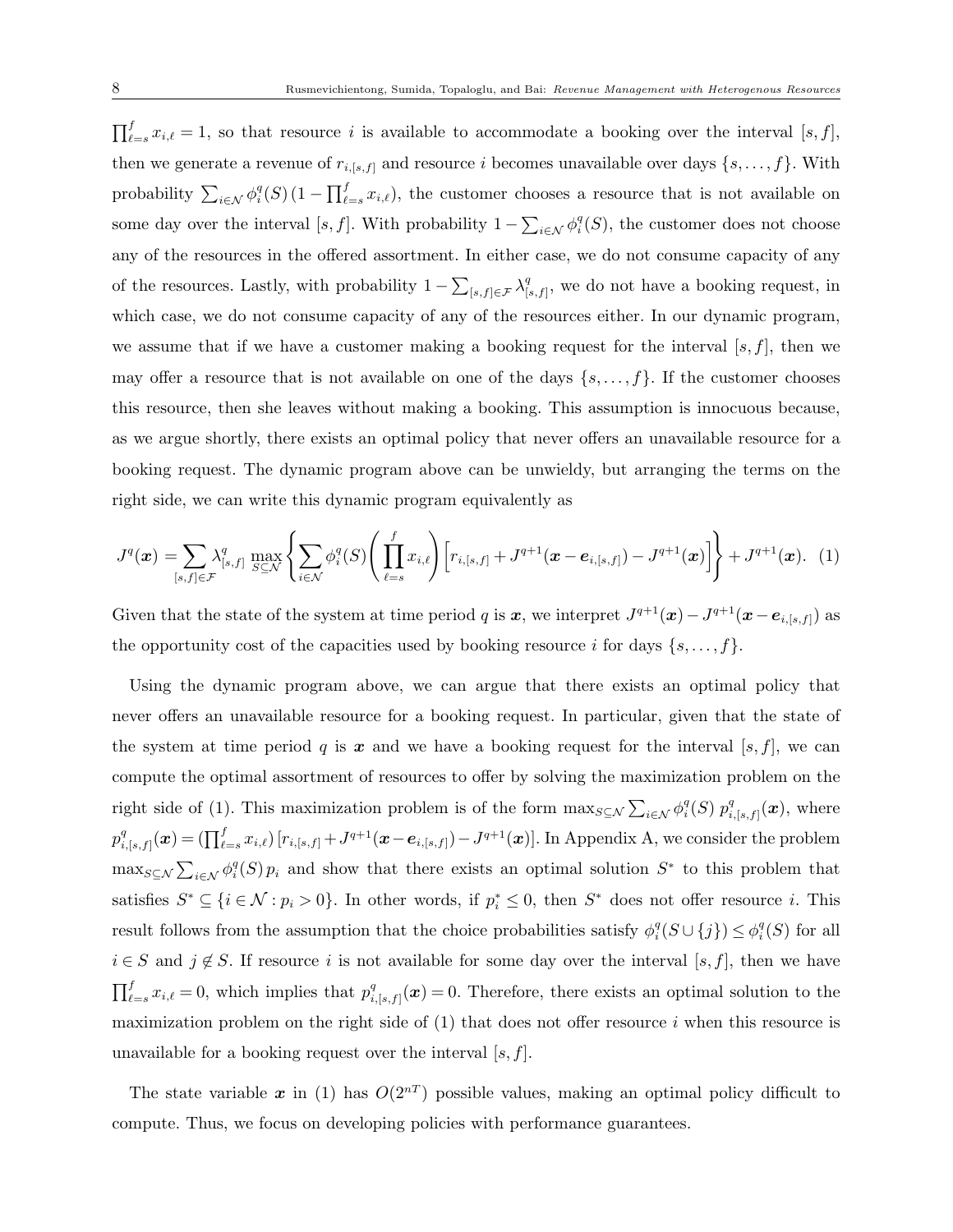## 3. Efficient Rollout of Static Policies

In this section, we show that we can compute the value functions of a static policy efficiently, which ultimately allows us to perform rollout on the static policy. A static policy  $\mu$  is a collection of offer probabilities  $\{\mu_1^q\}$  $\mathcal{G}_{[s,f]}^q(S)$  :  $S \subseteq \mathcal{N}, [s,f] \in \mathcal{F}, q \in \mathcal{Q}$  such that if we have a booking request for interval [s, f] at time period q, then the policy offers the assortment S of resources with probability  $\mu_0^q$  $_{[s,f]}^q(S).$ Naturally, we require  $\sum_{S \subseteq \mathcal{N}} \mu_{\parallel}^q$  $\mathcal{L}_{[s,f]}(S) = 1.$  Because the offer probabilities do not depend on the state of the system, a static policy may offer an unavailable resource. If a customer chooses an unavailable resource, then she leaves without making a booking. Nevertheless, we will ensure that, just like the optimal policy, the rollout policy based on a static policy never offers an unavailable resource. To compute the value functions of the static policy  $\mu$ , we define  $\psi^q_{\mu,i,[s,f]} = \sum_{S \subseteq \mathcal{N}} \mu^q_{[s]}$  $\frac{q}{[s,f]}(S)$   $\phi_i^q(S)$ , which is the probability that a customer arriving at time period q with a booking request for interval  $[s, f]$ chooses resource i under the static policy  $\mu$ . Let  $J^q_{\mu}(x)$  be the total expected revenue obtained by the static policy  $\mu$  over time periods  $\{q, \ldots, Q\}$  given that the state of the system at time period q is x. We compute the value functions  $\{J^q_\mu: q \in \mathcal{Q}\}\$  through the dynamic program

$$
J_{\mu}^{q}(\boldsymbol{x}) = \sum_{[s,f] \in \mathcal{F}} \lambda_{[s,f]}^{q} \left\{ \sum_{i \in \mathcal{N}} \psi_{\mu,i,[s,f]}^{q} \left( \prod_{\ell=s}^{f} x_{i,\ell} \right) \left[ r_{i,[s,f]} + J_{\mu}^{q+1}(\boldsymbol{x} - \boldsymbol{e}_{i,[s,f]}) - J_{\mu}^{q+1}(\boldsymbol{x}) \right] \right\} + J_{\mu}^{q+1}(\boldsymbol{x}), \quad (2)
$$

with the boundary condition that  $J_{\mu}^{Q+1} = 0$ . In this case, the total expected revenue obtained by the static policy  $\mu$  is given by  $J^1_{\mu}(e)$ .

The dynamic program in (2) is similar to that in (1), but when computing the value functions of a static policy, the assortment that we offer is determined by the static policy, rather than being a decision variable. In particular, under the static policy  $\mu$ , if we have a booking request for interval [s, f] at time period q, then the customer chooses resource i with probability  $\psi^q$  $_{\boldsymbol{\mu},i,[s,f]}^q$ . The state variable x in (2) has  $O(2^{n})$  possible values, just like the state variable in (1), but two properties of static policies allow us to compute the value functions of a static policy efficiently. First, under the static policy  $\mu$ , given that we have a booking request for interval [s, f] at time period q, resource *i* receives a booking with fixed probability  $\psi^q$  $_{\boldsymbol{\mu},i,[s,f]}^q$ . Therefore, intuitively speaking, each resource faces an exogenous stream of booking requests, allowing us to focus on each resource separately. Second, if resource i is available on days  $\{a, \ldots, b-1\}$  and days  $\{b+1, \ldots, c\}$ , but not on day b, then this resource can never accommodate a booking request for an interval that starts before day  $b-1$  and ends after day  $b+1$ . Thus, we can separately compute the total expected revenue from each uninterrupted interval of available days for a resource.

Motivated by the discussion above, to compute the value functions of the static policy  $\mu$ , we let  $V_{\mu,i}^q(a,b)$  be the total expected revenue collected by the static policy  $\mu$  from resource i over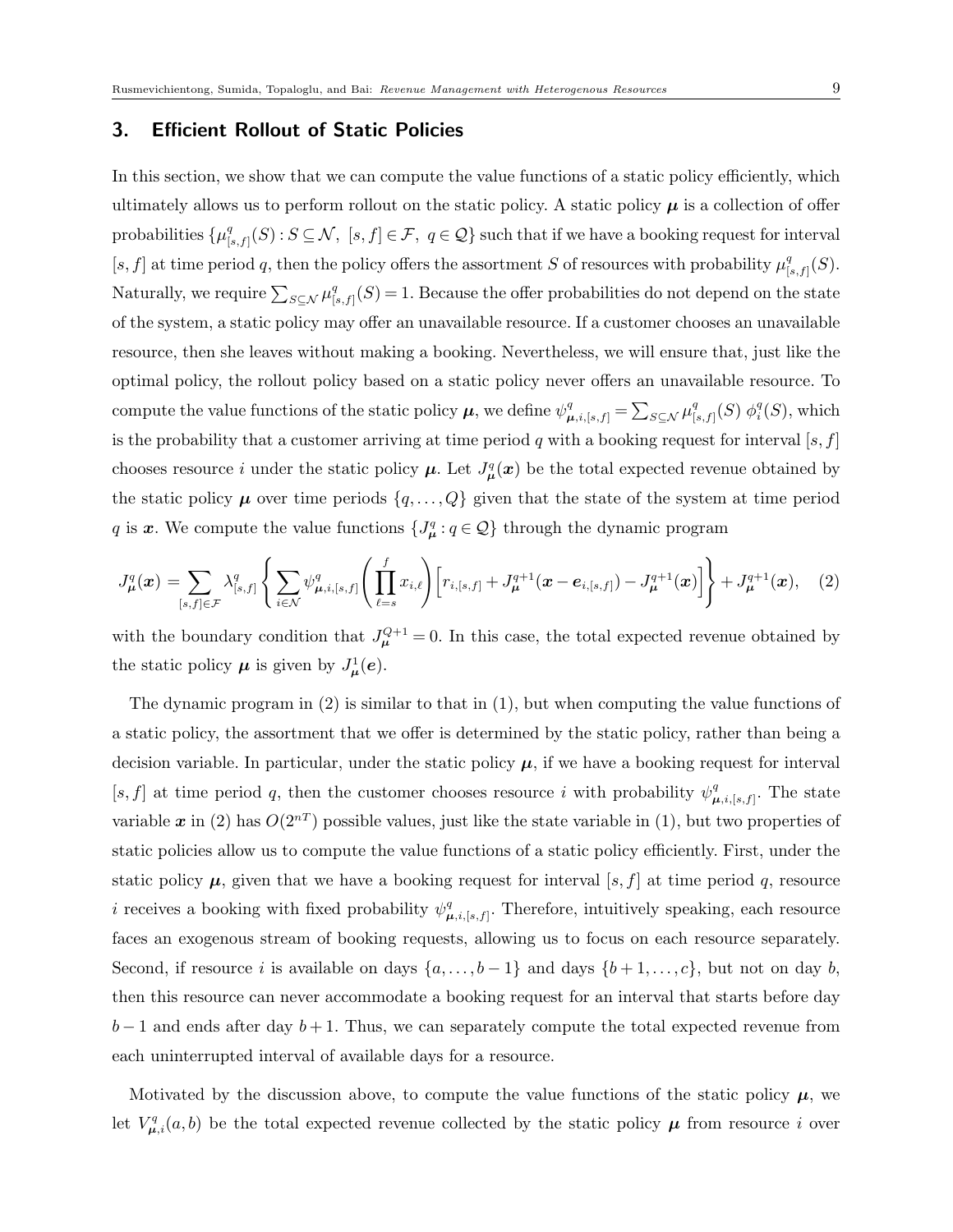

**Figure 1** Maximal available intervals for  $x_i$  (top) and maximal intervals for  $x_i - e_{[8,9]}$  (bottom).

time periods  $\{q, \ldots, Q\}$  given that resource i is available for all the days in the interval [a, b]. We compute the value functions  $\{V_{\mu,i}^q : q \in \mathcal{Q}\}\$  by solving the dynamic program

$$
V_{\mu,i}^q(a,b) = \sum_{[s,f]\subseteq[a,b]} \lambda_{[s,f]}^q \left\{ \psi_{\mu,i,[s,f]}^q \left[ r_{i,[s,f]} + V_{\mu,i}^{q+1}(a,s-1) + V_{\mu,i}^{q+1}(f+1,b) - V_{\mu,i}^{q+1}(a,b) \right] \right\} + V_{\mu,i}^{q+1}(a,b), (3)
$$

with the boundary condition that  $V_{\mu,i}^{Q+1} = 0$ . Given that resource i is available on all days in the interval [a, b], to compute the total expected revenue collected by the static policy  $\mu$  from this resource over time periods  $\{q, \ldots, Q\}$ , we consider the booking requests only for the intervals within the interval [a, b]. With probability  $\lambda_1^q$  $S_{[s,f]}^q$ , the customer arriving at time period q makes a booking request for interval [s, f]. Under the static policy  $\mu$ , this customer chooses resource i with probability  $\psi^q_\mu$  $\mu_{i,[s,f]}^q$ , in which case we generate a revenue of  $r_{i,[s,f]}$ . Furthermore, resource i becomes no longer available on all days in the interval [a, b], but it is still available for the intervals [a, s−1] and  $[f + 1, b]$ . Given that resource i is available on all days in the interval  $[a, b]$  at time period q, we can interpret  $V_{\mu,i}^{q+1}(a,b) - V_{\mu,i}^{q+1}(a,s-1) - V_{\mu,i}^{q+1}(f+1,b)$  in (3) as the opportunity cost of the capacities used by booking resource i for the days  $\{s, \ldots, f\}$ . If  $s = a$ , then we set  $V_{\mu,i}^{q+1}(a, s-1) = 0$ , whereas if  $f = b$ , then we set  $V_{\mu,i}^{q+1}(f + 1, b) = 0$  in (3).

The state variable  $(a, b)$  in (3) has  $O(T^2)$  possible values. Therefore, we can solve the dynamic program in (3) efficiently. Our main result in this section shows that we can compute the value functions  $\{J^q_\mu: q \in \mathcal{Q}\}\$ in (2) by using the value functions in  $\{V^q_{\mu,i}: q \in \mathcal{Q}\}\$ in (3). In particular, we use  $\mathbf{x}_i = (x_{i,1}, \ldots, x_{i,T}) \in \{0,1\}^T$  to denote the state of resource i, where  $x_{i,\ell} = 1$  if and only if resource i is available for use on day  $\ell$ . We refer to the interval [a, b] as a maximal available interval with respect to  $x_i$  if and only if resource i is available on all days in the interval  $[a, b]$ , but not available on days  $a-1$  and  $b+1$ ; that is,  $\prod_{\ell=a}^{b} x_{i,\ell} = 1$ ,  $x_{i,a-1} = 0$  and  $x_{i,b+1} = 0$ . Let  $\mathcal{I}(x_i)$  be the collection of maximal available intervals with respect to  $x_i$ . In the top portion of Figure 1, we show the collection  $\mathcal{I}(x_i)$  for a specific value of  $x_i$  with  $T = 14$ . Each circle in the top portion corresponds to a day with  $x_{i,\ell} = 1$  for the black circles and  $x_{i,\ell} = 0$  for the white circles. The collection of maximal available intervals is  $\mathcal{I}(\bm{x}_i) = \{[2, 4], [6, 10], [13, 14]\}.$ 

We use two properties of maximal available intervals. First, we have  $\prod_{\ell=s}^{f} x_{i,\ell} = 1$  if and only if there exists a maximal available interval  $[a, b] \in \mathcal{I}(x_i)$  such that  $[s, f] \subseteq [a, b]$ . In the top portion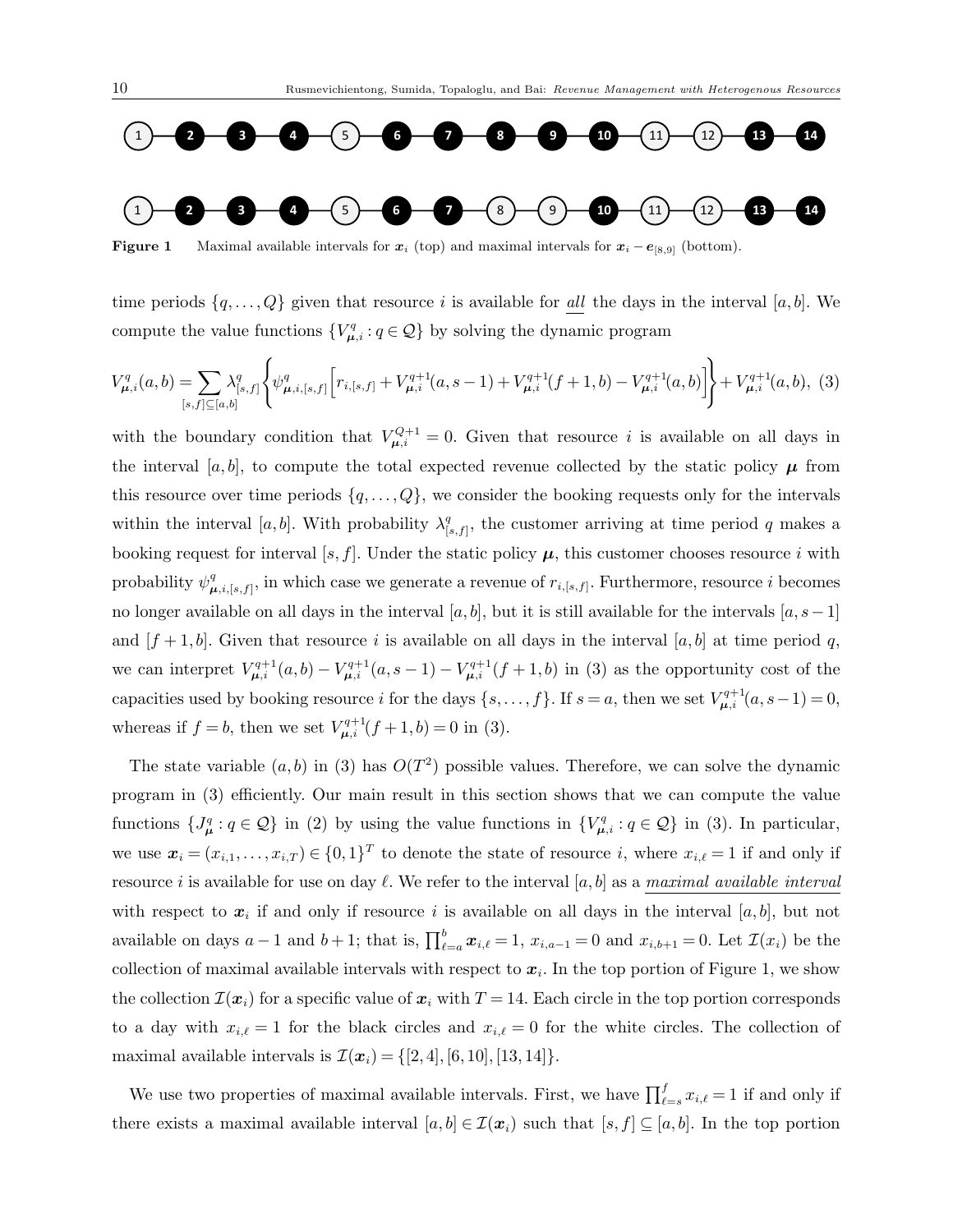of Figure 1, for example, we have  $\prod_{\ell=7}^{9} x_{i,\ell} = 1$ , so there must exist a maximal available interval  $[a, b] \in \mathcal{I}(\boldsymbol{x}_i)$  such that  $[7, 9] \subseteq [a, b]$ . This maximal available interval is  $[6, 10]$ . Second, using  $e_{[s,f]} \in \{0,1\}^T$  to denote the vector with ones only in the components corresponding to the days  $\{s, \ldots, f\}$ , if  $[a, b]$  is the maximal available interval that includes the interval  $[s, f]$ , then we have the identity  $\mathcal{I}(\boldsymbol{x}_i - \boldsymbol{e}_{[s,f]}) = (\mathcal{I}(\boldsymbol{x}_i) \setminus [a,b]) \cup \{[a,s-1], [f+1,b]\}.$  In this identity, if  $s = a$ , then we omit the interval  $[a, s-1]$ . Similarly, if  $f = b$ , then we omit the interval  $[f + 1, b]$ . In the top portion of Figure 1, for example, we have  $\mathcal{I}(\bm{x}_i) = \{[2,4], [6,10], [13,14]\}$  for the specific value of  $\bm{x}_i$ . Considering the interval [8, 9], the maximal available interval that includes this interval is [6, 10]. In the bottom portion of Figure 1, we have  $\mathcal{I}(\mathbf{x}_i - \mathbf{e}_{[8,9]}) = \{[2,4], [6,7], [10,10], [13,14]\},$  which is indeed equal to  $(\mathcal{I}(\bm{x}_i) \setminus [6, 10]) \cup \{[6, 7], [10, 10]\}.$ 

In the next theorem, we use these properties to show that we can compute the value functions  $\{J^q_\mu: q \in \mathcal{Q}\}\$ in (2) by using the value functions in  $\{V^q_{\mu,i}: q \in \mathcal{Q}\}\$ in (3)

**Theorem 3.1 (Efficient Rollout)** If the value functions  $\{J^q_\mu : q \in \mathcal{Q}\}\$  are computed through (2) and the value functions  ${V}_{\mu,i}^q: q \in \mathcal{Q}$  are computed through (3), then we have

$$
J^q_{\boldsymbol\mu}(\boldsymbol x)\;=\;\sum_{i\in\mathcal N}\;\sum_{[a,b]\in\mathcal I(\boldsymbol x_i)}V^q_{\boldsymbol\mu,i}(a,b).
$$

*Proof:* We show the result by using induction over the time periods. At time period  $Q+1$ , we have  $J_{\mu}^{Q+1} = 0 = V_{\mu,i}^{Q+1}$ , so the result holds at time period  $Q+1$ . Assuming that the result holds at time period  $q + 1$ , we show that the result holds at time period q as well. By the first property just before the theorem, we have  $\prod_{\ell=s}^{f} x_{i,\ell} = 1$  if and only if there exists a maximal available interval  $[a, b] \in \mathcal{I}(\boldsymbol{x}_i)$  such that  $[s, f] \subseteq [a, b]$ . Thus, using  $\mathbb{1}_{\{\cdot\}}$  to denote the indicator function, we have  $\prod_{\ell=s}^f x_{i,\ell} = 1$  if and only if  $\sum_{[a,b]\in\mathcal{I}(\bm{x}_i)} 1\!\!\!1_{\{[s,f]\subseteq [a,b]\}} = 1$ . Furthermore, by the second property just before the theorem, if  $[a, b]$  is the maximal available interval that includes the interval  $[s, f]$ , then we have  $\mathcal{I}(\boldsymbol{x}_i - \boldsymbol{e}_{[s,f]}) = (\mathcal{I}(\boldsymbol{x}_i) \setminus [a,b]) \cup \{[a,s-1], [f+1,b]\}.$  In this case, considering the maximal available interval  $[a, b] \in \mathcal{I}(\boldsymbol{x}_i)$ , for each interval  $[s, f] \subseteq [a, b]$ , using the induction hypothesis, we obtain the chain of equalities

$$
J_{\mu}^{q+1}(\boldsymbol{x}) - J_{\mu}^{q+1}(\boldsymbol{x} - \boldsymbol{e}_{i,[s,f]}) = \sum_{[c,d] \in \mathcal{I}(\boldsymbol{x}_i)} V_{\mu,i}^{q+1}(c,d) - \sum_{[c,d] \in \mathcal{I}(\boldsymbol{x}_i - \boldsymbol{e}_{[s,f]})} V_{\mu,i}^{q+1}(c,d)
$$
  
\n
$$
= \sum_{[c,d] \in \mathcal{I}(\boldsymbol{x}_i)} V_{\mu,i}^{q+1}(c,d) - \left( \sum_{[c,d] \in \mathcal{I}(\boldsymbol{x}_i)} V_{\mu,i}^{q+1}(c,d) - V_{\mu,i}^{q+1}(a,b) + V_{\mu,i}^{q+1}(a,s-1) + V_{\mu,i}^{q+1}(f+1,b) \right)
$$
  
\n
$$
= V_{\mu,i}^{q+1}(a,b) - V_{\mu,i}^{q+1}(a,s-1) - V_{\mu,i}^{q+1}(f+1,b), \qquad (4)
$$

where the first equality holds because we have  $J_{\mu}^{q+1}(\boldsymbol{x}) = \sum_{i \in \mathcal{N}} \sum_{[c,d] \in \mathcal{I}(\boldsymbol{x}_i)} V_{\mu,i}^{q+1}(c,d)$  by the induction hypothesis, whereas the second equality holds because, for all  $[a, b] \in \mathcal{I}(x_i)$  and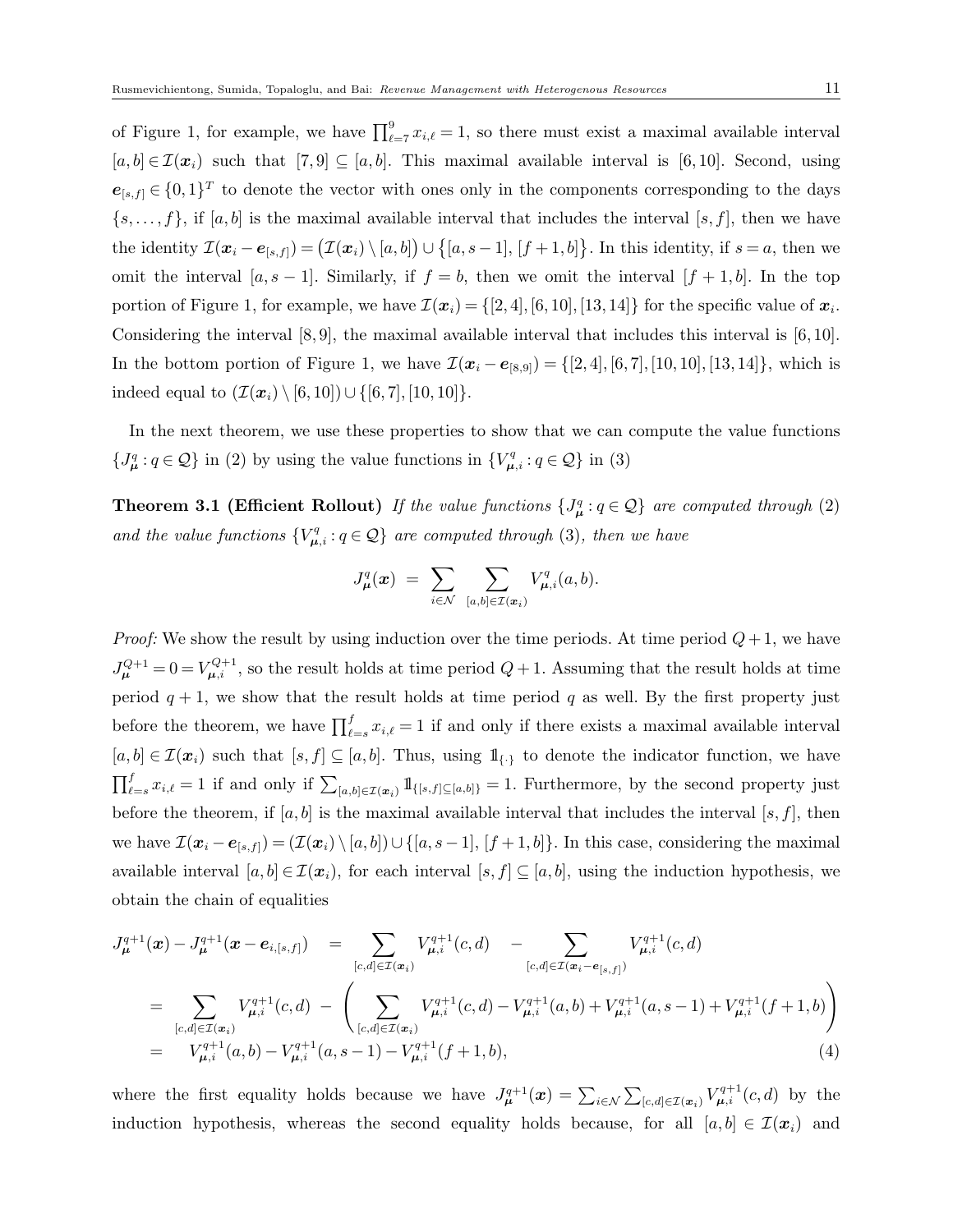$[s, f] \subseteq [a, b]$ , we have the identity  $\mathcal{I}(\boldsymbol{x}_i - \boldsymbol{e}_{[s,f]}) = (\mathcal{I}(\boldsymbol{x}_i) \setminus [a, b]) \cup \{[a, s-1], [f+1, b]\}$ . Thus, using the fact that  $\prod_{\ell=s}^f x_{i,\ell} = 1$  if and only if  $\sum_{[a,b]\in\mathcal{I}(\boldsymbol{x}_i)} 1\!\!1_{\{[s,f]\subseteq [a,b]\}} = 1$ , by (2), we obtain

$$
J_{\mu}^{q}(x) = \sum_{[s,f] \in \mathcal{F}} \lambda_{[s,f]}^{q} \Biggl\{ \sum_{i \in \mathcal{N}} \psi_{\mu,i,[s,f]}^{q} \Biggl( \sum_{[a,b] \in \mathcal{I}(x_{i})} \mathbf{1}_{\{[s,f] \subseteq [a,b]\}} \Biggr) \Biggl[ r_{i,[s,f]} + J_{\mu}^{q+1}(x - e_{i,[s,f]}) - J_{\mu}^{q+1}(x) \Biggr] \Biggr\} + J_{\mu}^{q+1}(x)
$$
\n
$$
\stackrel{(a)}{=} \sum_{i \in \mathcal{N}} \sum_{[a,b] \in \mathcal{I}(x_{i})} \sum_{[s,f] \subseteq [a,b]} \lambda_{[s,f]}^{q} \Biggl\{ \sum_{i \in \mathcal{N}} \psi_{\mu,i,[s,f]}^{q} \Biggl[ r_{i,[s,f]} + J_{\mu}^{q+1}(x - e_{i,[s,f]}) - J_{\mu}^{q+1}(x) \Biggr] \Biggr\} + J_{\mu}^{q+1}(x)
$$
\n
$$
\stackrel{(b)}{=} \sum_{i \in \mathcal{N}} \sum_{[a,b] \in \mathcal{I}(x_{i})} \sum_{[s,f] \subseteq [a,b]} \lambda_{[s,f]}^{q} \Biggl\{ \sum_{i \in \mathcal{N}} \psi_{\mu,i,[s,f]}^{q} \Biggl[ r_{i,[s,f]} - V_{\mu,i}^{q+1}(a,b) + V_{\mu,i}^{q+1}(a,s-1) + V_{\mu,i}^{q+1}(f+1,b) \Biggr] \Biggr\}
$$
\n
$$
\stackrel{(c)}{=} \sum_{i \in \mathcal{N}} \sum_{[a,b] \in \mathcal{I}(x_{i})} V_{\mu,i}^{q}(a,b),
$$
\n
$$
\stackrel{(d)}{=} \sum_{i \in \mathcal{N}} \sum_{[a,b] \in \mathcal{I}(x_{i})} V_{\mu,i}^{q}(a,b),
$$

where (a) follows by reordering the three sums on the left side of  $(a)$ ,  $(b)$  holds because (4) holds for all  $[a, b] \in \mathcal{I}(\boldsymbol{x}_i)$  and  $[s, f] \subseteq [a, b]$ , along with the induction hypothesis, and  $(c)$  holds by (3).

The rollout policy from the static policy  $\mu$  makes its decisions by replacing  $\{J^q : q \in \mathcal{Q}\}\$ in (1) with  $\{J^q_\mu: q \in \mathcal{Q}\}$ . We discuss the rollout policy from the static policy  $\mu$ .

#### Rollout Policy Based on a Static Policy:

Given that the state of the system at time period  $q$  is  $x$  and we have a booking request for interval [s, f], the rollout policy from the static policy  $\mu$  offers the assortment of resources

$$
S_{\mu,[s,f]}^{\text{Rollout},q}(\boldsymbol{x}) = \arg \max_{S \subseteq \mathcal{N}} \left\{ \sum_{i \in \mathcal{N}} \phi_i^q(S) \Bigg( \prod_{\ell=s}^f x_{i,\ell} \Bigg) \Big[ r_{i,[s,f]} + J_{\mu}^{q+1}(\boldsymbol{x} - \boldsymbol{e}_{i,[s,f]}) - J_{\mu}^{q+1}(\boldsymbol{x}) \Big] \right\}.
$$
 (5)

The problem above is identical to the maximization problem on the right side of (1) after replacing  $\{J^q : q \in \mathcal{Q}\}\$  with  $\{J^q_\mu : q \in \mathcal{Q}\}\$ . By the same argument that we give just after (1), there exists an optimal solution  $S_{\mu}^{\text{Rollout},q}$  $E_{\mu,[s,f]}^{\text{Rollout},q}(\boldsymbol{x})$  to the problem above such that  $i \notin S_{\mu,[s,f]}^{\text{Rollout},q}$  $\mu$ <sup>Rollout, q</sup> $(x)$  for each  $i \in \mathcal{N}$  with  $\prod_{\ell=s}^f x_{i,\ell} = 0$ . Thus, the rollout policy never offers an unavailable resource for a booking request. It is a standard result that the total expected revenue obtained by the rollout policy from the static policy  $\mu$  is at least as large as the total expected revenue obtained by the static policy  $\mu$ , so the rollout policy from the static policy  $\mu$  is guaranteed to be at least as good as the static policy  $\mu$ ; see Section 6.4.1 in Bertsekas (2017). Thus, if we have a performance guarantee for a static policy, then the same performance guarantee holds for the rollout policy based on this static policy as well. Our computational experiments indicate that the rollout policy based on the static policy  $\mu$ can perform significantly better than the static policy  $\mu$  itself.

Next, we give static policies with performance guarantees. By the discussion above, these performance guarantees hold for the corresponding rollout policies.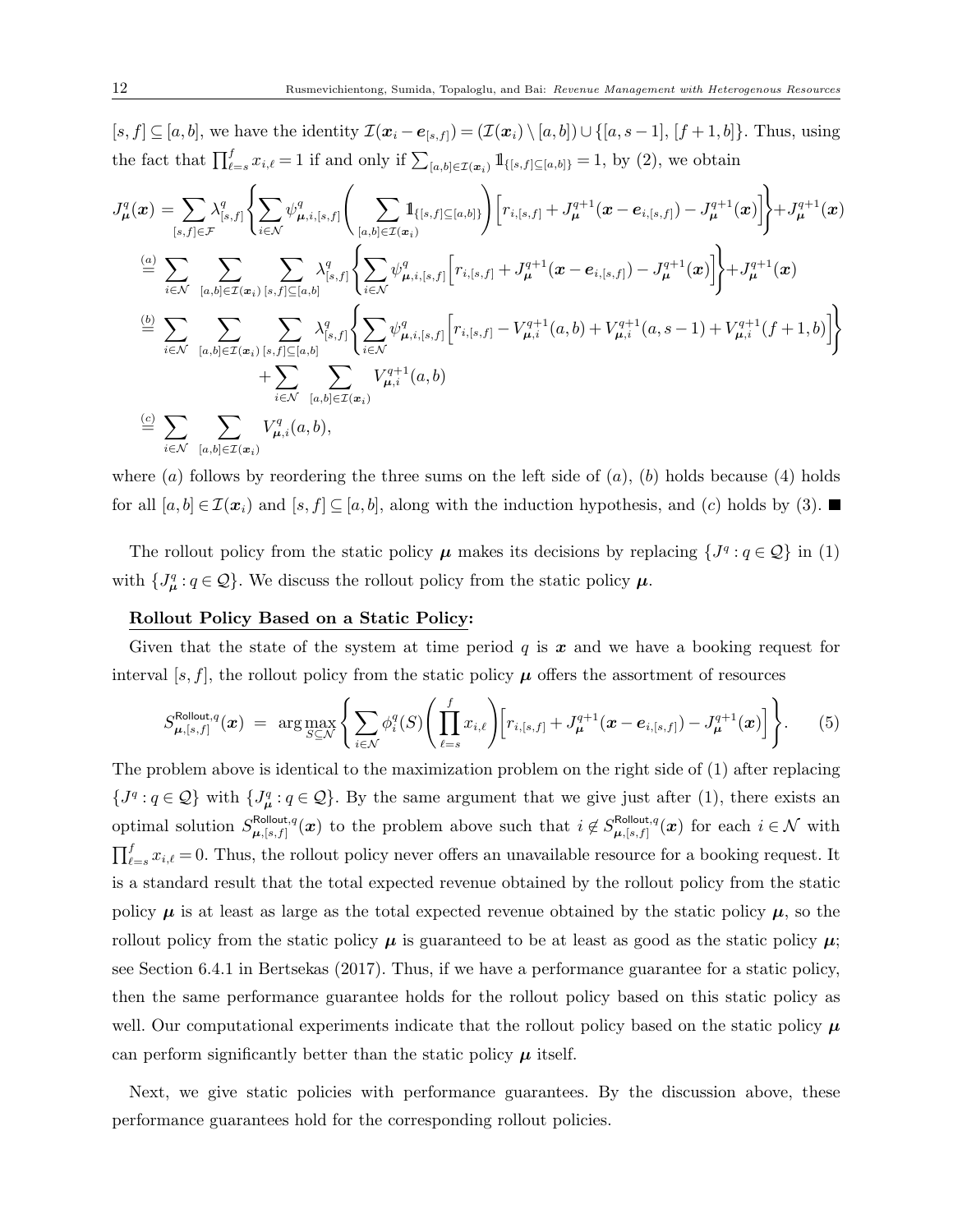### 4. Resource Based Static Policy with Linear Approximations

We develop a static policy based on linear approximations of the value functions. In particular, we use linear value function approximations  $\{\hat{J}_{\mathsf{L}}^q:q\in\mathcal{Q}\}$  of the form

$$
\hat{J}_{\mathsf{L}}^q(\boldsymbol{x})\;=\;\sum_{i\in\mathcal{N}}\sum_{\ell\in\mathcal{T}}\eta_{i,\ell}^q\,x_{i,\ell}.
$$

In the approximation above, we interpret the coefficient  $\eta_{i,\ell}^q$  as the opportunity cost of the capacity of resource i on day  $\ell$  given that we are at time period q.

We use the following algorithm to compute the coefficients  $\{\eta_{i,\ell}^q : i \in \mathcal{N}, \ell \in \mathcal{T}, q \in \mathcal{Q}\}\.$  For all  $i \in \mathcal{N}$  and  $t \in \mathcal{T}$ , we set  $\eta_{i,\ell}^{Q+1} = 0$ . For each  $q = Q, Q-1, \ldots, 1$ , we execute the two steps.

• Construct Ideal Assortments: For each  $[s, f] \in \mathcal{F}$ , compute the ideal assortment to offer to a customer with a booking request for interval  $[s, f]$  as

$$
A_{[s,f]}^q = \arg \max_{S \subseteq \mathcal{N}} \sum_{i \in \mathcal{N}} \phi_i^q(S) \Big[ r_{i,[s,f]} - \sum_{h=s}^f \eta_{i,h}^{q+1} \Big]. \tag{6}
$$

• Compute Opportunity Costs: For all  $i \in \mathcal{N}$  and  $\ell \in \mathcal{T}$ , compute the opportunity cost of the capacity of resource i on day  $\ell$  as

$$
\eta_{i,\ell}^q = \sum_{[s,f]\in\mathcal{F}} \lambda_{[s,f]}^q \phi_i^q(A_{[s,f]}^q) \frac{\mathbb{1}_{\{\ell \in [s,f]\}}}{f-s+1} \left[ r_{i,[s,f]} - \sum_{h=s}^f \eta_{i,h}^{q+1} \right] + \eta_{i,\ell}^{q+1}.
$$
 (7)

This algorithm fully specifies the parameters  $\{\eta_{i,\ell}^q : i \in \mathcal{N}, \ell \in \mathcal{T}, q \in \mathcal{Q}\}\,$  which in turn specify our value function approximations. We give some intuition for the algorithm above.

In (6),  $\sum_{\ell=s}^{f} \eta_{i,\ell}^{q+1}$  is the total opportunity cost of the capacities consumed by booking resource i for interval [s, f] at time period q. Thus,  $r_{i,[s,f]} - \sum_{\ell=s}^f \eta_{i,\ell}^{q+1}$  gives the revenue from booking resource i for interval  $[s, f]$ , net of the opportunity cost of the capacities consumed. In this case,  $A^q_{\scriptscriptstyle \rm L}$  $\mathcal{L}_{[s,f]}^q$  is the assortment that maximizes the net expected revenue from a customer making a booking request for interval  $[s, f]$  at time period q. In (7), we compute the opportunity costs of the capacity of resource i on day  $\ell$  by using a recursion similar to that in (3). With probability  $\lambda_0^q$  $\binom{q}{[s,f]}$ , we have a customer arriving at time period q with a booking request for interval  $[s, f]$ . If we offer the ideal assortment  $A^q_0$  $\mathcal{L}_{[s,f]}^q$ , then this customer chooses resource i with probability  $\phi_i^q(A_{[s]}^q)$  $\binom{q}{[s,f]}$ . At time period q, if we book resource i over interval [s, f], then we obtain a net revenue of  $r_{i,[s,f]} - \sum_{h=s}^{f} \eta_{i,h}^{q+1}$ , but by doing so, we consume the capacity of resource i on each day  $\ell \in \{s, \ldots, f\}$ . Noting the fraction  $\frac{\mathbb{1}_{\{\ell \in [s,f]\}}}{f-s+1}$ , we spread the net revenue evenly over each day  $\ell \in \{s, \ldots, f\}$ .

The discussion in the previous paragraph provides only rough intuition for the algorithm we use to construct our linear value function approximations. Nevertheless, we will be able to use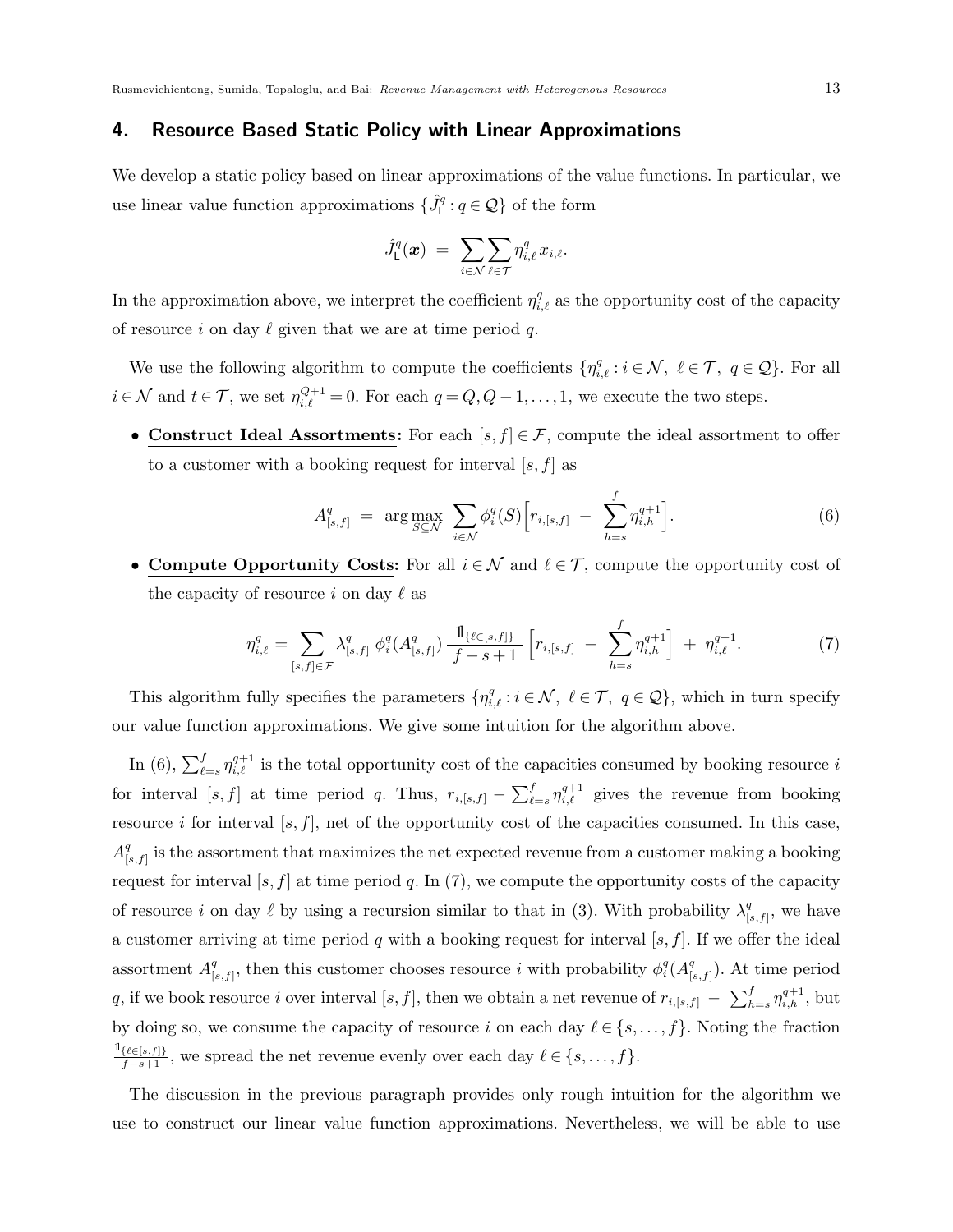this algorithm to develop a static policy with a performance guarantee that we can precisely quantify. In particular, noting the ideal assortments  $\{A^q_k\}$  $[e_{[s,f]}^q : [s,f] \in \mathcal{F}, q \in \mathcal{Q} \}$  computed through (6), we consider a static policy that always offers the assortment  $A_1^q$  $\binom{q}{[s,f]}$  of resources to a customer making a booking request for interval  $[s, f]$  at time period q. We refer to this static policy as the resource based static policy because our linear value function approximations have one component for each resource and day combination. In our problem context, the total number of resource and day combinations corresponds to the amount of resource capacity we have available. In the next theorem, we give a performance guarantee for the resource based static policy. In this theorem and throughout the rest of the paper, we let  $D_{\max} = \max_{[s,f] \in \mathcal{F}} \{f - s + 1\}$ , which corresponds to the maximum use duration for any possible booking request.

Theorem 4.1 (Performance of Resource Based Static Policy) The resource based static policy obtains at least  $1/(2D_{\text{max}})$  fraction of the optimal total expected revenue.

We give a proof for the theorem above in Section 5. The proof explicitly uses the fact that each resource is unique so that we have one unit of capacity for each resource on each day. When the resource capacities are not all one, it is unclear if we can use linear value function approximations to develop policies with performance guarantees. Being a static policy that offers each assortment of resources with fixed probabilities, the resource based static policy may end up offering an unavailable resource for a booking request, so it may not be appropriate to use this policy in practice. However, as discussed at the end of Section 3, the rollout policy from the resource based static policy never offers an unavailable resource. Furthermore, the rollout policy from the resource based static policy is guaranteed to perform at least as well as the resource based static policy, so the rollout policy inherits the performance guarantee of  $1/(2D_{\text{max}})$ .

The coefficients  $\{\eta_{i,\ell}^q : i \in \mathcal{N}, \ell \in \mathcal{T}, q \in \mathcal{Q}\}\)$  capture the opportunity costs of the capacities of different resources on different days, providing a natural interpretation of our linear value function approximations. Ma et al. (2020) use nonlinear value function approximations to give a policy with a performance guarantee of  $1/(1 + D_{\text{max}})$ , which is stronger than the performance guarantee of  $1/(2D_{\text{max}})$  in Theorem 4.1. In our computational experiments, the practical performance of our linear value function approximations turns out to be comparable to that of nonlinear value function approximations. The competitive practical performance of our linear value function approximations, coupled with their interpretability, can make them particularly appealing. In Section 6, we will use nonlinear value function approximations to give another static policy that improves the performance guarantee in Ma et al. (2020) even further.

In the next section, we give a proof for Theorem 4.1.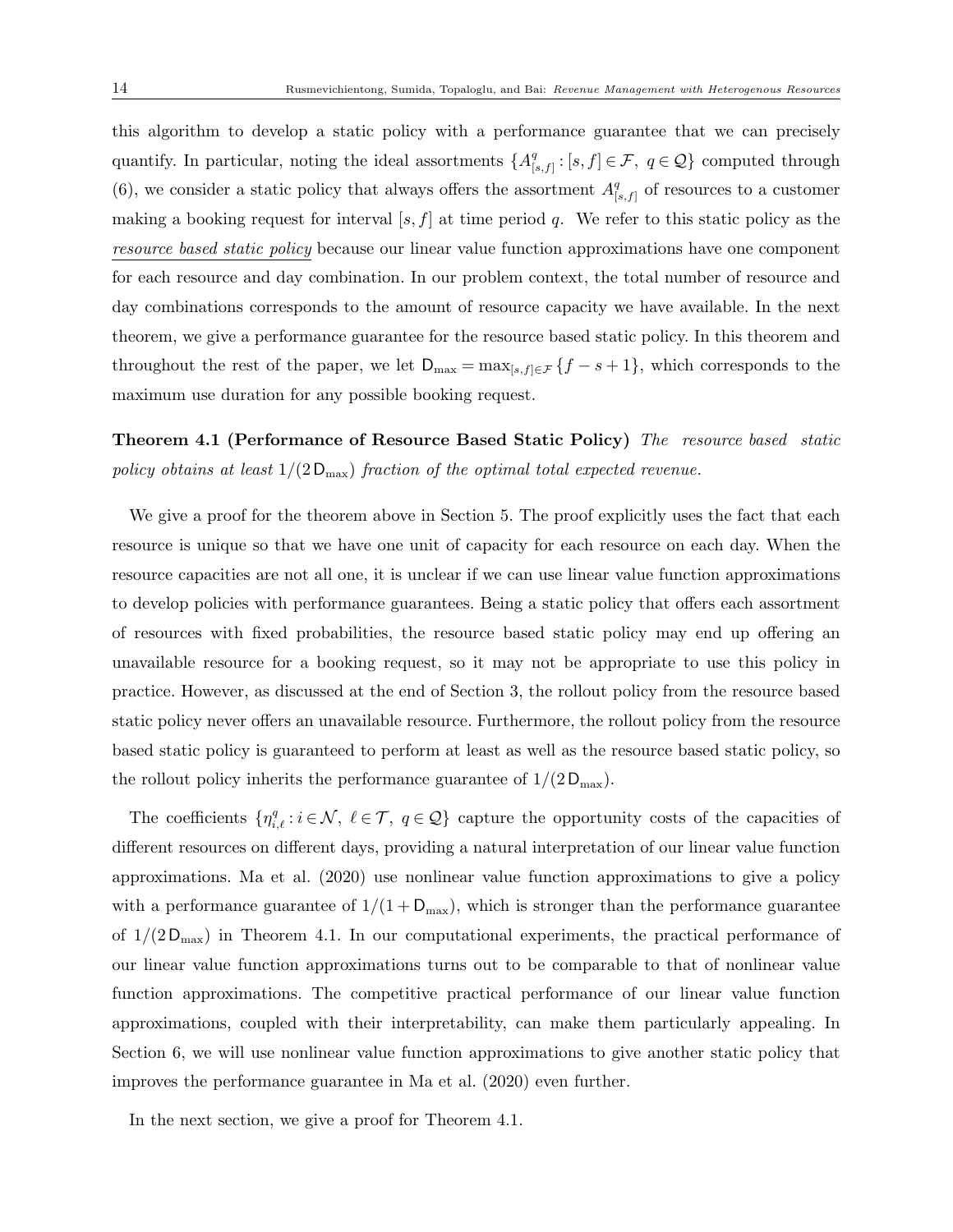### 5. Performance Guarantee for Resource Based Static Policy

The proof of Theorem 4.1 is based on giving an upper bound on the performance of the optimal policy and a lower bound on the performance of the resource based static policy.

## 5.1 Preliminary Lemmas

We will need three lemmas. Resource i is available for booking over interval  $[s, f]$  if and only if  $\prod_{\ell=s}^f x_{i,\ell} = 1$ . In the next lemma, we give a lower bound on  $\prod_{\ell=s}^f x_{i,\ell}$  that is linear in  $\boldsymbol{x}$ .

Lemma 5.1 (Linear Proxy for Resource Availability Condition) For each  $x \in \{0,1\}^{n \times T}$ ,  $i \in \mathcal{N}$ , and  $[s, f] \in \mathcal{F}$ , we have

$$
\prod_{\ell=s}^{f} x_{i,\ell} \ \geq \ \frac{\left(\sum_{\ell=s}^{f} x_{i,\ell}\right) - (f-s)}{1 + f - s}.
$$

*Proof:* First, assume that  $\prod_{\ell=s}^{f} x_{i,\ell} = 1$ . Thus, we have  $x_{i,\ell} = 1$  for all  $\ell = s, \ldots, f$ , so that  $\sum_{\ell=s}^{f} x_{i,\ell} = f - s + 1$ . In this case, the left side of the inequality in the lemma is one, whereas the  $\frac{1}{1+f-s}$ , the inequality holds whenever  $\prod_{\ell=s}^{f} x_{i,\ell} = 1$ . Second, assume right side is  $\frac{1}{1+f-s}$ . Because  $1 \geq \frac{1}{1+f}$ that  $\prod_{\ell=s}^f x_{i,\ell} = 0$ . Thus, we have  $x_{i,\ell} = 0$  for some  $\ell = s, \ldots, f$ , so that  $\sum_{\ell=s}^f x_{i,\ell} \leq f - s$ . In this case, noting that  $\sum_{\ell=s}^{f} x_{i,\ell} - (f - s) \leq 0$ , the left side of the inequality in the lemma is zero, whereas the right side is at most zero, so the inequality holds whenever  $\prod_{\ell=s}^{f} x_{i,\ell} = 0$ .  $\overline{\phantom{a}}$ 

The above lemma requires every resource to be unique so that  $\mathbf{x} \in \{0,1\}^{n \times T}$ . The next lemma shows that the contribution of each resource to the objective value in (6) is nonnegative.

Lemma 5.2 (Nonnegative Contribution of Each Resource) For each  $i \in \mathcal{N}$ ,  $[s, f] \in \mathcal{F}$ , and  $q \in \mathcal{Q}$ , we have  $\phi_i^q(A_{[.}^q)$  $\binom{q}{[s,f]} [r_{i,[s,f]} - \sum_{h=s}^{f} \eta_{i,h}^{q+1}] \geq 0.$ 

*Proof:* For notational brevity, fixing  $[s, f] \in \mathcal{F}$  and  $q \in \mathcal{Q}$ , let  $p_i = r_{i,[s,f]} - \sum_{h=s}^f \eta_{i,h}^{q+1}$  for each  $i \in \mathcal{N}$ . Suppose on the contrary that we have  $\phi_k^q(A_{\parallel}^q)$  $\binom{q}{[s,f]}$   $p_k < 0$  for some  $k \in \mathcal{N}$ . Then, we have  $p_k < 0$  and  $\phi_k^q(A_{[k]}^q)$  $\binom{q}{[s,f]} > 0$ . Noting  $\phi_k^q(A_{[s]}^q)$  $\binom{q}{[s,f]} > 0$ , since the booking probability of a resource that is not offered is zero, it must be the case that  $k \in A<sup>q</sup><sub>0</sub>$  $S_{[s,f]}^q$ . We partition the assortment of resources  $A^q_{\mathbb{R}}$  $_{[s,f]}^q$  into  $A^+ = \{j \in A_{[s]}^q$  ${q \choose [s,f]}: p_j \ge 0$ } and  $A^- = \{j \in A^q_{[s]} \}$  $S_{[s,f]}^q: p_j < 0$ . Using the fact that we have  $k \in A^-$  and  $\phi_k^q(A_{[.}^q)$  $\binom{q}{[s,f]}$   $p_k < 0$ , we have the chain of inequalities

$$
\sum_{i \in \mathcal{N}} \phi_i^q(A^q_{[s,f]}) p_i = \sum_{i \in A^+} \phi_i^q(A^q_{[s,f]}) p_i + \sum_{i \in A^-} \phi_i^q(A^q_{[s,f]}) p_i < \sum_{i \in A^+} \phi_i^q(A^q_{[s,f]}) p_i \stackrel{(a)}{\leq} \sum_{i \in A^+} \phi_i^q(A^+) p_i,
$$

where (a) uses the assumption that  $\phi_i^q(S \cup \{j\}) \leq \phi_i^q(S)$  for all  $i \in S$  and  $j \notin S$ . The chain of inequalities above contradicts the fact that  $A^q_{\perp}$  $\binom{q}{[s,f]}$  is an optimal solution to problem (6).  $\overline{\phantom{a}}$ 

In the next lemma, we give an inequality that will become useful to lower bound the total expected revenue obtained by the resource based static policy.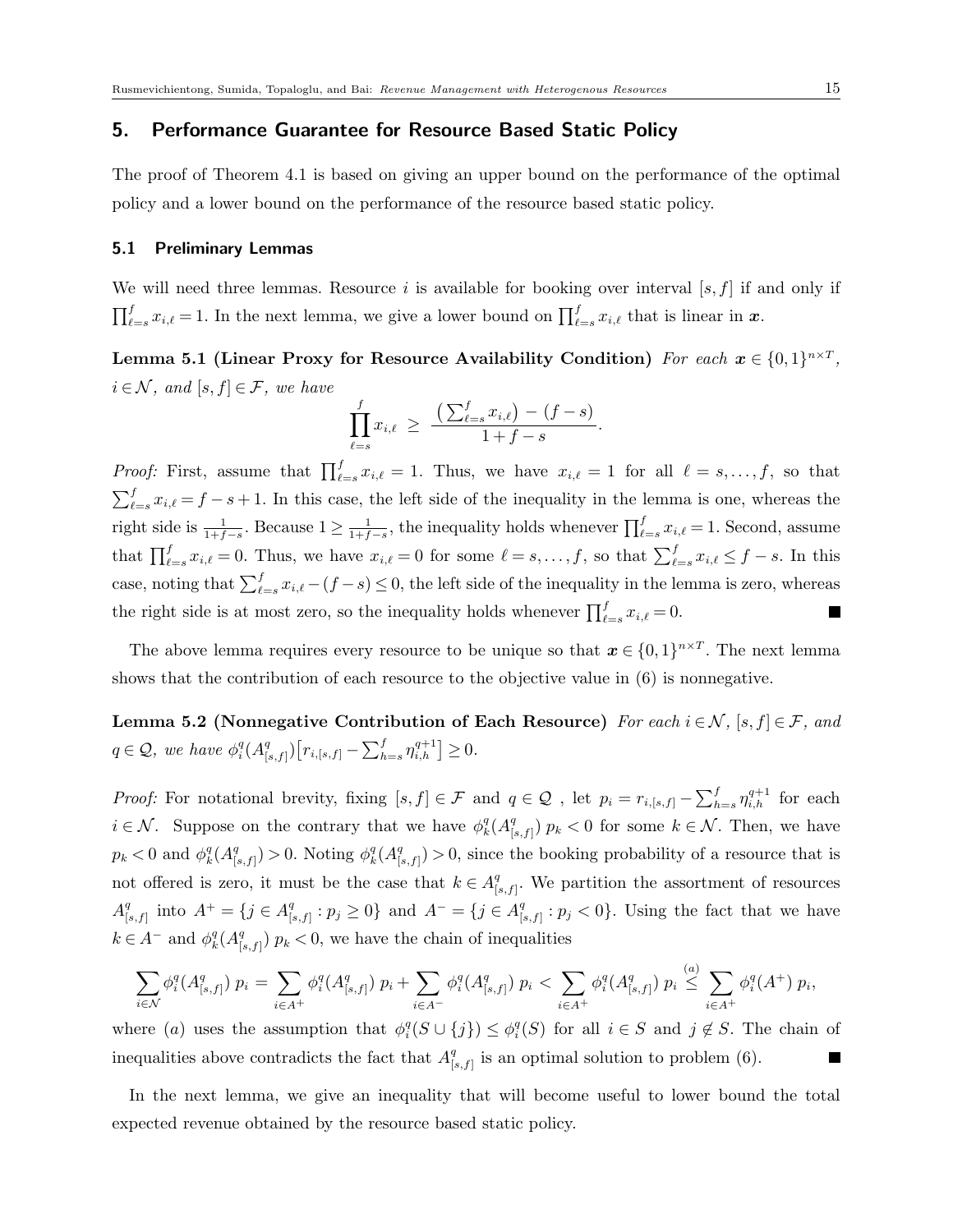Lemma 5.3 (Upper Bound on Net Expected Revenue) Letting  $\{A^q_{\textrm{L}}\}$  $\mathcal{F}_{[s,f]}:[s,f]\in\mathcal{F},\;\;q\in\mathcal{Q}\}$ and  $\{\eta_{i,\ell}^q : i \in \mathcal{N}, \ell \in \mathcal{T}, q \in \mathcal{Q}\}\$  be computed through (6) and (7), we have

$$
\sum_{[s,f]\in\mathcal{F}}\lambda_{[s,f]}^q\ \sum_{i\in\mathcal{N}}\phi_i^q\big(A_{[s,f]}^q\big)\,\frac{f-s}{f-s+1}\,\Big[r_{i,[s,f]}-\sum_{h=s}^f\eta_{i,h}^{q+1}\Big]\ \leq\ \frac{\mathsf{D}_{\max}-1}{\mathsf{D}_{\max}}\,\big(\hat{J}_{\mathsf{L}}^q(\boldsymbol{e})-\hat{J}_{\mathsf{L}}^{q+1}(\boldsymbol{e})\big).
$$

*Proof:* Because  $x/(x+1)$  is increasing in  $x \in \mathbb{R}_+$  and  $f - s + 1 \leq D_{\max}$ , we have  $\frac{f-s}{f-s+1} \leq \frac{D_{\max}-1}{D_{\max}}$  $\frac{\text{max}-1}{\text{D}_{\text{max}}}$ . Noting that  $\phi_i^q(A_{\parallel}^q)$  $\{S_{[s,f]}\}\big[r_{i,[s,f]} - \sum_{h=s}^f \eta_{i,h}^{q+1}\big] \geq 0$  for all  $i \in \mathcal{N}$  and  $[s,f] \in \mathcal{F}$  by Lemma 5.2, we get

$$
\sum_{[s,f]\in\mathcal{F}} \lambda_{[s,f]}^q \sum_{i\in\mathcal{N}} \phi_i^q(A_{[s,f]}^q) \frac{f-s}{f-s+1} \left[ r_{i,[s,f]} - \sum_{h=s}^f \eta_{i,h}^{q+1} \right]
$$
\n
$$
\leq \frac{D_{\max}-1}{D_{\max}} \sum_{i\in\mathcal{N}} \sum_{[s,f]\in\mathcal{F}} \lambda_{[s,f]}^q \phi_i^q(A_{[s,f]}^q) \left[ r_{i,[s,f]} - \sum_{h=s}^f \eta_{i,h}^{q+1} \right]
$$
\n
$$
\stackrel{(a)}{=} \frac{D_{\max}-1}{D_{\max}} \sum_{i\in\mathcal{N}} \sum_{\ell\in\mathcal{T}} \sum_{[s,f]\in\mathcal{F}} \lambda_{[s,f]}^q \phi_i^q(A_{[s,f]}^q) \frac{1_{\{\ell\in[s,f]\}}}{f-s+1} \left[ r_{i,[s,f]} - \sum_{h=s}^f \eta_{i,h}^{q+1} \right]
$$
\n
$$
\stackrel{(b)}{=} \frac{D_{\max}-1}{D_{\max}} \sum_{i\in\mathcal{N}} \sum_{\ell\in\mathcal{T}} (\eta_{i,\ell}^q - \eta_{i,\ell}^{q+1}) \stackrel{(c)}{=} \frac{D_{\max}-1}{D_{\max}} (\hat{J}_L^q(e) - \hat{J}_L^{q+1}(e)),
$$

where (*a*) holds by the identity  $\sum_{\ell \in \mathcal{T}}$  $\frac{\mathbb{1}_{\{\ell \in [s,f]\}}}{f-s+1} = 1$ , (b) follows by (7), and (c) follows because we have  $\hat{J}_{\mathsf{L}}^q(\boldsymbol{x}) = \sum_{i \in \mathcal{N}} \sum_{\ell \in \mathcal{T}} \eta_{i,\ell}^q x_{i,\ell}$ .

We focus on the first part of the proof of Theorem 4.1, which constructs an upper bound on the optimal total expected revenue.

## 5.2 Upper Bound on the Optimal Total Expected Revenue

Letting the value functions  $\{J^q : q \in \mathcal{Q}\}$  be computed through (1), it is a standard result that if, for all  $x \in \{0,1\}^{n \times T}$  and  $q \in \mathcal{Q}$ , the value function approximations  $\{\tilde{J}^q : q \in \mathcal{Q}\}\)$  satisfy

$$
\widetilde{J}^q(\boldsymbol{x}) \geq \sum_{[s,f]\in\mathcal{F}} \lambda_{[s,f]}^q \max_{S\subseteq\mathcal{N}} \left\{ \sum_{i\in\mathcal{N}} \phi_i^q(S) \left( \prod_{\ell=s}^f x_{i,\ell} \right) \left[ r_{i,[s,f]} + \widetilde{J}^{q+1}(\boldsymbol{x}-\boldsymbol{e}_{i,[s,f]}) - \widetilde{J}^{q+1}(\boldsymbol{x}) \right] \right\} + \widetilde{J}^{q+1}(\boldsymbol{x}), \tag{8}
$$

then we have  $J^q(x) \geq J^q(x)$  for all  $x \in \{0,1\}^{n \times T}$  and  $q \in \mathcal{Q}$ ; see Section 5.3.3 in Bertsekas (2017). This result is known as the monotonicity of the dynamic programming operator. Note that the inequality above is the version of  $(1)$  in the greater than or equal to sense. Thus, if the value function approximations  $\{\widetilde{J}_q : q \in \mathcal{Q}\}$  satisfy (1) in the greater than or equal to sense, then they form an upper bound on the optimal value functions  $\{J^q: q \in \mathcal{Q}\}\$  that satisfy (1) in the equality sense. In the next proposition, we use this result to show that  $2\hat{J}^1_1(e)$  provides an upper bound on the optimal total expected revenue. Thus, we can use our linear value function approximations to come up with an upper bound on the optimal total expected revenue.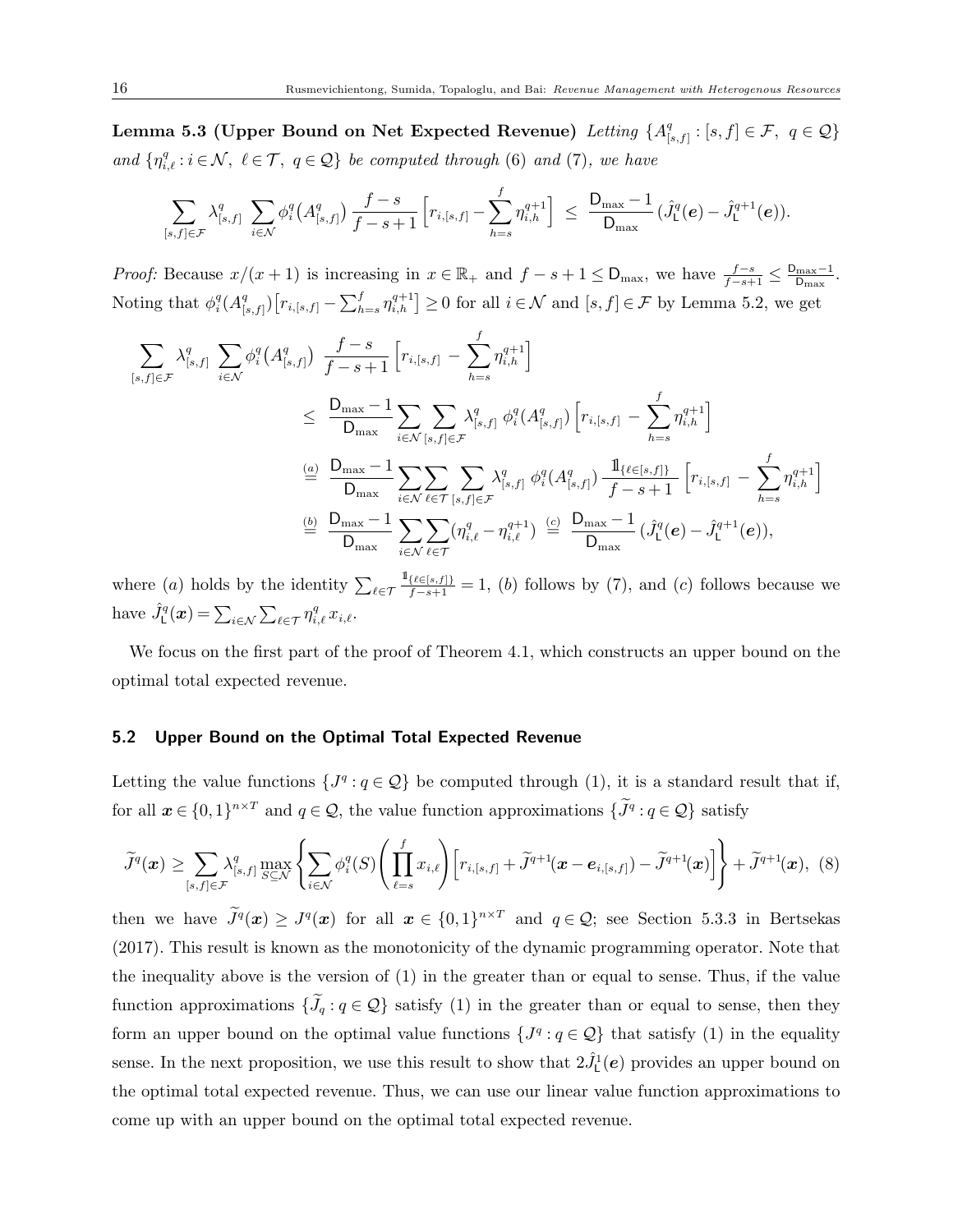Proposition 5.4 (Upper Bound on Optimal Performance) Noting that the optimal total expected revenue is  $J^1(\mathbf{e})$ , we have  $J^1(\mathbf{e}) \leq 2 \hat{J}^1(\mathbf{e})$ .

*Proof:* Using our linear value function approximations  $\{\hat{J}_{\mathsf{L}}^q:q\in\mathcal{Q}\}\)$  computed through (6) and (7), let  $\tilde{J}^q(\boldsymbol{x}) = \hat{J}^q_{\mathsf{L}}(\boldsymbol{e}) + \hat{J}^q_{\mathsf{L}}(\boldsymbol{x})$ . We show that  $\{\tilde{J}^q : q \in \mathcal{Q}\}$  satisfies (8). In particular, we have

$$
\sum_{[s,f]\in\mathcal{F}} \lambda_{[s,f]}^q \max_{S\subseteq\mathcal{N}} \left\{ \sum_{i\in\mathcal{N}} \phi_i^q(S) \left( \prod_{\ell=s}^f x_{i,\ell} \right) \left[ r_{i,[s,f]} + \tilde{J}^{q+1}(x) - \tilde{J}^{q+1}(x - e_{i,[s,f]}) \right] \right\} \n= \sum_{[s,f]\in\mathcal{F}} \lambda_{[s,f]}^q \max_{S\subseteq\mathcal{N}} \left\{ \sum_{i\in\mathcal{N}} \phi_i^q(S) \left( \prod_{\ell=s}^f x_{i,\ell} \right) \left[ r_{i,[s,f]} - \sum_{h=s}^f \eta_{i,h}^{q+1} \right] \right\} \n\stackrel{(a)}{\leq} \sum_{[s,f]\in\mathcal{F}} \lambda_{[s,f]}^q \max_{S\subseteq\mathcal{N}} \left\{ \sum_{i\in\mathcal{N}} \phi_i^q(S) \left[ r_{i,[s,f]} - \sum_{h=s}^f \eta_{i,h}^{q+1} \right] \right\} \n\stackrel{(b)}{=} \sum_{[s,f]\in\mathcal{F}} \lambda_{[s,f]}^q \sum_{i\in\mathcal{N}} \phi_i^q(A_{[s,f]}^q) \left[ r_{i,[s,f]} - \sum_{h=s}^f \eta_{i,h}^{q+1} \right] \n\stackrel{(c)}{=} \sum_{i\in\mathcal{N}} \sum_{[s,f]\in\mathcal{F}} \lambda_{[s,f]}^q \phi_i^q(A_{[s,f]}^q) \frac{\sum_{\ell\in\mathcal{T}} \mathbb{1}_{\{\ell\in[s,f]\}}}{f-s+1} \left[ r_{i,[s,f]} - \sum_{h=s}^f \eta_{i,h}^{q+1} \right] \n= \sum_{i\in\mathcal{N}} \sum_{\ell\in\mathcal{T}} \sum_{[s,f]\in\mathcal{F}} \lambda_{[s,f]}^q \phi_i^q(A_{[s,f]}^q) \frac{\mathbb{1}_{\{\ell\in[s,f]\}}}{f-s+1} \left[ r_{i,[s,f]} - \sum_{h=s}^f \eta_{i,h}^{q+1} \right] \n\stackrel{(d)}{=} \sum_{i\in\mathcal{N}} \sum_{\ell\in\mathcal{T}} \left( \eta_{i,\ell}^q - \eta_{i
$$

The inequality (a) holds because Lemma A.1 in Appendix A implies that if  $r_{i,[s,f]} - \sum_{h=s}^{f} \eta_{i,h}^{q+1} \leq 0$ , then there exists an optimal solution to the problem on the left side of  $(a)$  such that resource i is not offered. So, if  $r_{i,[s,f]} - \sum_{h=s}^f \eta_{i,h}^{q+1} \leq 0$ , then we can drop resource i from consideration in this problem, but if  $r_{i,[s,f]} - \sum_{h=s}^{f} \eta_{i,h}^{q+1} > 0$ , then we have  $\left( \prod_{\ell=s}^{f} x_{i,\ell} \right) [r_{i,[s,f]} - \sum_{h=s}^{f} \eta_{i,h}^{q+1}] \leq r_{i,[s,f]} - \sum_{h=s}^{f} \eta_{i,h}^{q+1}$ . Moreover, (b) follows from the definition of  $A<sup>q</sup><sub>1</sub>$  $\sum_{s}^{q}$  in (6), (c) uses the fact that  $\sum_{\ell \in \mathcal{T}} 1_{\{\ell \in [s,f]\}} =$  $f - s + 1$ , and (d) follows from the definition of  $\eta_{i,\ell}^q$  in (7). Lastly, (e) holds because we have  $\phi_i^q(A^q_{\scriptscriptstyle [a]}$  $\sum_{i=1}^q \int [r_{i,[s,f]} - \sum_{h=s}^f \eta_{i,h}^{q+1}] \ge 0$  by Lemma 5.2, which implies that  $\eta_{i,\ell}^q \ge \eta_{i,\ell}^{q+1}$  by (7).

The chain of inequalities above shows that  $\{\tilde{J}^q : q \in \mathcal{Q}\}$  satisfies (8). Thus, we have  $\tilde{J}^q(x) \geq J^q(x)$ for all  $\mathbf{x} \in \{0,1\}^{n \times T}$  and  $q \in \mathcal{Q}$ , so  $J^1(\mathbf{e}) \leq \tilde{J}^1(\mathbf{e}) = 2 \hat{J}^1(\mathbf{e})$ .  $\overline{\phantom{a}}$ 

We focus on the second part of the proof of Theorem 4.1, which constructs a lower bound on the total expected revenue of the resource based static policy.

## 5.3 Lower Bound on the Performance of the Static Policy

We give a dynamic program to compute the total expected revenue of the resource based static policy. Let  $U^q_{\mathsf{L}}(\bm{x})$  be the total expected revenue obtained by the resource based static policy over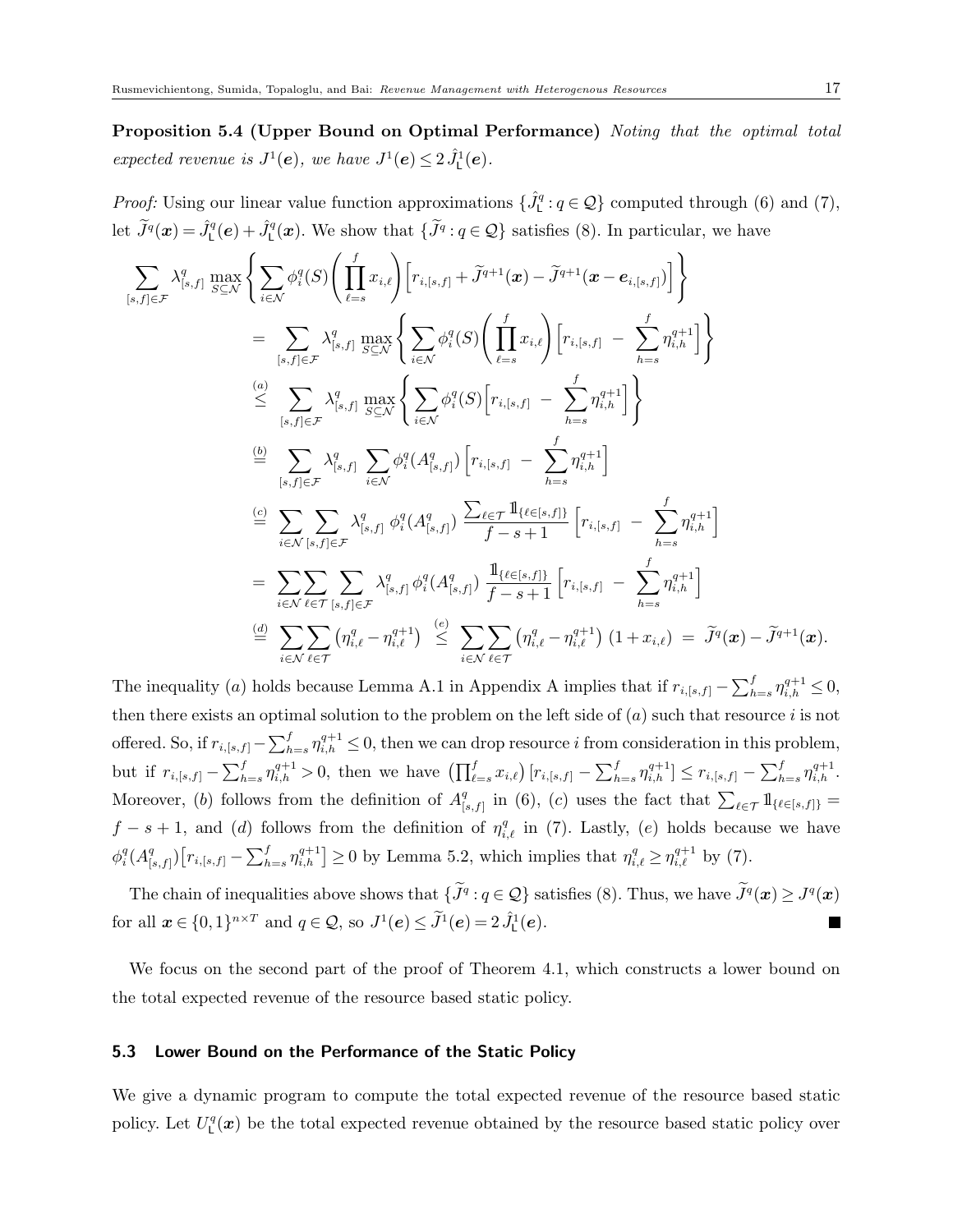time periods  $\{q, \ldots, Q\}$  given that the state of the system at time period q is x. We can compute the value functions  $\{U^q_\text{L} : q \in \mathcal{Q}\}\)$  through the dynamic program

$$
U_{\mathsf{L}}^{q}(\boldsymbol{x}) = \sum_{[s,f] \in \mathcal{F}} \lambda_{[s,f]}^{q} \left\{ \sum_{i \in \mathcal{N}} \phi_{i}^{q}(A_{[s,f]}^{q}) \left( \prod_{\ell=s}^{f} x_{i,\ell} \right) \left[ r_{i,[s,f]} + U_{\mathsf{L}}^{q+1}(\boldsymbol{x} - \boldsymbol{e}_{i,[s,f]}) - U_{\mathsf{L}}^{q+1}(\boldsymbol{x}) \right] \right\} + U_{\mathsf{L}}^{q+1}(\boldsymbol{x}), \tag{9}
$$

with the boundary condition that  $U_{L}^{Q+1} = 0$ . The dynamic program above is similar to that in (2), but under the resource based static policy, a customer making a booking request for interval  $[s, f]$ at time period q chooses resource i with probability  $\phi_i^q(A_{\parallel}^q)$  $S_{[s,f]}^{q}$ . In the next proposition, we use the linear value function approximations  $\{\hat{J}_{\mathsf{L}}^q:q\in\mathcal{Q}\}$  to give a lower bound on the performance of the resource based static policy. Lemma 5.1 plays an important role in the proof of the next proposition. Thus, the lower bound on the performance of the resource based static policy explicitly uses the fact that the resources are unique so that each has a capacity of one.

Proposition 5.5 (Lower Bound on Static Policy Performance) Letting the value functions  $\{U^q_\text{L}: q \in \mathcal{Q}\}\$ be computed through (9), for each  $\boldsymbol{x} \in \{0,1\}^{n \times T}$  and  $q \in \mathcal{Q}$ , we have

$$
U_{\rm L}^q(\boldsymbol{x}) \ \geq \ \hat{J}_{\rm L}^q(\boldsymbol{x}) \ - \ \frac{{\rm D}_{\rm max}-1}{{\rm D}_{\rm max}} \, \hat{J}_{\rm L}^q(\boldsymbol{e}).
$$

Proof: We give an inequality that will be useful later in the proof. Because  $\prod_{\ell=s}^f x_{i,\ell} \ge \frac{\sum_{\ell=s}^f x_{i,\ell}-(f-s)}{1+f-s}$  $1+f-s$ by Lemma 5.1 and  $\phi_i^q(A_{[.}^q)$  $\sum_{[s,f]}^{q} \left[ r_{i,[s,f]} - \sum_{h=s}^{f} \eta_{i,h}^{q+1} \right] \ge 0$  by Lemma 5.2, we have

$$
\sum_{[s,f]\in\mathcal{F}} \lambda_{[s,f]}^q \sum_{i\in\mathcal{N}} \phi_i^q (A_{[s,f]}^q) \left( \prod_{\ell=s}^f x_{i,\ell} \right) \left[ r_{i,[s,f]} + \hat{J}_{\mathsf{L}}^{q+1} (\boldsymbol{x} - \boldsymbol{e}_{i,[s,f]}) - \hat{J}_{\mathsf{L}}^{q+1} (\boldsymbol{x}) \right]
$$
\n
$$
= \sum_{[s,f]\in\mathcal{F}} \lambda_{[s,f]}^q \sum_{i\in\mathcal{N}} \phi_i^q (A_{[s,f]}^q) \left( \prod_{\ell=s}^f x_{i,\ell} \right) \left[ r_{i,[s,f]} - \sum_{h=s}^f \eta_{i,h}^{q+1} \right]
$$
\n
$$
\geq \sum_{[s,f]\in\mathcal{F}} \lambda_{[s,f]}^q \sum_{i\in\mathcal{N}} \phi_i^q (A_{[s,f]}^q) \frac{\sum_{\ell\in\mathcal{T}} \mathbb{1}_{\{\ell\in[s,f]\}} x_{i,\ell} - (f-s)}{f-s+1} \left[ r_{i,[s,f]} - \sum_{h=s}^f \eta_{i,h}^{q+1} \right]
$$
\n
$$
\geq \sum_{i\in\mathcal{N}} \sum_{\ell\in\mathcal{T}} x_{i,\ell} \left\{ \sum_{[s,f]\in\mathcal{F}} \lambda_{[s,f]}^q \phi_i^q (A_{[s,f]}^q) \frac{\mathbb{1}_{\{\ell\in[s,f]\}}}{f-s+1} \left[ r_{i,[s,f]} - \sum_{h=s}^f \eta_{i,h}^{q+1} \right] \right\} - \frac{D_{\max}-1}{D_{\max}} \left( \hat{J}_{\mathsf{L}}^q (\boldsymbol{e}) - \hat{J}_{\mathsf{L}}^{q+1} (\boldsymbol{e}) \right)
$$
\n
$$
\stackrel{(b)}{=} \sum_{i\in\mathcal{N}} \sum_{\ell\in\mathcal{T}} x_{i,\ell} \left( \eta_{i,\ell}^q - \eta_{i,\ell}^{q+1} \right) - \frac{D_{\max}-1}{D_{\max}} \left( \hat{J}_{\mathsf{L}}^q (\boldsymbol{e}) - \hat{J}_{\mathsf{L}}^{q+1} (\boldsymbol{e}) \right)
$$
\n
$$
\stackrel{(c)}{=} \hat{J
$$

where (a) follows by arranging the terms on the left side of (a) and using Lemma 5.3, (b) uses  $(7)$ , and (c) uses the fact that  $\hat{J}_{\mathsf{L}}^q(\boldsymbol{x}) = \sum_{i \in \mathcal{N}} \sum_{\ell \in \mathcal{T}} \eta_{i,\ell} x_{i,\ell}$ .

In the rest of the proof, we show the inequality in the proposition by using induction over the time periods. At time period  $Q+1$ , because we have  $U_L^{Q+1}=0=\hat{J}_L^{Q+1}$ , the inequality holds at time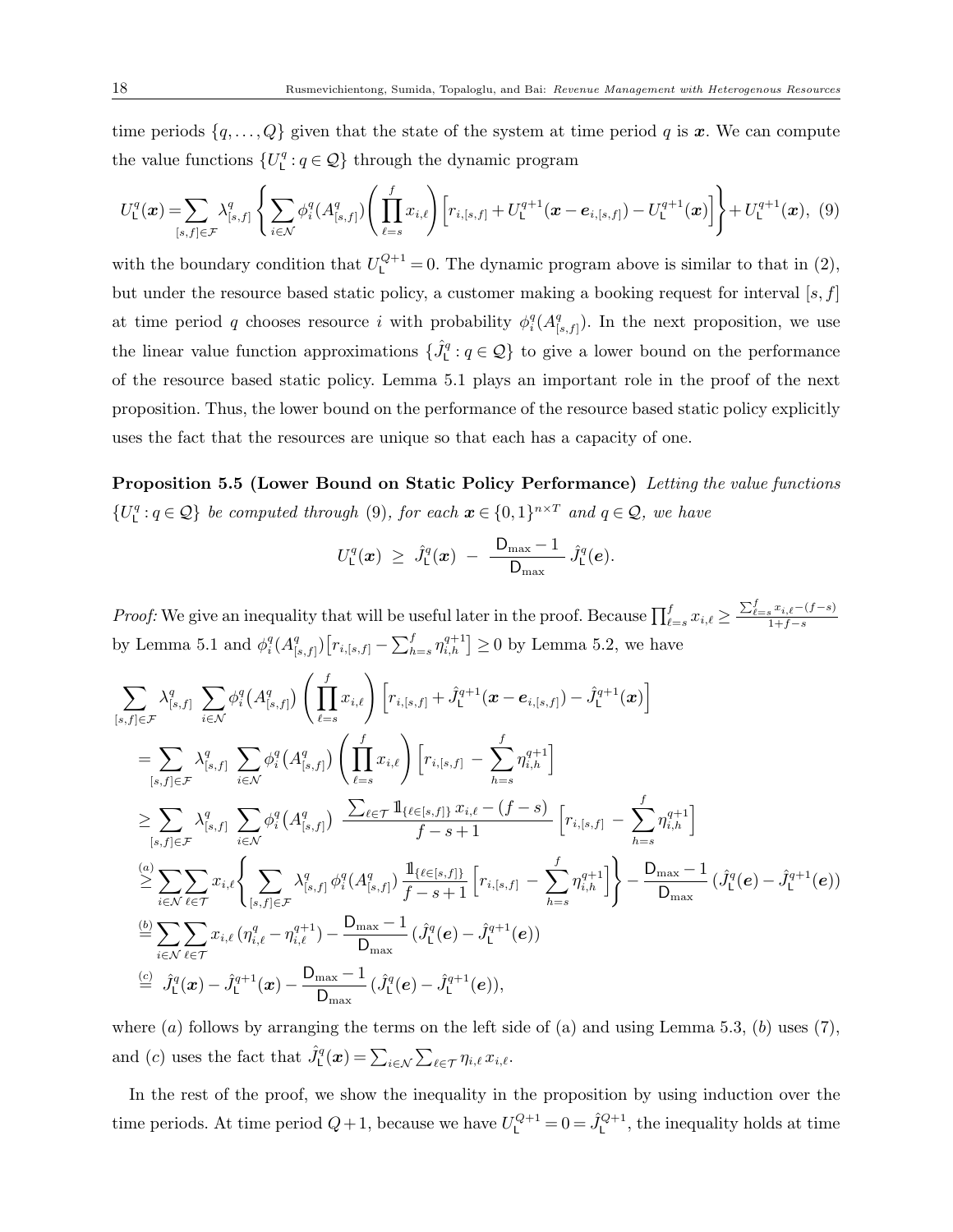period  $Q+1$ . Assuming that the inequality holds at time period  $q+1$ , we show that the inequality holds at time period q as well. Arranging the terms, the coefficient of  $U_1^{q+1}(\bm{x})$  on the right side of (9) is  $1 - \sum_{[s,f] \in \mathcal{F}} \lambda_{[s,f]}^q$  $\sum_{i\in\mathcal{N}}\phi_i^q(A_{[i]}^q)$  $\sum_{[s,f]} \prod_{\ell=s}^f x_{i,\ell}$ . Because  $\sum_{[s,f]\in\mathcal{F}} \lambda_{[s,f]}^q \leq 1$  and  $\sum_{i\in\mathcal{N}} \phi_i^q(A_{[s,f]}^q)$  $\binom{q}{[s,f]}\leq 1,$ this coefficient is nonnegative. Letting  $\alpha^q = \frac{\mathsf{D}_{\max}-1}{\mathsf{D}_{\max}}$  $\frac{\text{max}-1}{\text{D}_{\text{max}}} \hat{J}_{\text{L}}^{q}(\boldsymbol{e})$  for notational brevity. By the induction assumption, we have  $U^{q+1}_L(\boldsymbol{x}) \geq \hat{J}^{q+1}_L(\boldsymbol{x}) - \alpha^{q+1}$  for all  $\boldsymbol{x} \in \{0,1\}^{n \times T}$ . In this case, replacing  $U^{q+1}_L(\boldsymbol{x})$ and  $U^{q+1}_\text{L}(\bm{x}-\bm{e}_{i,[s,f]})$  on the right side of (9) with their corresponding lower bounds  $\hat{J}^{q+1}_\text{L}(\bm{x}) - \alpha^{q+1}$ and  $\hat{J}_{\mathsf{L}}^{q+1}(\bm{x}-\bm{e}_{i,[s,f]})-\alpha^{q+1}$ , respectively, the right side of (9) gets smaller, so we get

$$
U_{\mathsf{L}}^{q}(\boldsymbol{x}) \geq \sum_{[s,f] \in \mathcal{F}} \lambda_{[s,f]}^{q} \left\{ \sum_{i \in \mathcal{N}} \phi_{i}^{q} (A_{[s,f]}^{q}) \left( \prod_{\ell=s}^{f} x_{i,\ell} \right) \left[ r_{i,[s,f]} + \hat{J}_{\mathsf{L}}^{q+1}(\boldsymbol{x} - \boldsymbol{e}_{i,[s,f]}) - \hat{J}_{\mathsf{L}}^{q+1}(\boldsymbol{x}) \right] \right\} + \hat{J}_{\mathsf{L}}^{q+1}(\boldsymbol{x}) - \alpha^{q+1} \geq \hat{J}_{\mathsf{L}}^{q}(\boldsymbol{x}) - \hat{J}_{\mathsf{L}}^{q+1}(\boldsymbol{x}) - (\alpha^{q} - \alpha^{q+1}) + \hat{J}_{\mathsf{L}}^{q+1}(\boldsymbol{x}) - \alpha^{q+1} = \hat{J}_{\mathsf{L}}^{q}(\boldsymbol{x}) - \alpha^{q},
$$

where (d) uses the chain of inequalities earlier in the proof, along with  $\frac{D_{\max}-1}{D_{\max}}(\hat{J}_{\mathsf{L}}^q(\mathbf{e}) - \hat{J}_{\mathsf{L}}^{q+1}(\mathbf{e})) =$  $\alpha^{q} - \alpha^{q+1}$ . Thus, the inequality in the proposition holds at time period q.

Finally, we can use Propositions 5.4 and 5.5 to give a proof for Theorem 4.1.

## Proof of Theorem 4.1:

By Proposition 5.4, we have  $\hat{J}_{\text{L}}^1(e) \geq \frac{1}{2}$  $\frac{1}{2}J^1(e)$ . Using Proposition 5.5 with  $x = e$  and  $q = 1$ , we have  $U^1_{\mathsf{L}}(e) \geq \hat{J}^1_{\mathsf{L}}(e) - \frac{\mathsf{D}_{\max} - 1}{\mathsf{D}_{\max}}$  $\frac{\text{max}-1}{\text{D}_{\text{max}}}\hat{J}_{\text{L}}^{1}(\boldsymbol{e})=\frac{1}{\text{D}_{\text{max}}}\hat{J}_{\text{L}}^{1}(\boldsymbol{e}),$  so we get  $U_{\text{L}}^{1}(\boldsymbol{e})\geq\frac{1}{\text{D}_{\text{max}}}$  $\frac{1}{\mathtt{D}_{\max}}\hat{J}^1_{\mathsf{L}}(\bm{e})\geq \frac{1}{2\mathtt{D}_{\max}}$  $\frac{1}{2\,\mathsf{D}_{\max}}\,J^1(\boldsymbol{e}).$ 

When we compute the ideal assortments  $\{A^q_{\mathbb{C}}\}$  $[s,f]: [s,f] \in \mathcal{F}, q \in \mathcal{Q}$  through (6) and (7), we need to solve a problem of the form  $\max_{S \subseteq \mathcal{N}} \sum_{i \in \mathcal{N}} \phi_i^q(S) p_i$  for fixed  $\{p_i : i \in \mathcal{N}\}\)$ . Viewing  $p_i$  as the net revenue contribution from booking resource  $i$ , this problem finds an assortment of resources to offer to a customer to maximize the expected net revenue contribution. Such an assortment optimization problem is of combinatorial nature, but there are a variety of choice models characterizing the choice probabilities  $\{\phi_i^q(S) : i \in S, S \subseteq \mathcal{N}, q \in \mathcal{Q}\}\$ , under which we can give efficient algorithms to solve the assortment optimization problem. For example, there are polynomial time algorithms to solve this problem under the multinomial logit, mixture of independent and multinomial logit, nested logit, preference list, and Markov chain choice models; see Talluri and van Ryzin (2004), Davis et al. (2014), Blanchet et al. (2016), Aouad et al. (2020), and Cao et al. (2020). Using Assort to denote the number of operations needed to solve the assortment optimization problem and noting that  $O(|\mathcal{F}|) = O(\mathsf{D}_{\max} T)$ , we can compute the ideal assortments through (6)-(7) in  $O(\text{Assort D}_{\text{max}} T Q + n D_{\text{max}}^2 T Q)$  operations, because in (7), the number of intervals containing  $\ell \in \mathcal{T}$  is  $O(D_{\text{max}}^2)$ . Once we compute the ideal assortments, we can compute the value functions  $\{J^q_\mu: q \in \mathcal{Q}\}\$  of the rollout policy through (3) in  $O(n D_{\max} T^3 Q)$  operations.

Next, we give a static policy using nonlinear value function approximations.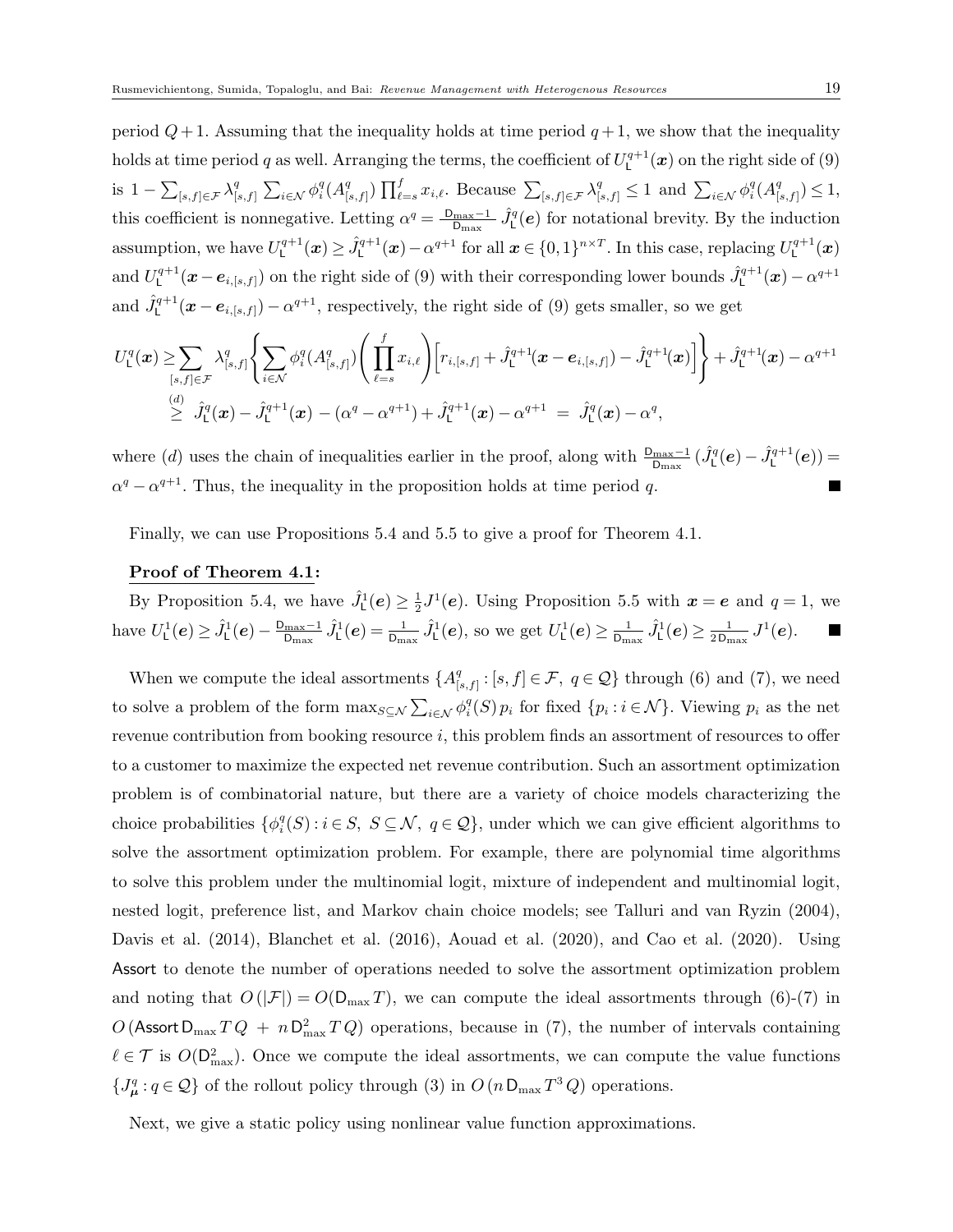## 6. Itinerary Based Static Policy with Polynomial Approximations

We develop a static policy based on polynomial approximations of the value functions. In particular, we use polynomial value function approximations  $\{\hat{J}_{\mathsf{P}}^{q} : q \in \mathcal{Q}\}$  of the form

$$
\hat{J}_{\mathsf{P}}^q(\boldsymbol{x}) = \sum_{i \in \mathcal{N}} \sum_{[s,f] \in \mathcal{F}} \gamma_{i,[s,f]}^q \prod_{\ell=s}^f x_{i,\ell}.
$$

Here, we have one component for each resource and interval pair. The component for resource i and interval  $[s, f]$  is a function of the availability of resource i over interval  $[s, f]$ . To choose the coefficients  $\{\gamma_i^q\}$  $i_{i,s,f]}^q : i \in \mathcal{N}, [s,f] \in \mathcal{F}, q \in \mathcal{Q},$  we will use a succinct representation of whether two intervals overlap. We refer to the subset of days  $C_{[s,f]} \subseteq \mathcal{T}$  as the *intersection preserving subset* for the interval [s, f] if it satisfies the following two properties. (i) We have  $C_{[s,f]} \subseteq [s,f]$ . (ii) For all  $[a, b] \in \mathcal{F}$ , if  $[s, f] \cap [a, b] \neq \emptyset$ , then we have  $C_{[s, f]} \cap [a, b] \neq \emptyset$ . By the first property, the subset  $C_{[s,f]}$  includes only days in the interval  $[s,f]$ . By the second property, if the interval  $[s,f]$  overlaps with the interval [a, b], then the subset of days  $C_{[s,f]}$  preserves this relationship and overlaps with the interval [a, b] as well. A trivial way to construct the intersection preserving subset  $C_{[s,f]}$  is to set  $C_{[s,f]} = \{s, \ldots, f\}$ . Using intersection preserving subsets with fewer elements will allow us to obtain better performance guarantees. Later in this section, we elaborate on finding the smallest intersection preserving subsets. Let  $\mathcal{C} = \{C_{[s,f]} : [s,f] \in \mathcal{F}\}$  be a collection that includes an intersection preserving subset for each interval  $[s, f] \in \mathcal{F}$ .

Using this collection, we compute the coefficients  $\{\gamma_i^q\}$  $i_{i,[s,f]}^q : i \in \mathcal{N}, \ [s,f] \in \mathcal{F}, \ q \in \mathcal{Q} \}$  as follows. For all  $i \in \mathcal{N}$  and  $[s, f] \in \mathcal{F}$ , set  $\gamma_{i,[s,f]}^{Q+1} = 0$ . For each  $q = Q, Q-1, \ldots, 1$ , we execute the two steps.

• Construct Ideal Assortments: For all  $[s, f] \in \mathcal{F}$ , compute the ideal assortment to offer to a customer with a booking request for interval  $[s, f]$  as

$$
B_{[s,f]}^q = \arg \max_{S \subseteq \mathcal{N}} \left\{ \sum_{i \in \mathcal{N}} \phi_i^q(S) \left[ r_{i,[s,f]} - \sum_{[a,b] \in \mathcal{F}} \left| [s,f] \cap C_{[a,b]} \right| \gamma_{i,[a,b]}^{q+1} \right] \right\}.
$$
 (10)

• Compute Coefficients: For all  $i \in \mathcal{N}$  and  $[s, f] \in \mathcal{F}$ , compute the coefficient corresponding to resource i and interval  $[s, f]$  as

$$
\gamma_{i,[s,f]}^q = \lambda_{[s,f]}^q \phi_i^q(B_{[s,f]}^q) \left[ r_{i,[s,f]} - \sum_{[a,b] \in \mathcal{F}} \left| [s,f] \cap C_{[a,b]} \right| \gamma_{i,[a,b]}^{q+1} \right] + \gamma_{i,[s,f]}^{q+1}.
$$
 (11)

The algorithm above fully specifies the coefficients  $\{\gamma_i^q\}$  $i_{i,[s,f]}^q : i \in \mathcal{N}, [s,f] \in \mathcal{F}, q \in \mathcal{Q},$  so it also specifies our value function approximations. We can give some intuition for the algorithm.

Given that all resources are available on all days at time period q,  $J<sup>q</sup>(e)$  corresponds to the optimal total expected revenue obtained from the booking requests arriving over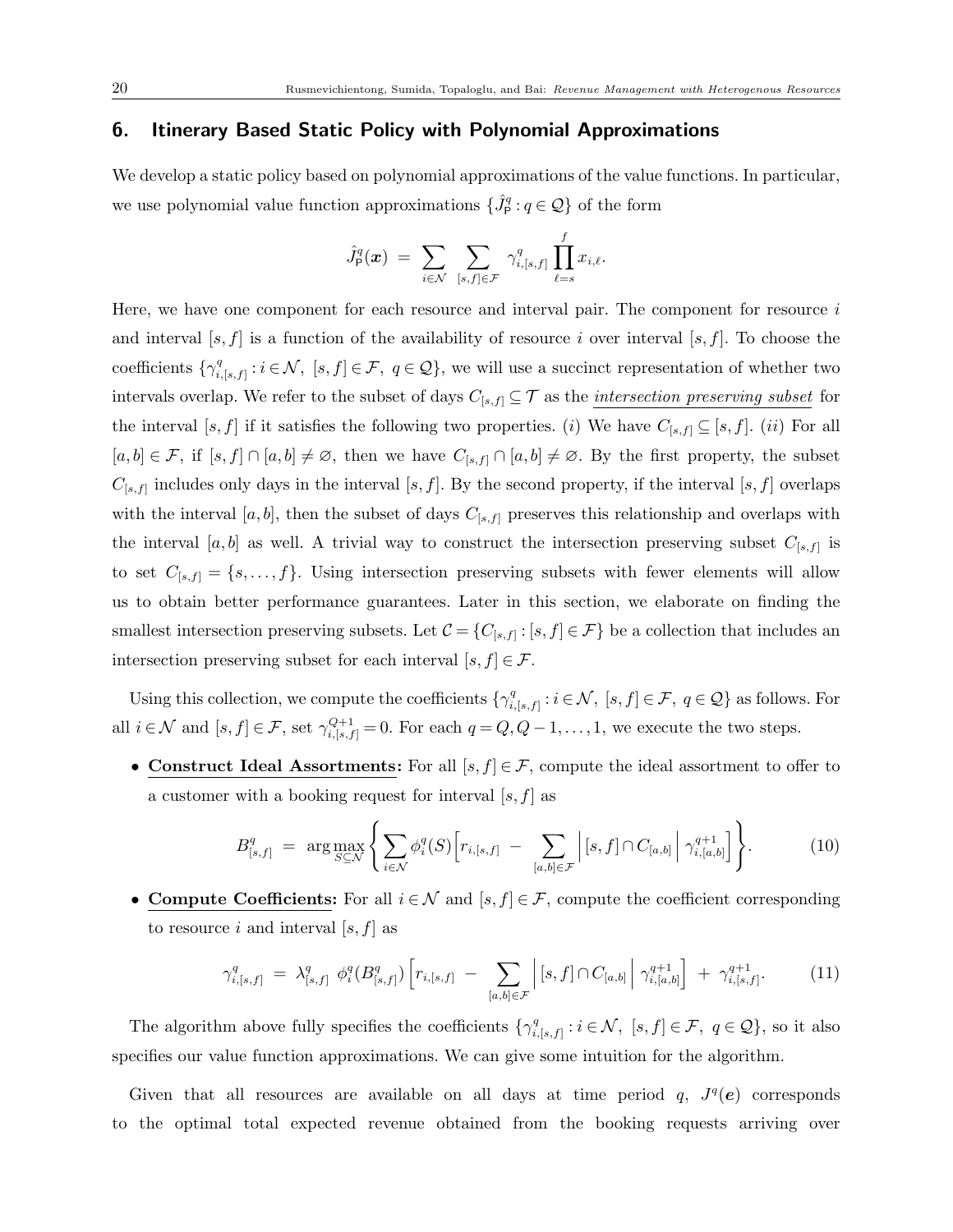time periods  $\{q, \ldots, Q\}$ . Our approximation of this optimal total expected revenue is given by  $\hat{J}_{\mathsf{P}}^q(\boldsymbol{e}) = \sum_{i \in \mathcal{N}} \sum_{[s,f] \in \mathcal{F}} \gamma_i^q$  $\gamma_{i,[s,f]}^q$ . Thus, we interpret  $\gamma_{i,[s,f]}^q$ .  $\prod_{i,[s,f]}^{q}$  as an approximation of the optimal total expected revenue over time periods  $\{q, \ldots, Q\}$  obtained from booking requests for resource i over interval [s, f]. In (10), by the definition of an intersection preserving subset, if  $[s, f] \cap [a, b] \neq \emptyset$ , then  $[s, f] \cap C_{[a,b]} \neq \emptyset$  as well. Furthermore, if  $[s, f] \cap [a,b] \neq \emptyset$ , then accepting a booking request for resource i over interval  $[s, f]$  prevents us from accepting a booking request for the same resource over interval [a, b]. Therefore, the expression  $\sum_{[a,b]\in\mathcal{F}} |[s,f]\cap C_{[a,b]}$   $\Big|\gamma_{i,[s,a]}^{q+1}$  $\prod_{i,[s,f]}^{q+1}$  captures the opportunity cost of booking requests that we can no longer accept by booking resource i for interval  $[s, f]$ . In this case,  $B_1^q$  $\mathbb{F}_{[s,f]}^q$  is the assortment that maximizes the net expected revenue from a customer making a booking request for interval [s, f] at time period q. In (11), we accumulate our approximation to the optimal total expected revenue obtained from the booking requests for resource i over interval  $[s, f]$ . On the right side of (11), the first term captures the net expected revenue obtained at time period q given that we offer the ideal assortment  $B^q_{\alpha}$  $S_{[s,f]}^q$ , whereas the second term captures the total expected revenue over time periods  $\{q+1,\ldots,Q\}.$ 

Although the preceding discussion gives only rough intuition for the algorithm, we can use this algorithm to give a static policy with a performance guarantee. It turns out that this performance guarantee holds for any collection of intersection preserving subsets that we can possibly use in the algorithm. In particular, noting the ideal assortments  ${B}^q_{\alpha}$  $[s,f]: [s,f] \in \mathcal{F}, q \in \mathcal{Q}$  computed through (10), we consider a static policy that always offers the assortment  $B_1^q$ .  $\binom{q}{[s,f]}$  of resources to a customer making a booking request for interval  $[s, f]$  at time period q. In revenue management, each resource and interval of use combination that can be booked by a customer is referred to as an itinerary. Our polynomial value function approximations have one component for each resource and interval of use combination, so we call this static policy the *itinerary based static policy*. In the next theorem, we give a performance guarantee for the itinerary based static policy. For the collection of intersection preserving subsets  $\mathcal{C} = \{C_{[s,f]} : [s,f] \in \mathcal{F}\}\,$ , we define the norm of this collection as  $||\mathcal{C}|| = \max_{[s,f] \in \mathcal{F}} |C_{[s,f]}|$ . The performance guarantee that we give for the itinerary based static policy depends on the norm of the collection of intersection preserving subsets that we use in the algorithm. The performance guarantee favors using a collection with a smaller norm.

Theorem 6.1 (Performance of Itinerary Based Static Policy) The itinerary based static policy obtains at least  $1/(1 + ||\mathcal{C}||)$  fraction of the optimal total expected revenue.

Similar to the proof of Theorem 4.1, the proof of the theorem above is based on using the value function approximations  $\{\hat{J}_{\mathsf{P}}^q : q \in \mathcal{Q}\}\$  to give an upper bound on the performance of the optimal policy and a lower bound on the performance of the itinerary based static policy, but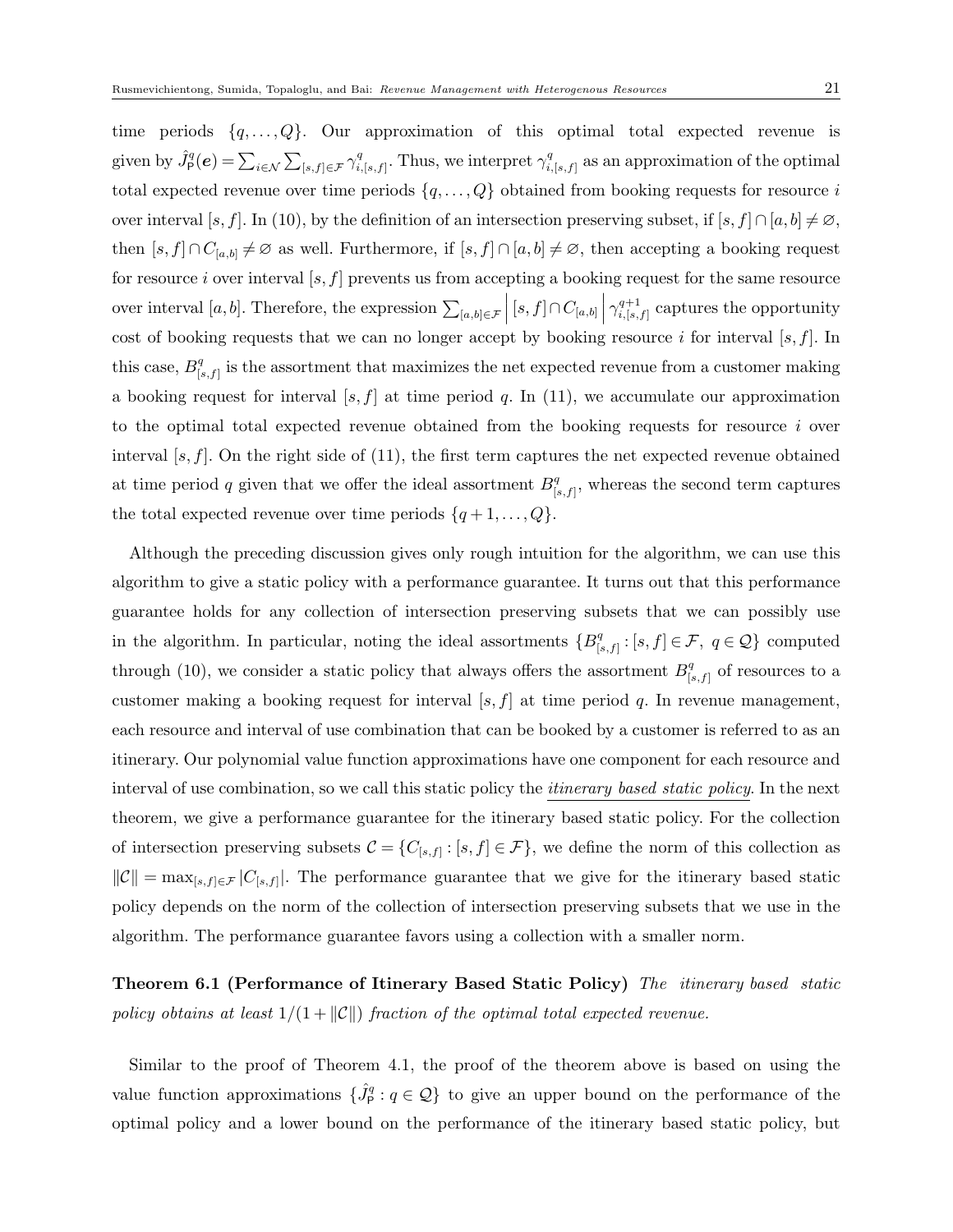the specifics of proof uses the properties of intersection preserving subsets. We give the proof in Appendix B. Recall that setting  $C_{[s,f]} = [s,f]$  trivially yields an intersection preserving subset for the interval [s, f]. For this intersection preserving subset, we have  $|C_{[s,f]}| = f - s + 1 \leq D_{\text{max}}$ , which implies that there exists a collection of intersection preserving subsets whose norm is at most  $D_{\text{max}}$ . By Theorem 6.1, the itinerary based static policy that we obtain by using such a trivial collection of intersection preserving subsets has a performance guarantee of  $1/(1 + D_{\text{max}})$ . In the next theorem, letting  $D_{\min} = \min_{[s,f] \in \mathcal{F}} \{f - s + 1\}$  to capture the minimum use duration for any possible booking request, we show that there exists a collection of intersection preserving subsets whose norm does not exceed  $1 + \lfloor (D_{\max} - 1)/D_{\min} \rfloor$ . Furthermore, we can find this collection by solving a linear program. In particular, noting that the norm of the collection  $C = \{C_{[s,f]} : [s,f] \in \mathcal{F}\}\$ is given by  $||\mathcal{C}|| = \max_{[s,f]\in\mathcal{F}} |C_{[s,f]}|$ , using the decision variables  $\{C_{[s,f]} : [s,f] \in \mathcal{F}\}\$  and t, to find the collection of intersection preserving subsets with the smallest norm, we can solve

$$
\min \left\{ t \; : \; t \; \geq \; \left| C_{[s,f]} \right| \; \forall [s,f] \in \mathcal{F},
$$
\n
$$
\left| C_{[s,f]} \cap [a,b] \right| \; \geq \; 1 \; \forall [s,f] \text{ and } [a,b] \in \mathcal{F} \text{ such that } [s,f] \cap [a,b] \neq \varnothing,
$$
\n
$$
C_{[s,f]} \subseteq [s,f] \; \forall [s,f] \in \mathcal{F}, \; t \geq 0 \right\}.
$$
\n
$$
(12)
$$

By the first constraint, we have  $t = \max_{[s,f] \in \mathcal{F}} |C_{[s,f]}|$  in an optimal solution to problem (12). The second and third constraints ensure that  $C_{[s,f]}$  is an intersection preserving subset.

**Theorem 6.2 (Smallest Norm Collection)** The optimal objective value of problem (12) is at  $most 1 + \lfloor(D_{\text{max}}-1)/D_{\text{min}}\rfloor$ . Furthermore, we can obtain an optimal solution to this problem by solving a linear program with  $O(D_{\text{max}}^2T)$  decision variables and  $O(D_{\text{max}}^3T)$  constraints.

We give the proof of the above theorem in Appendix C. Thus, by Theorem 6.2, we can solve problem (12) to obtain a collection of intersection preserving subsets whose norm is at most  $1 + \left[ \left( D_{\text{max}} - 1 \right) / D_{\text{min}} \right]$ , in which case, by Theorem 6.1, the corresponding itinerary based static policy has a performance guarantee of  $\frac{1}{2+\lceil(\mathsf{D}_{\max}-1)/\mathsf{D}_{\min}\rceil}$ . Ma et al. (2020) use nonlinear value function approximations to give a policy with a performance guarantee of  $1/(1 + D_{\text{max}})$ . Because  $D_{\min} \ge 1$ , we have  $\frac{1}{2 + \lceil (D_{\max} - 1)/D_{\min} \rceil} \ge 1/(1 + D_{\max})$ , so the performance guarantee of the itinerary based static policy is at least as good as that of the policy proposed by Ma et al. (2020). As discussed in the introduction, Villa Mahal offers rooms with minimum length of stay requirements, in which case,  $D_{\min}$  strictly exceeds one. The performance guarantee for the itinerary based static policy can be significantly better than  $1/(1+D_{\text{max}})$  when  $D_{\text{min}}$  is larger than one. Closing this section, we note that the rollout policy from the itinerary based static policy inherits the performance guarantee of 1  $\frac{1}{2 + \lceil(\text{Dmax} - 1)/\text{Dmin}\rceil}$  from the itinerary based static policy.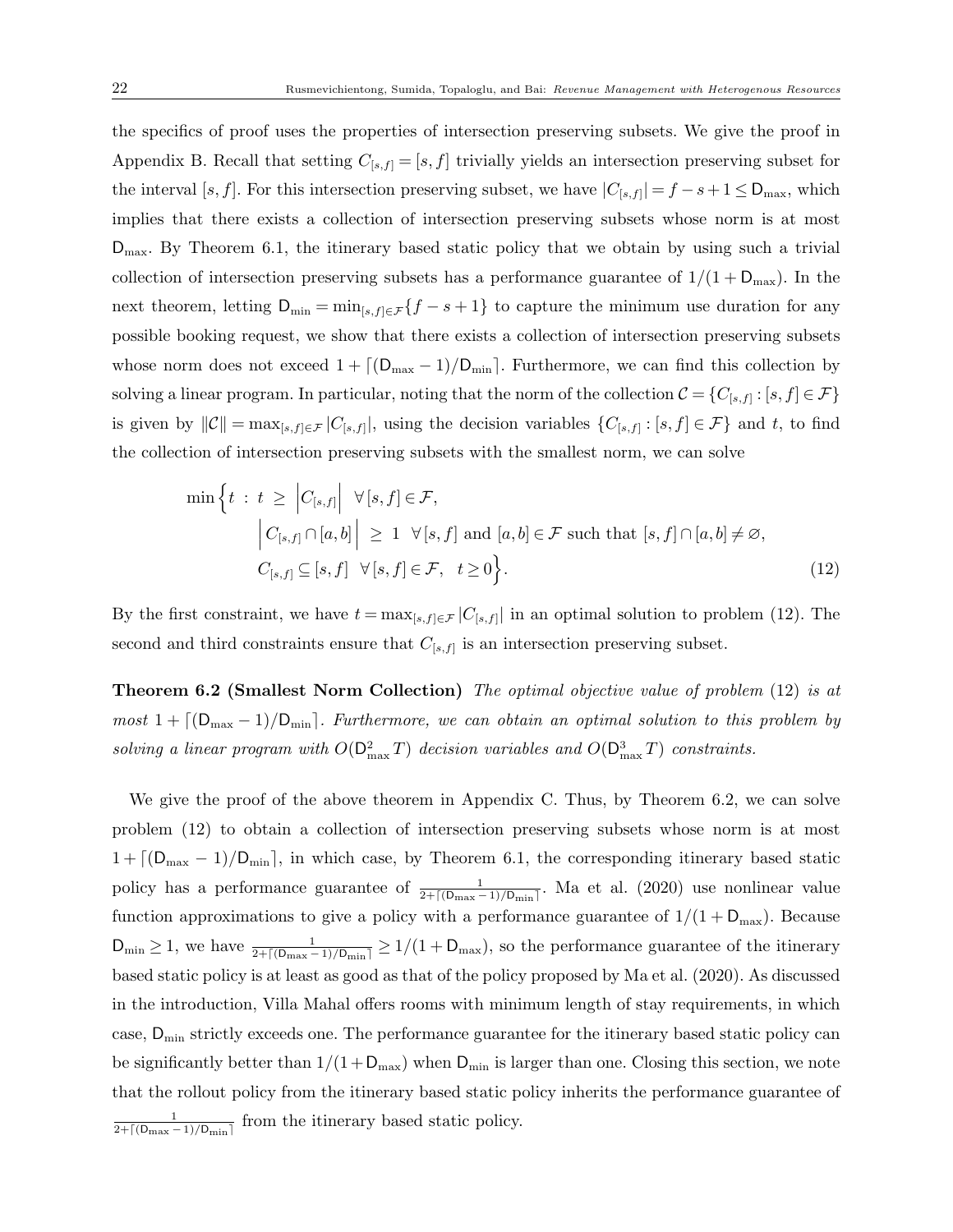## 7. Upper Bound on the Optimal Policy Performance

We give an approach to computing an upper bound on the optimal total expected revenue. Such an upper bound becomes useful for assessing the optimality gaps of different policies.

## 7.1 Resource Based Problems Through Revenue Allocations

One approach to obtaining an upper bound on the optimal total expected revenue is based on solving a linear programming approximation that is formulated under the assumption that the arrivals and choices of the customers take on their expected values; see Gallego et al. (2004), Liu and van Ryzin (2008), and Kunnumkal and Topaloglu (2008). To formulate such an approximation, we use two sets of decision variables. First, we use the decision variable  $h_{\text{L}}^{q}$  $\binom{q}{[s,f]}(S)$  to capture the probability of offering the assortment S of resources to a booking request for interval  $[s, f]$  at time period q. Second, we use the decision variable  $y_i^q$  $\frac{q}{i,[s,f]}$  to capture the expected number of bookings for resource i at time period q by a customer interested in making a booking for interval  $[s, f]$ . In this case, we consider the linear programming approximation

$$
Z_{\mathsf{LP}}^* = \max \sum_{q \in \mathcal{Q}} \sum_{i \in \mathcal{N}} \sum_{[s,f] \in \mathcal{F}} r_{i,[s,f]} y_{i,[s,f]}^q
$$
\n
$$
\text{st} \sum_{q \in \mathcal{Q}} \sum_{[s,f] \in \mathcal{F}} \sum_{S \subseteq \mathcal{N}} \mathbf{1}_{\{\ell \in [s,f]\}} \phi_i^q(S) h_{[s,f]}^q(S) \le 1 \quad \forall i \in \mathcal{N}, \ell \in \mathcal{T}
$$
\n
$$
\sum_{S \subseteq \mathcal{N}} h_{[s,f]}^q(S) = \lambda_{[s,f]}^q \quad \forall [s,f] \in \mathcal{F}, \ q \in \mathcal{Q}
$$
\n
$$
\sum_{S \subseteq \mathcal{N}} \phi_i^q(S) h_{[s,f]}^q(S) = y_{i,[s,f]}^q \quad \forall i \in \mathcal{N}, \ [s,f] \in \mathcal{F}, \ q \in \mathcal{Q}
$$
\n
$$
h_{[s,f]}^q(S) \ge 0 \quad \forall [s,f] \in \mathcal{F}, \ S \subseteq \mathcal{N}, \ q \in \mathcal{Q},
$$
\n
$$
(13)
$$

where we do not explicitly impose a nonnegativity constraint on the decision variable  $y_i^q$  $_{i,[s,f]}^q$  because the third and fourth constraints above already ensure this constraint.

In the objective function above, we accumulate the total expected revenue from the bookings. By the first constraint, noting that  $\sum_{S \subseteq \mathcal{N}} \phi_i^q(S) h_{\parallel}^q$  $\mathcal{L}_{[s,f]}(S)$  is the expected number of bookings for resource i by a customer arriving at time period q interested in making a booking for interval  $[s, f]$ , the total expected capacity consumption of each resource on each day does not exceed one. By the second constraint, the total probability that we offer an assortment to a customer arriving at time period q with an interest in making a booking for interval  $[s, f]$  is equal to the arrival probability of such a customer. By the third constraint, we compute the expected number of bookings of resource i at time period q by a customer interested in making a booking for interval  $[s, f]$ . Linear programming approximations are commonly used in the revenue management literature to obtain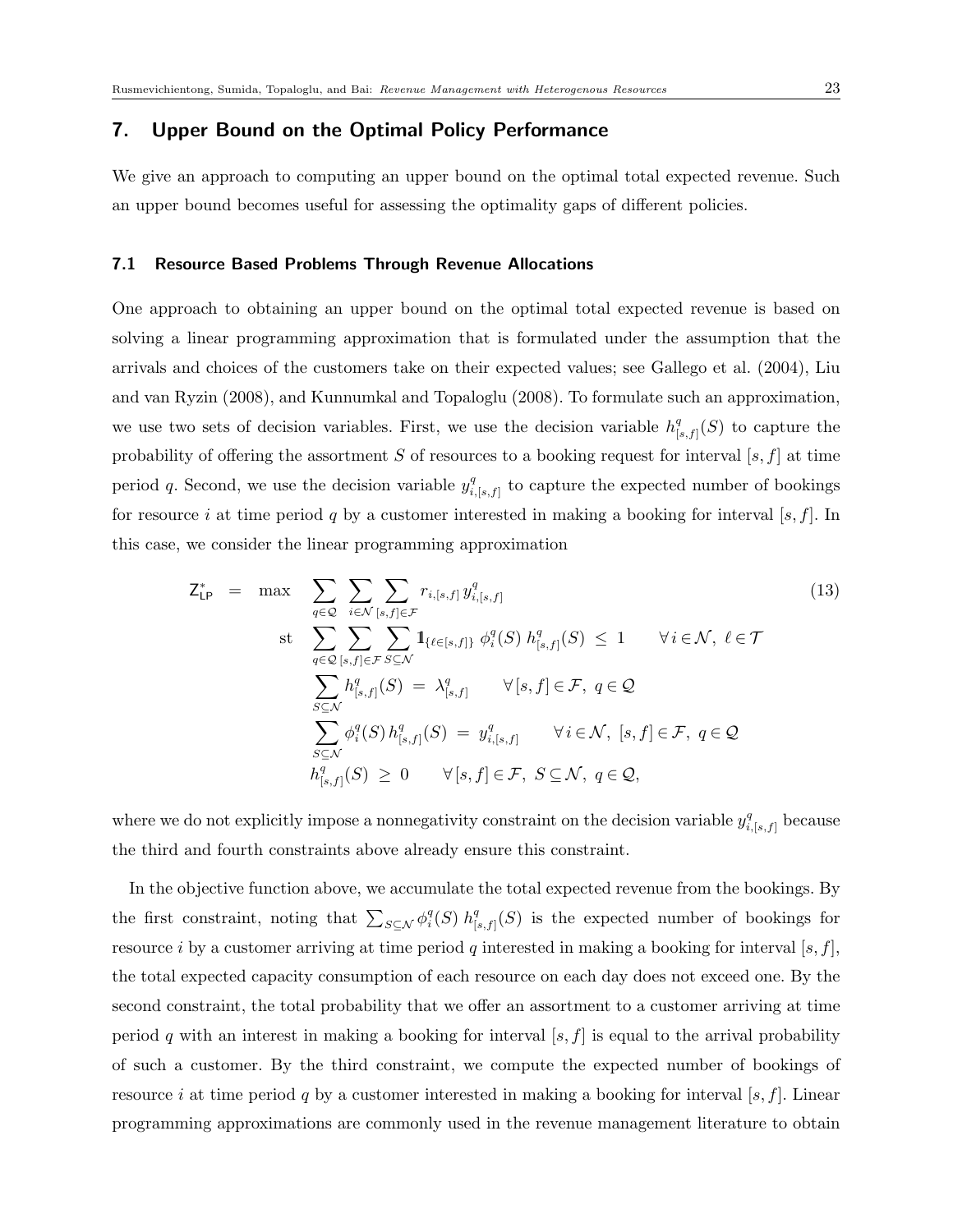upper bounds on the optimal expected revenue. Such upper bounds are known to be asymptotically tight as the capacities of the resources and the expected number of customer arrivals increase linearly at the same rate. This kind of asymptotic tightness result is particularly relevant in airline network revenue management problems, in which the capacities of the flights and the volume of demand served are generally large. In our problem, however, the capacities of all resources are invariably one, even when the number of different resources under consideration is large. In our computational experiments, the upper bound provided by the linear programming approximation can indeed be quite loose. We give a different upper bound that is at least as tight as the one from the linear programming approximation. In our computational experiments, the new upper bound provided by our approach can improve that from the linear programming approximation by as much as 29%. Recall that we refer to each resource and interval of use combination as an itinerary. Thus, for each  $i \in \mathcal{N}$  and  $[s, f] \in \mathcal{F}$ , we have an itinerary  $(i, [s, f])$ . Our approach is based on allocating the revenue associated with an itinerary to the different resources.

Let  $\beta_i^q$  $i_{i,s,f|\to j}^{q}$  be the portion of the revenue associated with itinerary  $(i,[s,f])$  allocated to resource  $j$  at time period  $q$ . We do not yet specify how we choose the revenue allocations, but if we add the revenue allocations of an itinerary over all resources then we should get the revenue of the itinerary, so the revenue allocations satisfy  $\sum_{j \in \mathcal{N}} \beta_{i,[s,f]\to j}^q = r_{i,[s,f]}$ . In our approach, we solve a separate revenue management problem for each resource and collect the value functions for each resource to get an upper bound. In the revenue management problem for resource  $j$ , we have limited capacity only for resource  $j$ , but infinite capacity for all other resources. Moreover, if we accept a booking request at time period q for itinerary  $(i, [s, f])$ , then the revenue we collect is the revenue allocation of this itinerary over resource j, which is  $\beta_i^q$  $i_{i,s,f|\rightarrow j}$ . We capture the state of resource j by using the vector  $\boldsymbol{x}_j = (x_{j,1}, \ldots, x_{j,T}) \in \{0,1\}^T$ , where  $x_{j,\ell} = 1$  if and only if resource j is available for use on day  $\ell$ . Noting that  $e_{[s,f]} \in \{0,1\}^T$  is the vector with ones in the components corresponding to days  $\{s, \ldots, f\}$ , we can find the optimal policy in the revenue management problem for resource j by computing the value functions  $\{V_{\beta,j}^q : q \in \mathcal{Q}\}\)$  through the dynamic program

$$
V_{\beta,j}^q(\boldsymbol{x}_j) = \sum_{[s,f] \in \mathcal{F}} \lambda_{[s,f]}^q \max_{S \subseteq \mathcal{N}} \left\{ \phi_j^q(S) \left( \prod_{\ell=s}^f x_{j,\ell} \right) \left[ \beta_{j,[s,f] \to j}^q + V_{\beta,j}^{q+1}(\boldsymbol{x}_j - \boldsymbol{e}_{[s,f]}) - V_{\beta,j}^{q+1}(\boldsymbol{x}_j) \right] \right\} + \sum_{i \in \mathcal{N} \setminus \{j\}} \phi_i^q(S) \beta_{i,[s,f] \to j}^q \right\} + V_{\beta,j}^{q+1}(\boldsymbol{x}_j), \quad (14)
$$

with the boundary condition that  $V_{\beta,j}^{Q+1} = 0$ . In the value functions  $\{V_{\beta,j}^q : q \in \mathcal{Q}\}\,$ , we make their dependence on  $\beta = \{\beta_i^q\}$  $i_{i,[s,f]\rightarrow j}: i,j \in \mathcal{N}, [s,f] \in \mathcal{F}, q \in \mathcal{Q}$  explicit.

To interpret the dynamic program above, at time period  $q$ , if we offer the assortment  $S$  of resources to a customer making a booking request for interval  $[s, f]$ , then the customer chooses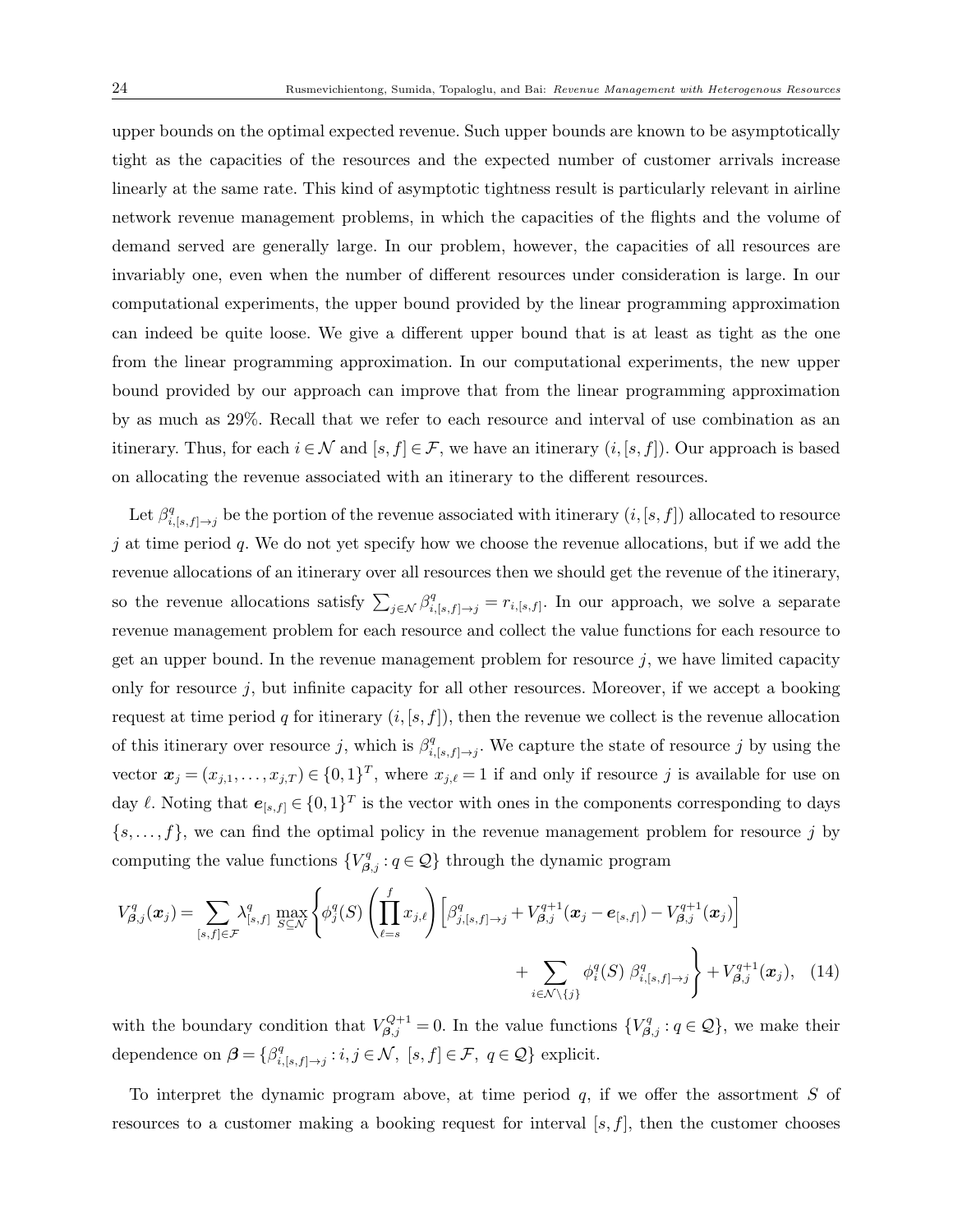resource j with probability  $\phi_j^q(S)$ . In this case, if we have capacity for resource j to accommodate the booking request, then we make the revenue of  $\beta_i^q$  $j_{j,s,f]\rightarrow j}^q$ . The opportunity cost of the capacities that we consume is  $V_{\beta,j}^{q+1}(\bm{x}_j)-V_{\beta,j}^{q+1}(\bm{x}_j-\bm{e}_{[s,f]})$ . Because we have infinite capacity for all resources other than resource  $j$ , if the customer chooses some other resource  $i$ , then we make the revenue of  $\beta_i^q$  $\prod_{i,[s,f]\to j}^q$ , but the opportunity cost of the capacities that we consume is zero. In the next proposition, we show that we obtain an upper bound on the value functions  $\{J^q : q \in \mathcal{Q}\}\$ in (1) by solving the dynamic program in (14). We defer the proofs of all results in this section to Appendix D.

**Proposition 7.1 (Decomposition Upper Bound)** For any revenue allocations  $\beta$  that satisfy  $\sum_{j \in \mathcal{N}} \beta_{i,[s,f]\to j}^q = r_{i,[s,f]}$  for all  $i \in \mathcal{N}$ ,  $[s,f] \in \mathcal{F}$  and  $q \in \mathcal{Q}$ , letting the value functions  $\{V_{\beta,j}^q : q \in \mathcal{Q}\}\$ be computed through (14), for each  $\mathbf{x} = (\mathbf{x}_j : j \in \mathcal{N}) \in \{0,1\}^{n \times T}$  and  $q \in \mathcal{Q}$ , we have

$$
\sum_{j\in\mathcal{N}}V_{\boldsymbol{\beta},j}^{q}(\boldsymbol{x}_{j})\ \geq\ J^{q}(\boldsymbol{x}).
$$

Next, we consider the question of choosing the revenue allocations such that our upper bound compares favorably against that from the linear programming approximation.

#### 7.2 Choosing the Revenue Allocations

In problem (13), duplicating the decision variable  $h_{\text{L}}^{q}$  $\frac{q}{[s,f]}$  for each resource j to obtain the decision variables  $\{h_q^q\}$  $S_{[s,f]\rightarrow j}^q : j \in \mathcal{N}$ , we consider a variant of this problem given by

$$
\max \sum_{q \in \mathcal{Q}} \sum_{i \in \mathcal{N}} \sum_{[s,f] \in \mathcal{F}} r_{i,[s,f]} y_{i,[s,f]}^q
$$
\n
$$
\text{st} \sum_{q \in \mathcal{Q}} \sum_{[s,f] \in \mathcal{F}} \sum_{S \subseteq \mathcal{N}} \mathbf{1}_{\{\ell \in [s,f]\}} \phi_i^q(S) h_{[s,f] \to i}^q(S) \le 1 \quad \forall i \in \mathcal{N}, \ell \in \mathcal{T}
$$
\n
$$
\sum_{S \subseteq \mathcal{N}} h_{[s,f] \to j}^q(S) = \lambda_{[s,f]}^q \quad \forall j \in \mathcal{N}, [s,f] \in \mathcal{F}, q \in \mathcal{Q}
$$
\n
$$
\sum_{S \subseteq \mathcal{N}} \phi_i^q(S) h_{[s,f] \to j}^q(S) = y_{i,[s,f]}^q \quad \forall i,j \in \mathcal{N}, [s,f] \in \mathcal{F}, q \in \mathcal{Q}
$$
\n
$$
h_{[s,f] \to j}^q(S) \ge 0 \quad \forall j \in \mathcal{N}, [s,f] \in \mathcal{F}, S \subseteq \mathcal{N}, q \in \mathcal{Q}.
$$
\n
$$
(15)
$$

In Lemma D.1 in Appendix D, we show that the problem above has the same optimal objective value as the linear programming approximation in (13). Intuitively speaking, although problem (15) duplicates the decision variable  $h_{\perp}^{q}$  $\binom{q}{[s,f]}$  in problem (13) for each resource j, it does not duplicate the decision variable  $y_i^q$  $_{i,[s,f]}^q$ . Because the objective functions of both of these two problems depend only on the decision variables  $\{y_i^q\}$  $i_{i,[s,f]}^q : i \in \mathcal{N}, [s,f] \in \mathcal{F}, q \in \mathcal{Q},$  the two problems end up having the same optimal objective value. We use the dual solution to problem (15) to choose the revenue allocations. Associating the dual variables  $\{\beta_i^q\}$  $i_{i,[s,f]\rightarrow j}: i,j \in \mathcal{N}, [s,f] \in \mathcal{F}, q \in \mathcal{Q}$  with the third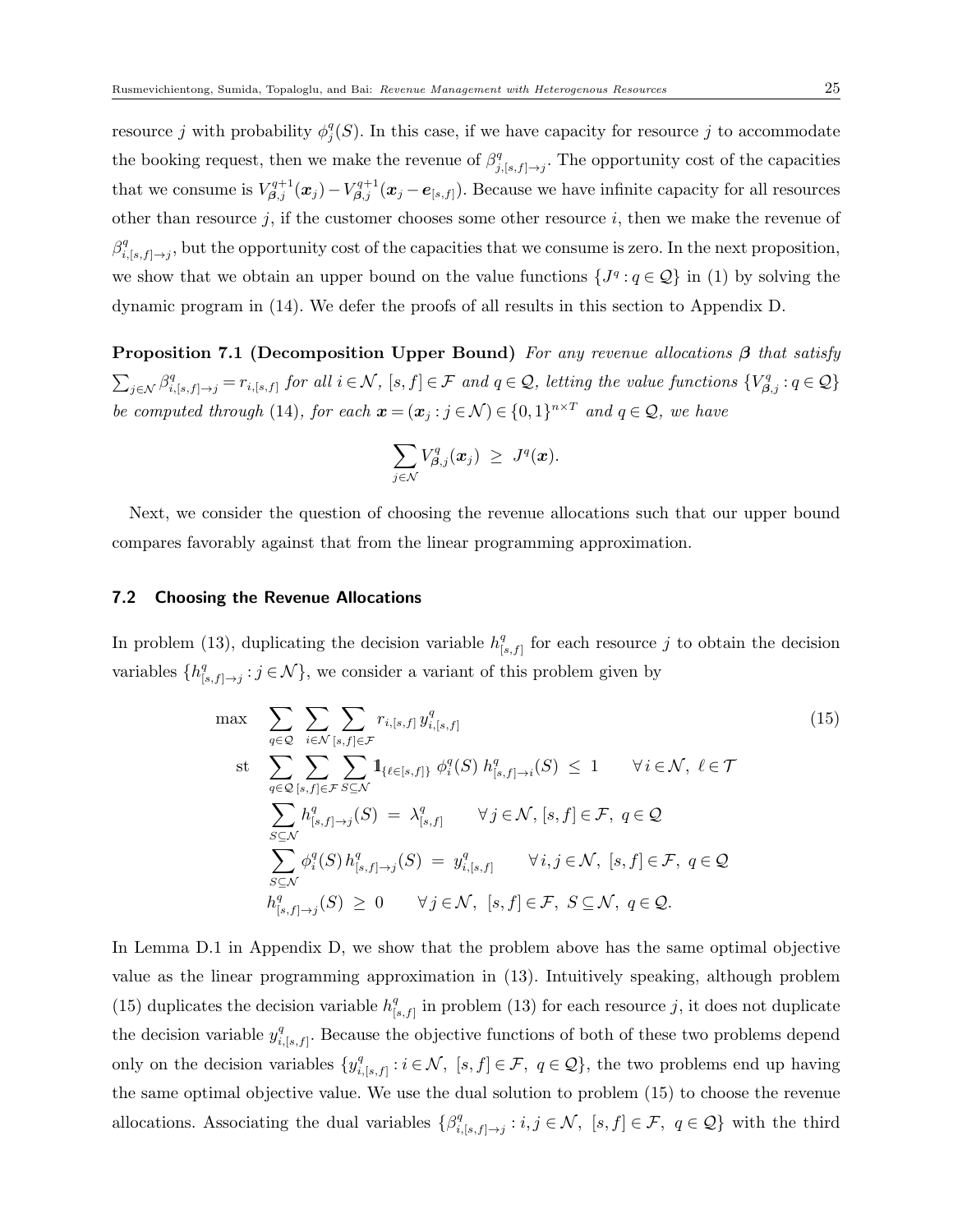constraint in problem (15), in the dual of problem (15), the constraint associated with the decision variable  $y_i^q$  $\sum_{i,[s,f]}$  is  $\sum_{j\in\mathcal{N}} \beta_{i,[s,f]\to j}^q = r_{i,[s,f]}$ . Thus, letting  $\hat{\boldsymbol{\beta}} = \{\hat{\beta}_{i,[s,f]\to j}^q : i,j\in\mathcal{N},\ [s,f]\in\mathcal{F},\ q\in\mathcal{Q}\}\$ be the optimal values of the dual variables associated with the third constraint in problem (15), we use these optimal values as our revenue allocations. In the next theorem, we show that if we use these revenue allocations in the dynamic program in (14), then we obtain an upper bound on the optimal total expected revenue that is at least as tight as that from the linear program in (13). In this theorem, we use  $e' \in \{0,1\}^T$  to denote the vector of all ones.

**Theorem 7.2 (Choice of Revenue Allocations)** Letting  $\hat{\beta}$  be the optimal values of the dual variables associated with the third constraint in problem (15) and the value functions  ${V^q_{\hat{\beta},j}}: q \in \mathcal{Q}$ be computed through (14) with the revenue allocations  $\hat{\beta}$ , we have

$$
\sum_{j\in\mathcal{N}}V_{\hat{\beta},j}^1(e')\ \leq\ \mathsf{Z}_{\mathrm{LP}}^*.
$$

Noting Proposition 7.1, we get  $Z_{\mathsf{LP}}^* \geq \sum_{j \in \mathcal{N}} V_{\hat{\boldsymbol{\beta}},j}^1(\boldsymbol{e}') \geq J^1(\boldsymbol{e}),$  so  $\sum_{j \in \mathcal{N}} V_{\hat{\boldsymbol{\beta}},j}^1(\boldsymbol{e}')$  is an upper bound on the optimal total expected revenue, and this upper bound is at least as tight as that provided by the optimal objective value of the linear programming approximation in (13).

#### 7.3 Computing the Upper Bound

In  $(14)$ , although we focus only on one resource, the state variable is still high-dimensional, so it is not clear whether we can solve this dynamic program efficiently. We will give an equivalent formulation for this dynamic program by using intervals of days as the state variable, which we will be able to solve efficiently. We use  $\mathbf{x}_j = (x_{j,1}, \ldots, x_{j,T}) \in \{0,1\}^T$  to denote the state of resource j, where  $x_{j,\ell} = 1$  if and only if resource j is available for use on day  $\ell$ . We refer to the interval [a, b] as a maximal unavailable interval with respect to  $x_j$  if and only if resource j is unavailable on all days in the interval  $[a, b]$ , but available on days  $a-1$  and  $b+1$ ; that is,  $\mathbf{x}_{j,\ell} = 0$  for all  $j \in \{a, \ldots, b\}$ ,  $x_{j,a-1} = 1$ , and  $x_{j,b+1} = 1$ . In the revenue management problem for resource j, given that resource j is not available on all days over the maximal unavailable interval [a, b], let  $\Gamma_{\beta,j}^q(a,b)$  be the total expected revenue obtained over time periods  $\{q, \ldots, Q\}$  from the booking requests for intervals that start in the interval [a, b]. We can compute the value functions  $\{\Gamma_{\beta,j}^q : q \in \mathcal{Q}\}\)$  as

$$
\Gamma_{\beta,j}^q(a,b) = \sum_{k=q}^Q \sum_{[s,f]\in\mathcal{F}} 1\!\!1_{\{s\in[a,b]\}} \lambda_{[s,f]}^k \max_{S\subseteq\mathcal{N}\setminus\{j\}} \left\{ \sum_{i\in\mathcal{N}\setminus\{j\}} \phi_i^k(S) \beta_{i,[s,f]\to j}^k \right\}.
$$
 (16)

To interpret  $(16)$ , in the revenue management problem for resource j, we have infinite capacity for all resources other than resource j. Thus, given that resource j is not available on all days over the interval [a, b], if a customer makes a booking request for an interval [s, f] that starts in the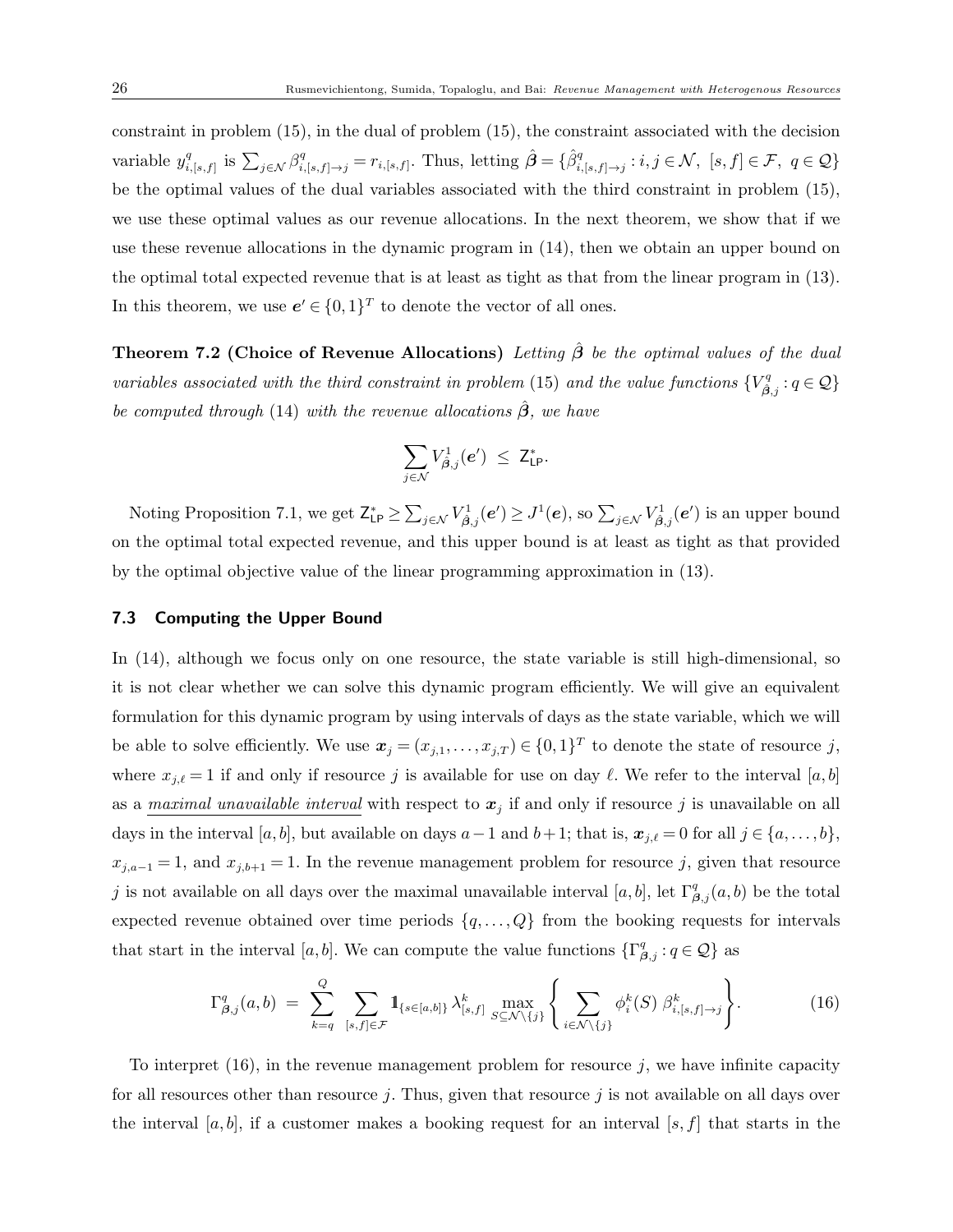interval [a, b], then we can offer only assortments not including resource j. If the customer makes a booking for resource  $i$ , then the revenue that we obtain is the revenue allocation of itinerary  $(i,[s,f])$  to resource j. Because resources other than resource j have infinite capacity and we do not offer resource j, we simply accumulate the expected revenue over time periods  $\{q, \ldots, Q\}$ . On the other hand, recall that we refer to the interval  $[a, b]$  as a maximal available interval with respect to  $x_j$  if and only if resource j is available on all days in the interval [a, b], but unavailable on days  $a-1$  and  $b+1$ . In the revenue management problem for resource j, given that we do have capacity for resource j over the maximal available interval  $[a, b]$ , let  $\Theta_{\beta, j}^q(a, b)$  be the total expected revenue obtained over time periods  $\{q, \ldots, Q\}$  from the booking requests for intervals that start in the interval [a, b]. We can compute the value functions  $\{\Theta_{\beta,j}^q : q \in \mathcal{Q}\}\)$  as

$$
\Theta_{\beta,j}^{q}(a,b) = \sum_{[s,f]\in\mathcal{F}} \lambda_{[s,f]}^{q} \mathbb{1}_{\{s \in [a,b], [s,f]\subseteq [a,b]\}} \max_{S \subseteq \mathcal{N}} \left\{ \sum_{i \in \mathcal{N} \setminus \{j\}} \phi_{i}^{q}(S) \beta_{i,[s,f]\to j}^{q} + \phi_{\beta,j}^{q}(S) \left[ \beta_{j,[s,f]\to j}^{q} + \Theta_{\beta,j}^{q+1}(a,s-1) + \Theta_{\beta,j}^{q+1}(f+1,b) + \Gamma_{\beta,j}^{q+1}(s,f) - \Theta_{\beta,j}^{q+1}(a,b) \right] \right\}
$$
  
+ 
$$
\sum_{[s,f]\in\mathcal{F}} \lambda_{[s,f]}^{q} \mathbb{1}_{\{s \in [a,b], [s,f]\not\subseteq [a,b]\}} \max_{S \subseteq \mathcal{N} \setminus \{j\}} \left\{ \sum_{i \in \mathcal{N} \setminus \{j\}} \phi_{i}^{q}(S) \beta_{i,[s,f]\to j}^{q} + \Theta_{\beta,j}^{q+1}(a,b). \tag{17}
$$

To interpret (17), given that we have capacity for resource j over the interval [a, b], if we have a booking request for an interval [s, f] that starts in [a, b] and the interval [s, f] is included in [a, b], then we have capacity for resource  $j$  to serve this booking request. If the customer books resource  $i \neq j$ , then the revenue that we obtain is the revenue allocation of itinerary  $(i, [s, f])$  to resource j, but because the resources other than resource j have infinite capacity, we do not account for the opportunity cost of the capacities that we lose. If, however, the customer books resource  $j$ , then we lose the capacity on days  $\{s, \ldots, f\}$ , so the intervals  $[a, s-1]$  and  $[f + 1, b]$  become maximal available intervals and the interval  $[s, f]$  becomes a maximal unavailable interval. Lastly, if the interval [s, f] is not included in [a, b], then we do not have capacity for resource j to serve a booking request for the interval  $[s, f]$ , so we can offer only an assortment not including resource j.

Recall that  $\mathcal{I}(x_i)$  is the collection of maximal available intervals with respect to  $x_j$ . Let  $\mathcal{H}(x_j)$ be the collection of maximal unavailable intervals with respect to  $x_j$ . In the top portion of Figure 1, for example, for the value of  $x_j$  in this figure, we have  $\mathcal{H}(x_j) = \{ [1, 1], [5, 5], [11, 12] \}$ . In the next theorem, we show that we can solve the dynamic program in (17) to get a solution for (14).

**Theorem 7.3 (Interval Formulation)** Letting the value function  ${V}_{\beta,j}^q : q \in \mathcal{Q}$  be computed through (14), for each  $\boldsymbol{x}_j \in \{0,1\}^T$  and  $q \in \mathcal{Q}$ , we have

$$
V_{\beta,j}^q(x_j) = \sum_{[a,b]\in \mathcal{I}(x_j)} \Theta_{\beta,j}^q(a,b) + \sum_{[a,b]\in \mathcal{H}(x_j)} \Gamma_{\beta,j}^q(a,b).
$$

Next, we give computational experiments to test the quality of our policies and bound.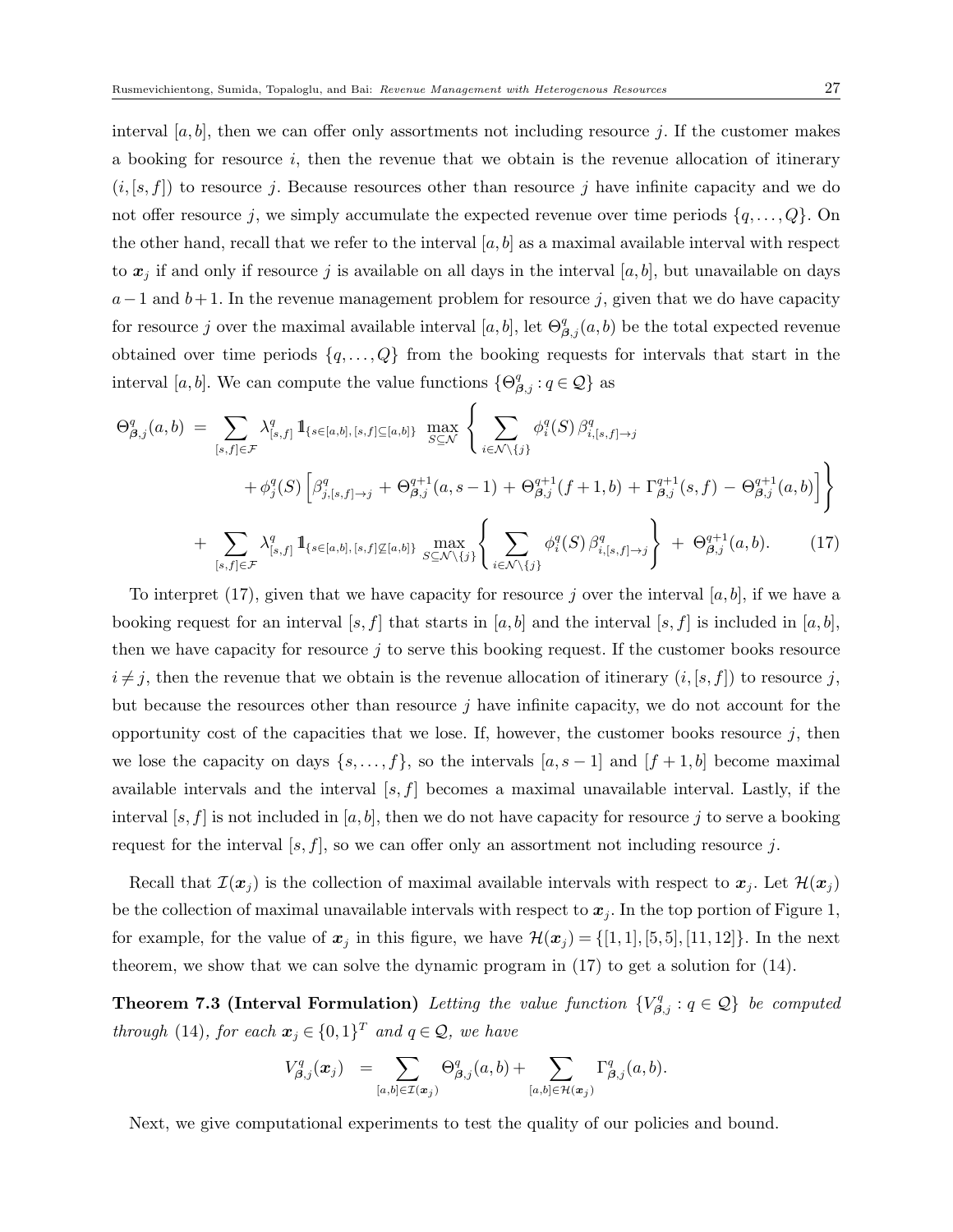## 8. Computational Experiments

We give two sets of computational experiments. The first set is on synthetic datasets that we generate. The second set is on a dataset from an actual boutique hotel.

#### 8.1 Results on Synthetic Datasets

Our experiments are for a boutique hotel. Thus, the set of resources corresponds to a set of unique rooms. Booking resource i over interval [s, f] corresponds to booking room i over days  $\{s, \ldots, f\}$ .

**Experimental Setup:** We generate our test problems as follows. We have  $n = 5$  rooms. The rooms are available for stay during the days indexed by  $\mathcal{T} = \{1, \ldots, 70\}$ , so we have 10 weeks in the booking horizon. Customers arrive over time periods  $\mathcal{Q} = \{1, \ldots, 700\}$ . The set of possible intervals of stay is  $\mathcal{F} = \{[a, b] : a \le b \le a + D_{\text{max}} - 1\}$ , where  $D_{\text{max}}$  is the maximum duration of stay parameter we vary. To come up with the revenue  $r_{i,[s,f]}$  for stay in room i over interval [s, f], for each  $i \in \mathcal{N}$ , we sample a base revenue  $\psi_i$  from the uniform distribution over [0, 10]. Letting  $p_{i,\ell}$  be the price of stay in room i on day  $\ell$ , if day  $\ell$  is Friday, Saturday, or Sunday, then we set  $p_{i,\ell} = \psi_i$ , whereas if day l is Monday, Tuesday, Wednesday, or Thursday, then we set  $p_{i,\ell} = \delta \times \psi_i$ , where  $\delta$  is the discount parameter. The revenue for stay in room i over interval  $[s, f]$  is  $r_{i,[s,f]} = \sum_{\ell=s}^{f} p_{i,\ell}$ .

To come up with the arrival probabilities  $\{\lambda_1^q\}$  $[e_{[s,f]}^q : [s,f] \in \mathcal{F}, q \in \mathcal{Q}$ , for each  $[s,f] \in \mathcal{F}$  and  $q \in \mathcal{Q}$ , we sample a weight  $\beta_{1}^{q}$  $\mathbb{F}_{[s,f]}^q$  from the uniform distribution over  $[0,\overline{U}_0^q]$  $\begin{bmatrix} q \\ s, f \end{bmatrix}$  and normalize the weights by setting  $\gamma_{[s,f]}^q = \frac{\beta_{[s]}^q}{\sum_{[s,b]\in S}$  $\frac{P[s,f]}{\sum_{[a,b]\in\mathcal{F}}$  $\frac{\rho_{[s,f]}}{[a,b]\in\mathcal{F}}\frac{\beta_{[a,b]}^q}{\beta_{[a,b]}^q}$ . In this case, using  $\{\gamma_{[s]}^q\}$  $[s,f]: [s,f] \in \mathcal{F}, q \in \mathcal{Q}$  as the arrival probabilities, if we always offer all rooms, then the total expected demand for the capacity in all rooms on all days is Demand =  $\sum_{i\in\mathcal{N}}\sum_{q\in\mathcal{Q}}\sum_{[s,f]\in\mathcal{F}}\gamma_{[s,f]}^q \phi_i^q(\mathcal{N})(f-s+1)$ . Noting that the total capacity available in all rooms on all days is  $nT$ , we set the arrival probability for a booking request for interval  $[s, f]$ at time period q as  $\lambda_{[s,f]}^q = \rho \gamma_{[s,f]}^q$  $\frac{n}{[s,f]}$   $\frac{n}{\text{Demand}}$ , where  $\rho$  is the load factor parameter we vary. In this case, if we offer all rooms at all time periods, then the ratio between the total expected demand for the capacity and the total available capacity is given by  $\rho$ .

Splitting the 700 time periods into three roughly equal segments, we use  $\overline{U}_{[s,f]}^q = D_{\text{max}} - (f - s)$ for  $q = 1, \ldots, 233, \overline{U}_{[s,f]}^q = 1$  for  $q = 234, \ldots, 466$  and  $\overline{U}_{[s,f]}^q = f - s + 1$  for  $q = 467, \ldots, 700$ . Thus, the requests for shorter intervals tend to have larger arrival probabilities at the earlier time periods, so we need to carefully reserve the capacity for the requests for longer intervals that tend to arrive later. In this way, we generate test problems that require carefully allocating the available capacity to obtain good performance. Choices of the customers are governed by the multinomial logit model. Thus, using  $v_i$  to denote the preference weight of room i and  $v_0$  to denote the preference weight of the no-purchase option, if we offer the assortment  $S$  of rooms, then a customer arriving at time period q chooses room *i* with probability  $\phi_i^q(S) = \frac{v_i}{v_0 + \sum_{j \in S} v_j}$ . To come up with the preference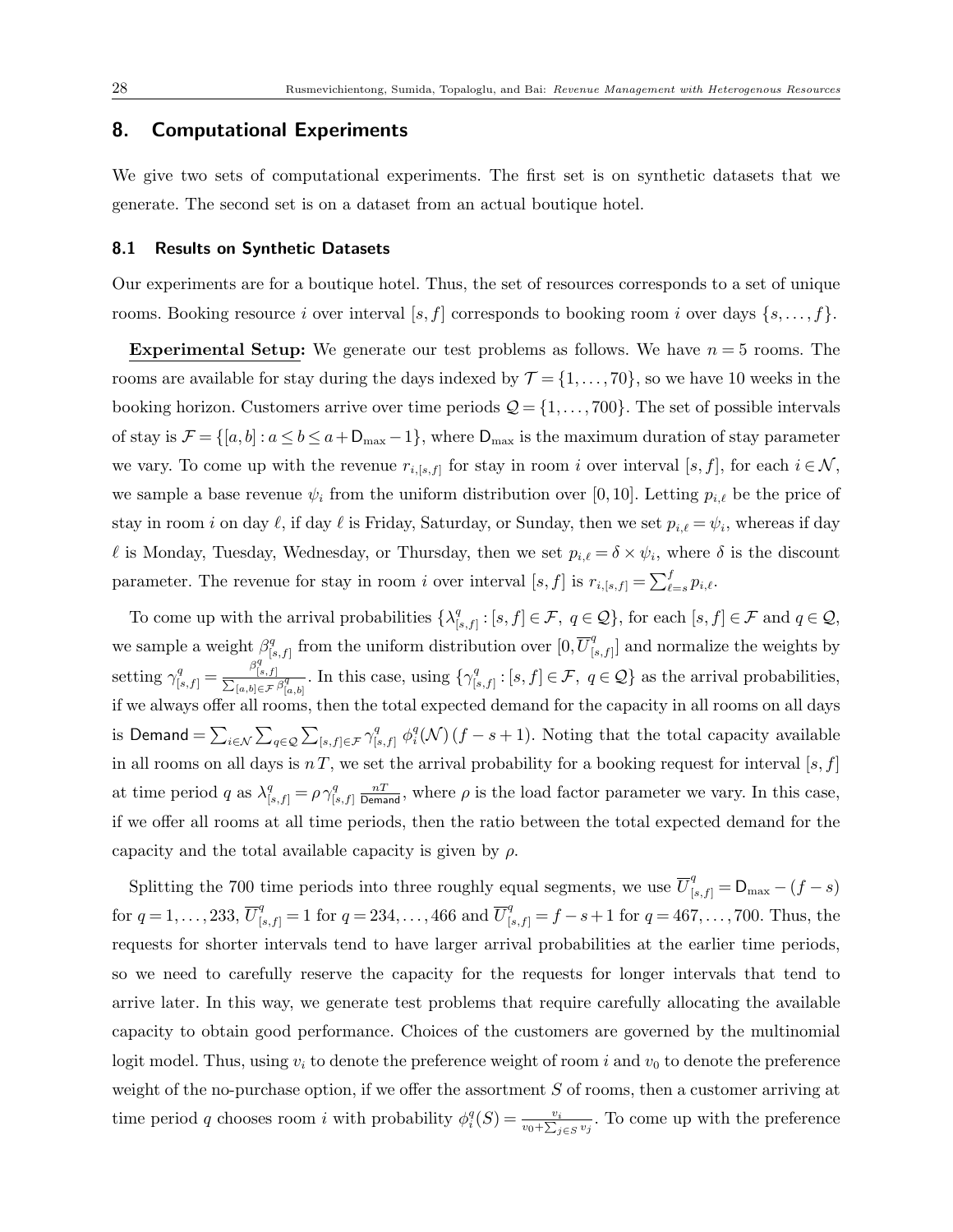weights, for each  $i \in \mathcal{N}$ , we sample  $v_i$  from the uniform distribution over [0, 1] and set  $v_0 = \frac{1}{9}$  $\frac{1}{9}\sum_{i\in\mathcal{N}}v_i,$ so if we offer all rooms, then a customer leaves without a booking with probability 0.1.

Varying the parameters  $D_{\text{max}} \in \{6, 8, 10\}$ ,  $\rho \in \{1.2, 1.6, 2.0\}$ , and  $\delta \in \{0.7, 0.9\}$ , we obtain 18 parameter configurations for our test problems.

Benchmark Policies: Our benchmark policies are based on the linear and polynomial value function approximations, as well as the linear programming approximation.

Linear Approximations (LIN1, LIN5, LINR). We use three benchmark policies based on the linear value function approximations presented in Section 4. By Theorem 4.1, the resource based static policy has a performance guarantee of  $1/(2D_{\text{max}})$ , but as a static policy, the resource based static policy may offer an unavailable resource for a booking request, which may not be appropriate in practice. To overcome this difficulty, we use the greedy policy with respect to the linear approximations. Replacing  $J^{q+1}(\boldsymbol{x})$  on the right side of (1) with  $\hat{J}^{q+1}_{\mathsf{L}}(\boldsymbol{x}) = \sum_{i \in \mathcal{N}} \sum_{\ell \in \mathcal{T}} \eta_{i,\ell}^{q+1} x_{i,\ell}$ , if the state of the system at time period  $q$  is  $x$  and there is a booking request for interval  $[s, f]$ , then the greedy policy with respect to the linear approximations offers the assortment of resources  $\hat{S}^q_{\textsf{L}}(\bm{x}) = \arg\max_{S \subseteq \mathcal{N}} \sum_{i \in \mathcal{N}} \phi^q_i(S) \left( \prod_{\ell=s}^f x_{i,\ell} \right) \left( r_{i,[s,f]} - \sum_{\ell=s}^f \eta^{q+1}_{i,\ell} \right)$ . By the discussion given immediately after (1), this policy never offers an unavailable resource. Using the same outline in the proof of Theorem 4.1, we can show that the greedy policy with respect to the linear approximations also has a performance guarantee of  $1/(2D_{\text{max}})$ . The key is to observe that an analogue of the chain of inequalities in the proof of Proposition 5.5 still holds when we replace  $A_{[s,f]}^q$  with  $\hat{S}_{\text{L}}^q(x)$ .

We use LIN1 to refer to the greedy policy with respect to the linear approximations, where we emphasize the fact that this policy computes the opportunity costs  $\{\eta_{i,\ell}^q : i \in \mathcal{N}, \ell \in \mathcal{T}, q \in \mathcal{Q}\}\$  once at the beginning of the selling horizon. We also use a version of LIN1 that splits the selling horizon into five equal segments to recompute the opportunity costs at the beginning of each segment based on the state of the system at the beginning of the segment. In particular, if the state of the system at the beginning of the segment is  $x$ , then we set  $\eta_{i,\ell}^q = 0$  for all  $i \in \mathcal{N}, \ell \in \mathcal{T}$ , and  $q \in \mathcal{Q}$  such that  $x_{i,\ell} = 0$ . We compute the other opportunity costs using the algorithm in Section 4. We refer to this policy as LIN5. Lastly, we use the rollout policy from the resource based static policy. We refer to this policy as LINR. By the discussion at the end of Section 3, this policy inherits the performance guarantee of  $1/(2D_{\text{max}})$  from the resource based static policy. Furthermore, this policy never offers an unavailable resource for a booking request. Observe that LIN1 and LIN5 are greedy policies with respect to linear approximations  $\{J_{\mathsf{L}}^q:q\in\mathcal{Q}\}$ , whereas noting that  $\{J_{\mathsf{L}}^q:q\in\mathcal{Q}\}$  in (5) is not separable, LINR does not necessarily use a separable approximation.

Polynomial Approximations (POL1, POL5, POLR). The benchmark policies POL1, POL5, and POLR are the analogues of LIN1, LIN5, and LINR, but they use the polynomial value function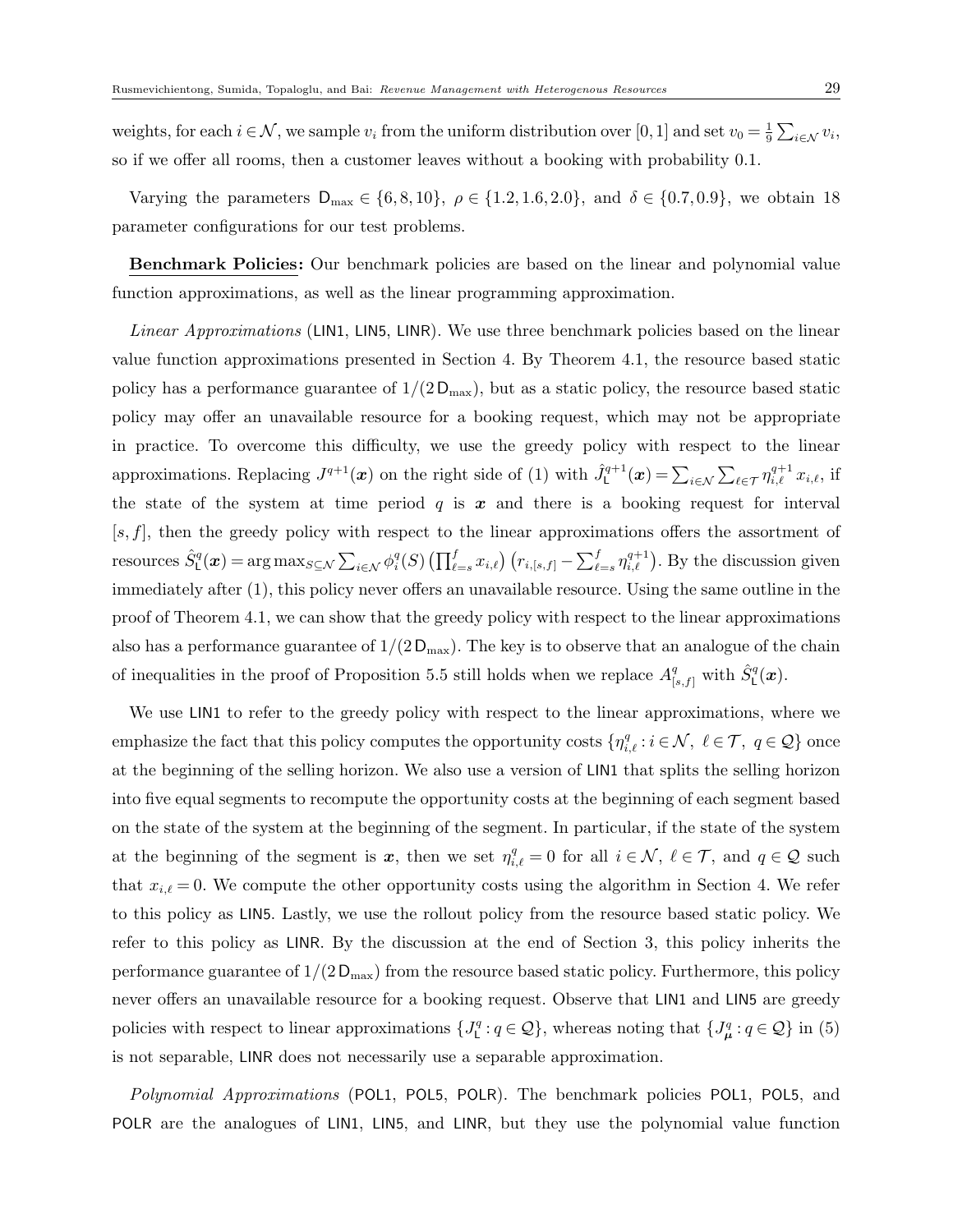approximations in Section 6. As in LIN1, POL1 is the greedy policy with respect to the polynomial approximations. We can show that it shares the guarantee of  $\frac{1}{2+\lceil(D_{\max}-1)/D_{\min}\rceil}$  with the itinerary based static policy. In POL5, when recomputing the coefficients  $\{\gamma_i^q\}$  $i_{i,[s,f]}^q : i \in \mathcal{N}, \ [s,f] \in \mathcal{F}, \ q \in \mathcal{Q} \}$ at the beginning of a segment, if the state of the system is  $x$ , then we set  $\gamma_{i,[s,f]}^q = 0$  for all  $i \in \mathcal{N}$ ,  $[s, f] \in \mathcal{F}$ , and  $q \in \mathcal{Q}$  such that  $\prod_{\ell=s}^{f} x_{i,\ell} = 0$ . We compute the other coefficients using the algorithm in Section 6. Lastly, POLR is the rollout of the itinerary based static policy.

Linear Programming Approximation (LP1, LP5, LPR). We use three benchmark policies based on the linear program in (13). The first constraint in problem (13) ensures that the total expected capacity consumption of each resource on each day does not exceed the capacity of one. Letting  ${\theta}_{i,\ell} : i \in \mathcal{N}, \ell \in \mathcal{T}$  be the optimal values of the dual variables associated with the first constraint, we use  $\theta_{i,\ell}$  as the opportunity cost of the capacity of resource i on day  $\ell$ , yielding the value function approximations  $\{\hat{J}_{\text{LP}}^q : q \in \mathcal{Q}\}\$  with  $\hat{J}_{\text{LP}}^q(\boldsymbol{x}) = \sum_{i \in \mathcal{N}} \sum_{\ell \in \mathcal{T}} \theta_{i,\ell} x_{i,\ell}$ . Similar to LIN1, if the state of the system at time period q is  $x$  and we have a booking request for interval [s, f], then we offer the assortment of resources  $\hat{S}_{\text{LP}}^q(\boldsymbol{x}) = \arg \max_{S \subseteq \mathcal{N}} \sum_{i \in \mathcal{N}} \phi_i^q(S) \left( \prod_{\ell=s}^f x_{i,\ell} \right) \left( r_{i,[s,f]} - \sum_{\ell=s}^f \theta_{i,\ell} \right)$ . We refer to this policy as LP1. Thus, LP1 corresponds to the greedy policy with respect to the linear approximations  $\{\hat{J}_{\text{LP}}^q : q \in \mathcal{Q}\}$ , but the opportunity costs in these linear approximations are obtained from the dual solution to the linear programming approximation.

We also use a version of LP1 that splits the selling horizon into five equal segments to recompute the opportunity costs at the beginning of each segment. If the segment starts at time period  $\bar{q}$  with the state x, then we solve problem (13) after replacing the set of time periods Q with  $\{\overline{q}, \ldots, Q\}$ and the right side of the first constraint with  $\{x_{i,\ell} : i \in \mathcal{N}, \ell \in \mathcal{T} \}$ . Letting  $\{\theta_{i,\ell} : i \in \mathcal{N}, \ell \in \mathcal{T} \}$ be the optimal values of the dual variables associated with the first constraint, we use  $\theta_{i,\ell}$  as the opportunity cost of the capacity of resource i on day  $\ell$ . We use LP5 to refer to this policy. Lastly, we extract a static policy from problem (13) and use the rollout policy from this static policy. In our static policy, letting  $\{\widehat{h}_{\parallel}^q\}$  $\mathcal{G}_{[s,f]}^q(S)$ :  $[s,f] \in \mathcal{F}, S \subseteq \mathcal{N}, q \in \mathcal{Q}$  and  $\{\widehat{y}_{i,j}^q\}$  $i_{i,[s,f]}^q : i \in \mathcal{N}, \ [s,f] \in \mathcal{F}, \ q \in \mathcal{Q} \}$ be an optimal solution to problem (13), if we have a booking request for interval  $[s, f]$  at time period q, then we offer the assortment S of resources with probability  $\widehat{h}_{\parallel}^q$  $\frac{q}{[s,f]}(S)/\lambda_{[s,f]}^q$ . We use the rollout policy from this static policy and refer to the resulting rollout policy as LPR.

Dynamic Programming Decomposition (DEC). This benchmark policy is the standard dynamic programming decomposition method in the revenue management literature; see, for example, Liu and van Ryzin (2004). In this policy, we heuristically decompose the dynamic programming formulation in (1) by each resource and day combination. Note that each resource has one unit of capacity on each day. Therefore, this policy constructs linear value function approximations  $\{\hat{J}^q_{\text{Dec}} : q \in \mathcal{Q}\}$  of the form  $\hat{J}^q_{\text{Dec}}(\boldsymbol{x}) = \sum_{i \in \mathcal{N}} \sum_{\ell \in \mathcal{T}} \zeta_{i,\ell}^q x_{i,\ell}$  for some opportunity costs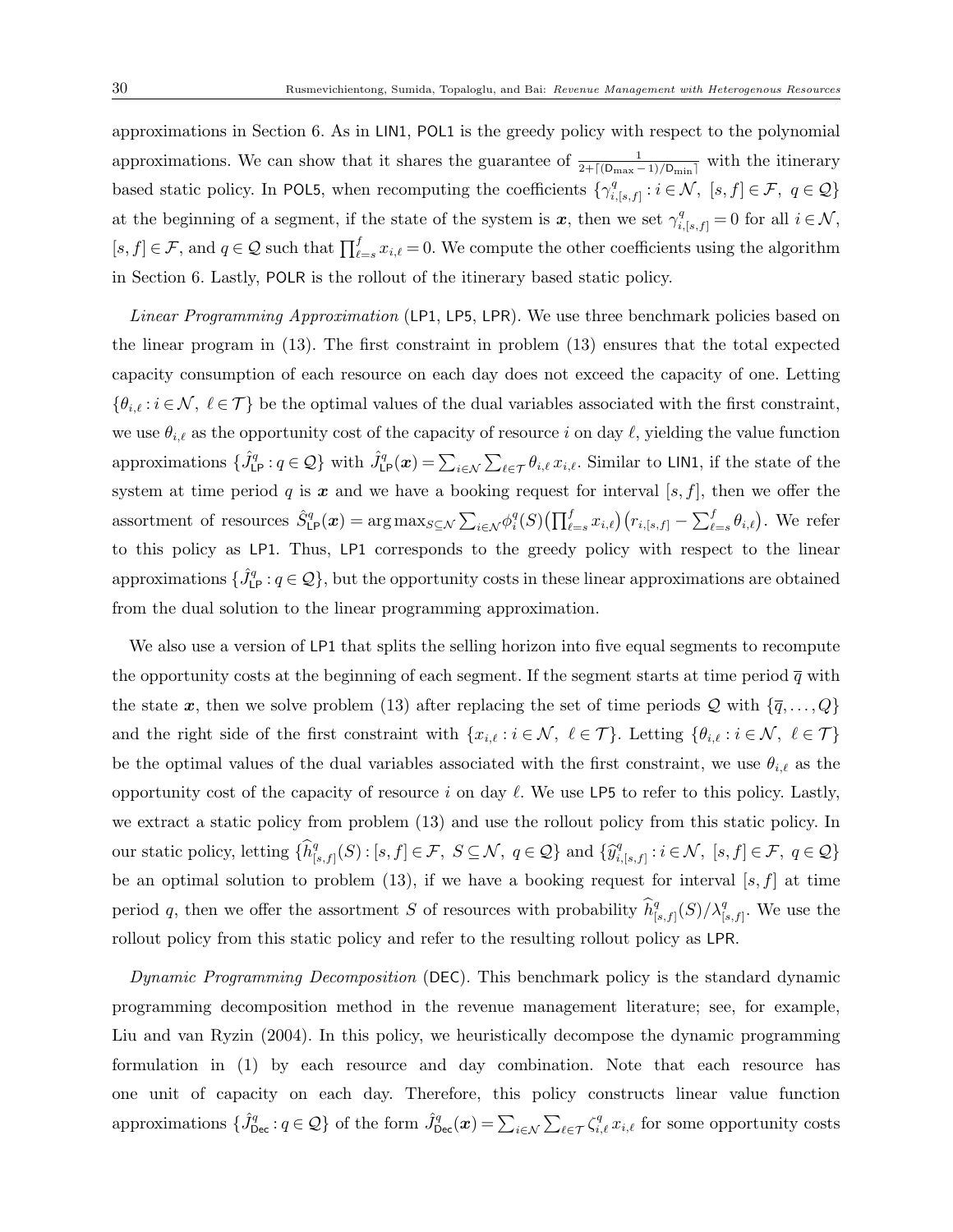| Bounds<br><b>Bounds</b><br>$(D_{\max}, \rho, \delta)$<br>$(D_{\max}, \rho, \delta)$<br>$(D_{\max}, \rho, \delta)$<br>(6, 1.2, 0.9)<br>(10, 1.2, 0.9)<br>(8, 1.2, 0.9)<br>25.62<br>13.82<br>15.38<br>(10, 1.2, 0.7)<br>(6, 1.2, 0.7)<br>12.93<br>(8, 1.2, 0.7)<br>11.99<br>15.53<br>(6, 1.6, 0.9)<br>(8, 1.6, 0.9)<br>(10, 1.6, 0.9)<br>20.10<br>26.50<br>29.73<br>(10, 1.6, 0.7)<br>(6, 1.6, 0.7)<br>(8, 1.6, 0.7)<br>28.08<br>24.53<br>23.35<br>(6, 2.0, 0.9)<br>(8, 2.0, 0.9)<br>(10, 2.0, 0.9)<br>26.75<br>24.90<br>25.84<br>(6, 2.0, 0.7)<br>(8, 2.0, 0.7)<br>26.33<br>22.86<br>16.09 | Params. | % Gap in | Params. | $%$ Gap in | Params.        | $%$ Gap in |
|-------------------------------------------------------------------------------------------------------------------------------------------------------------------------------------------------------------------------------------------------------------------------------------------------------------------------------------------------------------------------------------------------------------------------------------------------------------------------------------------------------------------------------------------------------------------------------------------|---------|----------|---------|------------|----------------|------------|
|                                                                                                                                                                                                                                                                                                                                                                                                                                                                                                                                                                                           |         |          |         |            |                | Bounds     |
|                                                                                                                                                                                                                                                                                                                                                                                                                                                                                                                                                                                           |         |          |         |            |                |            |
|                                                                                                                                                                                                                                                                                                                                                                                                                                                                                                                                                                                           |         |          |         |            |                |            |
|                                                                                                                                                                                                                                                                                                                                                                                                                                                                                                                                                                                           |         |          |         |            |                |            |
|                                                                                                                                                                                                                                                                                                                                                                                                                                                                                                                                                                                           |         |          |         |            |                |            |
|                                                                                                                                                                                                                                                                                                                                                                                                                                                                                                                                                                                           |         |          |         |            |                |            |
|                                                                                                                                                                                                                                                                                                                                                                                                                                                                                                                                                                                           |         |          |         |            | (10, 2.0, 0.7) |            |
| 22.40<br>19.96<br>22.69<br>Avg.<br>Avg.<br>Avg.                                                                                                                                                                                                                                                                                                                                                                                                                                                                                                                                           |         |          |         |            |                |            |

Table 1 Percent gap between the upper bounds for the synthetic datasets.

 $\{\zeta_{i,\ell}^q : i \in \mathcal{N}, \ \ell \in \mathcal{T}, \ q \in \mathcal{Q}\}\$ , in which case, we can use the greedy policy with respect to these linear value function approximations. We refer to this policy as DEC.

Lastly, the policy in Baek and Ma (2019) was not competitive to our linear or polynomial approximations. We give detailed comparisons with Baek and Ma (2019) in Appendix E.

**Comparison of Upper Bounds:** The optimal objective value  $Z_{\text{LP}}^*$  of the linear programming approximation in (13) provides an upper bound on the optimal total expected revenue. By Proposition 7.1, we can solve the dynamic program in (14) to also obtain an upper bound on the optimal total expected revenue. Furthermore, by Theorem 7.2, we can use the optimal dual solution to problem (15) to choose the revenue allocations such that the upper bound we obtain is at least as tight as that provided by  $Z_{\text{LP}}^*$ . In particular, letting  $\hat{\beta}$  be the optimal values of the dual variables associated with the third constraint in problem (15),  $\sum_{j \in \mathcal{N}} V_{\hat{\beta},j}^1(e')$  is an upper bound on the optimal total expected revenue, and this upper bound is at least as tight as  $Z_{LP}^*$ . In Table 1, we compare the upper bounds  $Z_{\text{LP}}^*$  and  $\sum_{j\in\mathcal{N}} V_{\hat{\beta},j}^1(e')$ . In the table, the first column shows the parameter configuration for each test problem. The second column shows the percent gap  $100 \times$  $\mathsf{Z}_{\mathsf{LP}}^*$ – $\sum_{j\in\mathcal{N}}V_{\hat{\boldsymbol{\beta}},j}^1(\boldsymbol{e}')$  $\frac{\sum_{j\in\mathcal{N}}\sum_{j,j}(\mathcal{C})}{\sum_{j\in\mathcal{N}}V_{\beta,j}^{\dagger}(\mathcal{C}')}$  between the two upper bounds.

Our results indicate that the upper bounds from our approach can dramatically improve those from the linear programming approximation. The gaps can reach 29.73%. In our approach, once we allocate the revenue associated with each itinerary over different resources, the revenue management problem that we solve for each resource incorporates the uncertainty in the customer arrivals and choices, giving our approach an edge over the linear programming approximation. It is known that DEC also provides an upper bound on the optimal total expected revenue. In our test problems, the upper bounds from DEC were virtually identical to those from the linear programming approximation. The upper bound from DEC is based on decomposing the problem by each resource and day combination, whereas the upper bound from our approach is based on decomposing the problem by each resource. Therefore, intuitively speaking, our approach captures the interactions between the different days more faithfully than DEC.

Policy Performance: Considering the performance of the benchmark policies given earlier in this section, we estimate the total expected revenue obtained by each policy by simulating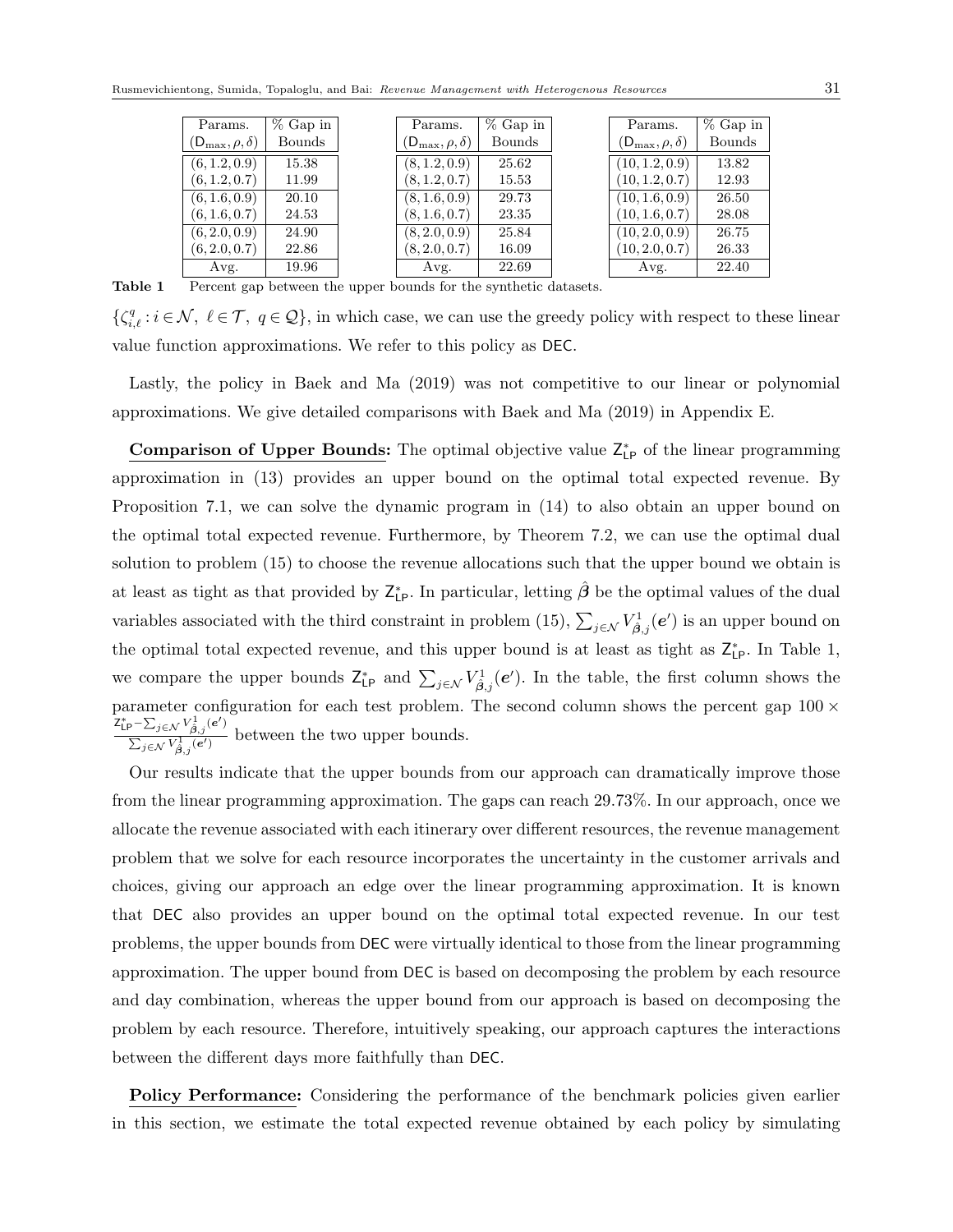| Param.                     | Total Exp. Revenue |       |       |                  |       |       |       |       |            |            |
|----------------------------|--------------------|-------|-------|------------------|-------|-------|-------|-------|------------|------------|
| $(D_{\max}, \rho, \delta)$ | LIN <sub>1</sub>   | POL1  | LP1   | LIN <sub>5</sub> | POL5  | LP5   | LINR  | POLR  | <b>LPR</b> | <b>DEC</b> |
| (6, 1.2, 0.9)              | 79.23              | 75.19 | 76.99 | 80.89            | 75.34 | 78.03 | 81.05 | 80.29 | 81.11      | 77.27      |
| (6, 1.2, 0.7)              | 70.17              | 68.57 | 68.53 | 71.27            | 69.81 | 69.67 | 73.00 | 73.04 | 73.97      | 67.65      |
| (6, 1.6, 0.9)              | 74.94              | 67.84 | 72.44 | 77.10            | 68.53 | 74.56 | 78.60 | 75.96 | 77.92      | 70.58      |
| (6, 1.6, 0.7)              | 80.52              | 72.77 | 76.25 | 82.78            | 75.25 | 82.24 | 85.02 | 83.07 | 84.52      | 80.59      |
| (6, 2.0, 0.9)              | 79.14              | 70.24 | 75.93 | 81.44            | 72.63 | 80.30 | 85.04 | 82.84 | 84.14      | 78.76      |
| (6, 2.0, 0.7)              | 77.16              | 67.61 | 69.50 | 79.28            | 69.34 | 74.21 | 80.85 | 77.39 | 79.28      | 73.91      |
| (8, 1.2, 0.9)              | 75.27              | 66.18 | 73.88 | 78.14            | 69.27 | 75.91 | 78.23 | 77.84 | 79.29      | 75.79      |
| (8, 1.2, 0.7)              | 70.39              | 65.71 | 67.03 | 72.16            | 66.50 | 68.56 | 71.07 | 71.09 | 73.44      | 68.41      |
| (8, 1.6, 0.9)              | 80.24              | 67.56 | 77.76 | 83.06            | 69.40 | 82.51 | 84.64 | 81.96 | 84.82      | 79.77      |
| (8, 1.6, 0.7)              | 76.84              | 67.39 | 73.59 | 80.14            | 68.72 | 77.55 | 79.75 | 78.52 | 81.57      | 77.08      |
| (8, 2.0, 0.9)              | 80.54              | 66.96 | 73.47 | 81.41            | 68.68 | 78.11 | 84.26 | 81.37 | 81.56      | 79.38      |
| (8, 2.0, 0.7)              | 73.90              | 60.85 | 71.99 | 77.28            | 62.89 | 74.74 | 79.21 | 73.62 | 77.22      | 75.12      |
| (10, 1.2, 0.9)             | 68.61              | 62.56 | 66.24 | 70.72            | 63.42 | 67.95 | 73.89 | 71.43 | 74.33      | 70.04      |
| (10, 1.2, 0.7)             | 69.95              | 66.56 | 67.02 | 69.90            | 68.48 | 68.98 | 73.09 | 72.90 | 75.02      | 68.76      |
| (10, 1.6, 0.9)             | 73.74              | 63.60 | 72.25 | 76.37            | 67.13 | 74.55 | 79.11 | 74.98 | 78.40      | 72.09      |
| (10, 1.6, 0.7)             | 77.31              | 62.45 | 73.58 | 79.96            | 65.11 | 78.69 | 82.22 | 78.10 | 81.86      | 78.61      |
| (10, 2.0, 0.9)             | 78.43              | 63.80 | 75.57 | 81.09            | 65.45 | 78.78 | 83.65 | 79.14 | 81.83      | 78.43      |
| (10, 2.0, 0.7)             | 78.72              | 62.28 | 73.18 | 81.39            | 63.77 | 80.55 | 83.93 | 75.64 | 82.01      | 80.84      |
| Avg.                       | 75.84              | 66.56 | 72.51 | 78.02            | 68.32 | 75.88 | 79.81 | 77.18 | 79.57      | 75.17      |

Table 2 Total expected revenues obtained by the benchmark policies for the synthetic datasets.

the decisions of the policy over 100 sample paths. In Table 2, we compare the total expected revenues obtained by the benchmark policies. In the table, the first column shows the parameter configuration for each test problem. In the second to fourth columns, we focus on the performance of LIN1, POL1, and LP1, which compute the coefficients of the value function approximations once at the beginning of the selling horizon. In the fifth to seventh columns, we focus on the performance of LIN5, POL5, and LP5, which compute the coefficients of the value function approximations five times over the selling horizon. In the eighth to tenth columns, we focus on the performance of LINR, POLR, and LPR, which use a rollout policy from a static policy. In the eleventh column, we focus on the performance of DEC. For each benchmark policy, we express its total expected revenue as a percentage of the upper bound on the optimal total expected revenue. In other words, using Rev to denote the total expected revenue of a benchmark policy and UB to denote the upper bound, we report  $100 \times \frac{\text{Rev}}{\text{UB}}$ . We use the upper bound obtained from the dynamic program in (14), along with the revenue allocations provided by an optimal dual solution to problem (15).

Regarding the benchmark policies LIN1, POL1, and LP1, which compute the coefficients of the value function approximations once at the beginning of the selling horizon, our results indicate that LIN1 consistently provides better performance than the other two policies. When we compute the coefficients of the value function approximations five times over the selling horizon, on average, the total expected revenues obtained by LIN5, POL5, and LP5 improve those obtained by LIN1, POL1, and LP1, respectively, by 2.86%, 2.66%, and 4.61%. The performance of LIN5 is still noticeably better than that of POL5 and LP5. When we use the rollout policies, on average, the total expected revenues obtained by LINR, POLR, and LPR improve those obtained by LIN5, POL5, and LP5, respectively, by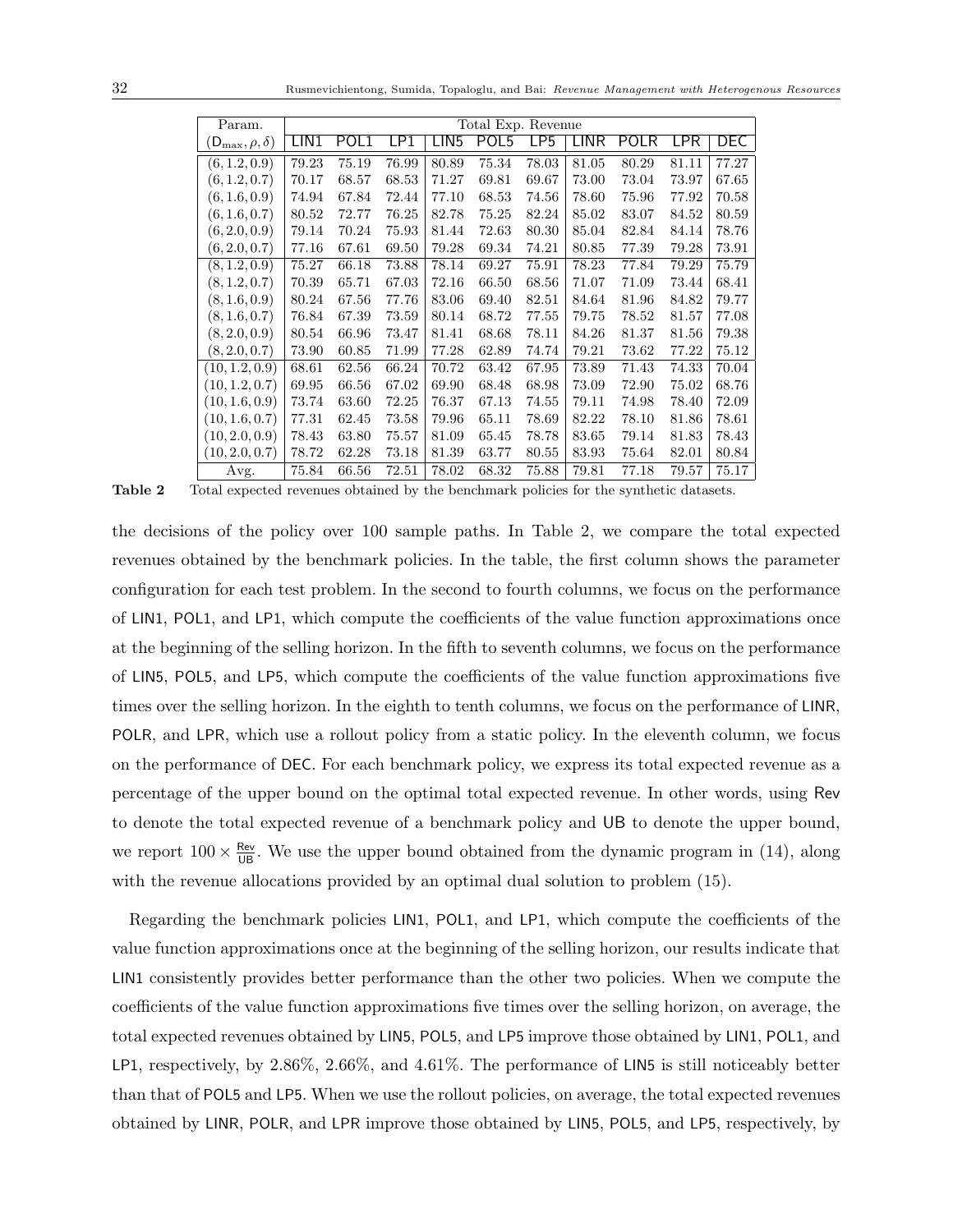2.30%, 13.08%, and 4.96%. Noting the performance of improvement of POLR over POL5, even if the static policy that we use is not a superior policy, performing rollout on the static policy can dramatically improve the performance of the static policy. Overall, irrespective of whether the static policy is obtained by constructing value function approximations or by using an optimal solution to a linear programming approximation, our rollout approach can be quite effective in obtaining even better policies. The performance of DEC lags behind all rollout policies, which is encouraging, because dynamic programming decomposition is known to be one of the strongest benchmarks for revenue management problems. So, rollout policies, such as LINR, can perform noticeably better than the strongest benchmark, while having a performance guarantee. In Appendix E, we compare our policies with the policy in Baek and Ma (2019). On average, LINR, POLR, and LPR improve on the policy in Baek and Ma (2019), respectively, by 20.83%, 18.19%, and 20.63%.

Another useful feature of rollout policies is that we can perform ensemble rollout on a collection of static policies. In particular, letting  $\{\mu_k : k = 1, ..., K\}$  be a collection of K static policies, we define the value function approximations  $\{\hat{J}_{\max}^q : q \in \mathcal{Q}\}\$ as  $\hat{J}_{\max}^q(\boldsymbol{x}) = \max_{k=1,\dots,K} J_{\mu_k}^q(\boldsymbol{x}),$ where  $\{J_{\mu_k}^q : q \in \mathcal{Q}\}\$  are the value functions of the static policy  $\mu^k$  computed through (2). In this case, the total expected revenue from the greedy policy with respect to the value function approximations  $\{\hat{J}_{\max}^q : q \in \mathcal{Q}\}\$  is at least as large as the total expected revenue from each of the static policies  $\{\mu_k : k = 1, ..., K\}$ ; see Example 2.3.2 in Bertsekas (2012). Thus, we can obtain a policy that is at least as good as each of the static policies. We performed such an ensemble rollout on the collection of resource based static policy, itinerary based static policy, and static policy from problem (13). In our test problems, the performance of the ensemble rollout policy was statistically indistinguishable from the best rollout policy in Table 2 for each test problem.

We carry out all of our computational experiments in Java 1.8.0 with 16 GB of RAM and 2.8 GHz Intel Core i7 CPU. For our largest test problems with  $D_{\text{max}} = 10$ , the average CPU time to compute the linear and polynomial value function approximations are, respectively, 16.12 and 30.04 seconds. The average CPU time to compute our upper bound is 4.02 hours. The average CPU time to perform rollout on a static policy is 5.12 minutes.

#### 8.2 Results on a Boutique Hotel Dataset

We test the performance of our benchmark policies and upper bounds by using the reservation data from an actual boutique hotel.

Experimental Setup: We have access to the booking data from a boutique hotel for reservations made between May 13, 2020 and September 8, 2020. The bookings are for stays from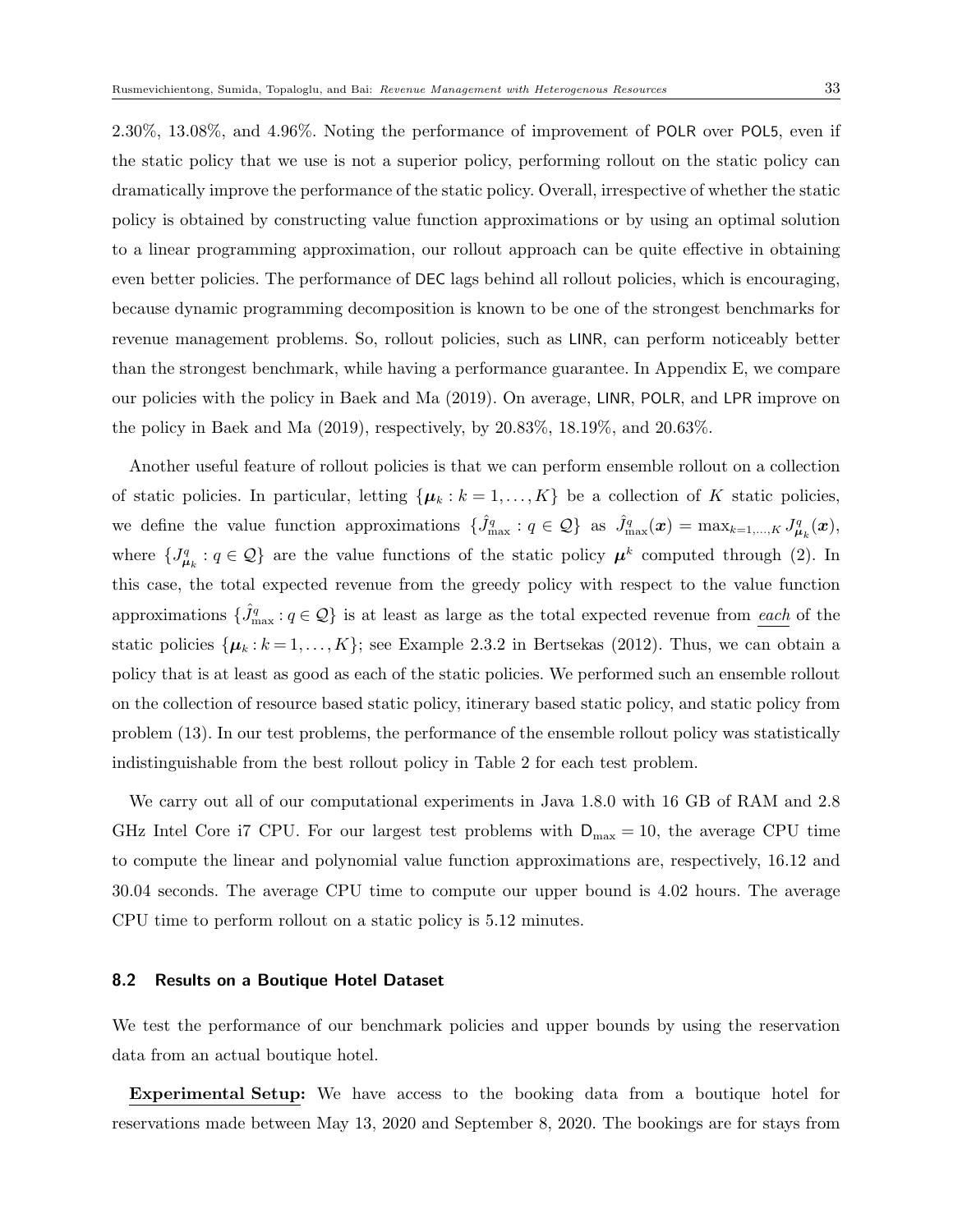June 1, 2020 to October 31, 2020. The hotel has six unique rooms. The price of each room and day pair is pre-fixed, but the hotel changes the availability of rooms based on real-time information on booked capacities. In total, the dataset contains 157 bookings. With the exception of three bookings, all bookings are for one to eight days. We dropped those three bookings in our estimation procedure. We estimate the parameters of our model as follows.

There are 119 days between May 13 and September 8, so the customers arrive over a selling horizon of 119 days. We divide each day into 10 time periods. In this case, the set of time periods is  $\mathcal{Q} = \{1, \ldots, 1190\}$ . For each  $q \in \mathcal{Q}$ , we use  $\text{day}(q)$  to denote the calendar date corresponding to time period  $q$ . On the other hand, there are 153 days between June 1 and October 31, so we use  $\mathcal{T} = \{1, \ldots, 153\}$  to index the days of stay. For each  $\ell \in \mathcal{T}$ , we use  $\text{day}(\ell)$  to denote the calendar date corresponding to day  $\ell$ . To estimate the arrival probabilities for the booking requests, we proceed with the following two assumptions. First, at each time period, there is a fixed probability that we have a request for a booking for a certain number of days into the future. Second, given that we have a booking request, there is a fixed probability that the booking is for a certain length of stay. In particular, we let  $\theta_k$  be the probability that we have a booking request for k days into the future. Given that we have a booking request, we let  $\eta_d$  be the probability that this booking request is for d days. In this case, the probability that we have a booking request for interval  $[s, f]$  at time period q is given by  $\lambda_{[s,f]}^q = \theta_{\overline{day}(s)-day(q)} \times \eta_{f-s+1}$ . Because there are 171 days between May 13 and October 31, a customer can make a booking as many as 171 days in advance. Thus, we need to estimate the parameter  $\theta_k$  for all  $k = 1, \ldots, 171$ . Noting that the dataset contains only 157 bookings, we divide the interval  $\{1, \ldots, 171\}$  into the seven subintervals  $[1, 3]$ ,  $[4, 7]$ ,  $[8, 14]$ ,  $[15, 28]$ ,  $[29, 42]$ ,  $[43, 56]$ , and [57, 171], assuming that the value of  $\theta_k$  is constant when k takes values in each of these intervals. When estimating the parameters  $\{\theta_k : k = 1, \ldots, 171\}$ , we impose the constraint that  $\sum_{k=1}^{171} \theta_k \leq 1$ , in which case we have  $\sum_{[s,f]\in\mathcal{F}}\lambda_{[s,f]}^q\leq 1$  for all  $q\in\mathcal{Q}$ . We use the multinomial logit model to capture the choice process among rooms. Thus, letting  $v_i$  be the preference weight of room i and normalizing the preference weight of the no-purchase option to one, the choice probability of room *i* within the assortment S is  $\phi_i^q(S) = \frac{v_i}{1 + \sum_{j \in S} v_j}$ .

We use maximum likelihood estimation to estimate the parameters of our model. In Appendix F, we give the details of our estimation procedure.

Computational Results: To broaden our experimental setup, we scaled the arrival probabilities  $\{\lambda_1^q\}$  $[\mathbf{s},f]: [s,f] \in \mathcal{F}, q \in \mathcal{Q}$  by a constant to obtain test problems with load factors taking values in  $\{0.8, 1.2, 1.6, 2.0\}$ . We measure the load factor in the same way we do for our test problems on the synthetic datasets. We give our results in Table 3. In this table, the first column shows the load factor. The second column shows the percent gap between the upper bounds obtained by using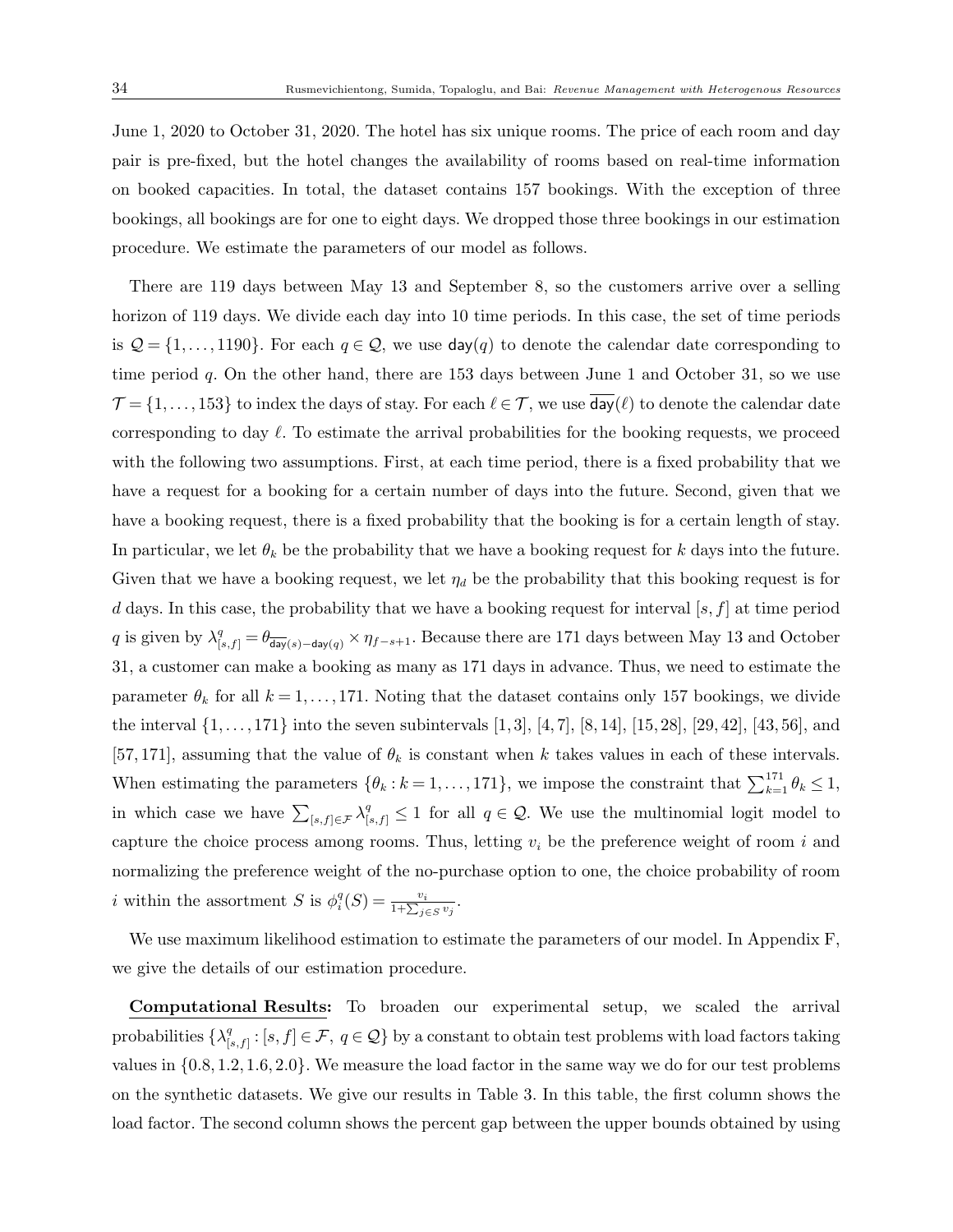| Load    | Gap in                                               |       | Total Exp. Revenue |       |  |                                     |  |  |                                                       |               |       |
|---------|------------------------------------------------------|-------|--------------------|-------|--|-------------------------------------|--|--|-------------------------------------------------------|---------------|-------|
| Fact.   | Bounds LIN1 POL1 LP1 LIN5 POL5 LP5 LINR POLR LPR DEC |       |                    |       |  |                                     |  |  |                                                       |               |       |
| 0.8     | 12.25                                                | 81.50 |                    |       |  |                                     |  |  | 83.69 81.41 82.59 83.33 82.05 83.96 84.43 83.00 82.10 |               |       |
| $1.2\,$ | 10.10                                                | 85.76 | 87.73              |       |  |                                     |  |  | 85.69   87.34 87.75 86.69   88.18 88.70 87.16   86.43 |               |       |
| $1.6\,$ | 8.15                                                 | 87.19 |                    |       |  | 89.35 87.47 88.16 89.44 87.58 90.18 |  |  | 89.69                                                 | 88.85   87.40 |       |
| 2.0     | 6.65                                                 | 88.90 | 90.82              | 88.79 |  | 89.96 90.85 88.78 91.03             |  |  | 91.22                                                 | 90.53         | 88.80 |
| Avg.    | 9.29                                                 | 85.84 | 87.90              | 85.84 |  |                                     |  |  | 87.01 87.84 86.28 88.34 88.51 87.38                   |               | 86.18 |

Table 3 Computational results for the boutique hotel datasets.

the dynamic program in (14) and the linear programming approximation in (13). The remaining columns give the total expected revenues obtained by our benchmark policies, each expressed as a percentage of the upper bound on the optimal total expected revenue. Our results indicate that the upper bounds provided by our approach significantly improve those from the linear programming approximation. The gaps in the upper bounds can exceed 12%. When compared with our results on the synthetic datasets, LIN5, POL5, and LP5 obtain more modest improvements in the total expected revenues by recomputing the coefficients of the value function approximations five times over the selling horizon, instead of once. On the other hand, similar to our results on the synthetic datasets, the rollout policies, especially LINR and POLR, perform noticeably better than DEC. There are test problems in which the total expected revenue improvements over DEC provided by our rollout policies can reach 3.08%. Thus, our rollout approach continues to provide effective policies for the datasets based on actual boutique hotel bookings.

## 9. Conclusion

We developed policies with performance guarantees by exploiting two features of the underlying problem. First, each resource is unique, so we have one unit of capacity for each resource. Second, customers book resources for consecutive days. We hope our study inspires other research on leveraging features of the underlying problem. In our model, a customer makes a booking request for an interval, in response to which we offer an assortment of resources. This model is consistent with the booking systems of many boutique hotels and freelancer matching platforms, but it would be interesting to develop a model that also allows customers to specify a window of possible use. In this case, the decision would be assortments of resources to offer over different possible intervals of use. Our analysis of the itinerary based static policy goes through, but our efficient rollout result does not readily extend and more work is needed. Lastly, the performance guarantee of  $1/(1+\mathcal{C}\mathbb{I})$ for the itinerary based static policy reveals a relationship between policy performance and pattern of resource usage. It would be interesting to explore such relationships in other problems.

## **References**

Adelman, D. 2007. Dynamic bid prices in revenue management. *Operations Research* 55(4) 647–661.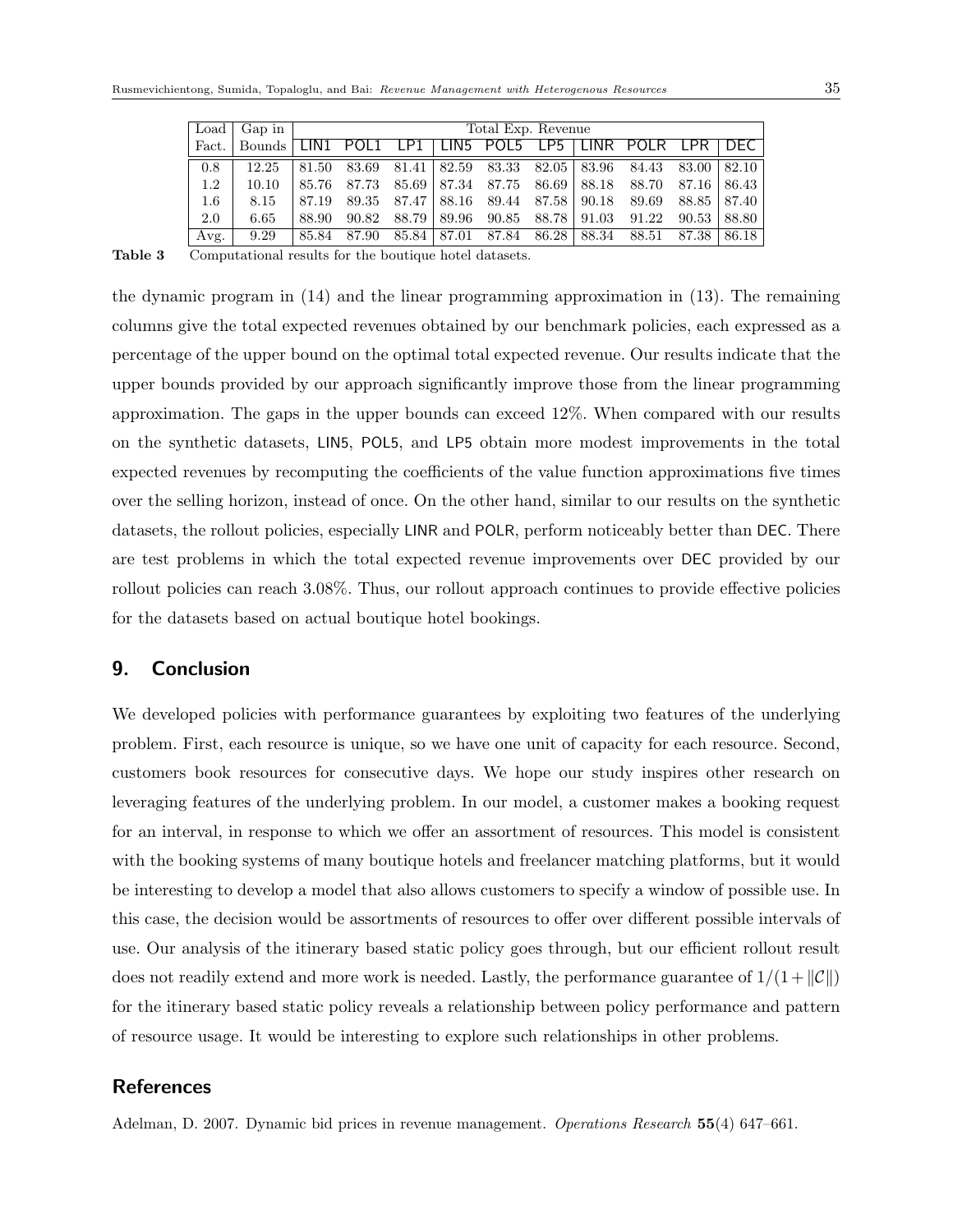- Aouad, A., V. Farias, R. Levi. 2020. Assortment optimization under consider-then-choose choice models. Management Science (forthcoming).
- Baek, J., W. Ma. 2019. Bifurcating constraints to improve approximation ratios for network revenue management with reusable resources. Tech. rep., Columbia University, New York, NY.
- Bertsekas, D. P. 2012. *Dynamic Programming and Optimal Control*, vol. 2. 4<sup>th</sup> ed. Athena Scientific, Belmont, MA.
- Bertsekas, D. P. 2017. Dynamic Programming and Optimal Control, vol. 1. 4<sup>th</sup> ed. Athena Scientific, Belmont, MA.
- Bertsekas, D. P., D. A. Castanon. 1999. Rollout algorithms for stochastic scheduling problems. Journal of Heuristics  $5(1)$  89–108.
- Bertsekas, D. P., J. N. Tsitsiklis, C. Wu. 1997. Rollout algorithms for combinatorial optimization. Journal of Heuristics 3(3) 245–262.
- Bertsimas, D., I. Popescu. 2003. Revenue management in a dynamic network environment. Transportation Science 37(3) 257–277.
- Blanchet, J., G. Gallego, V. Goyal. 2016. A Markov chain approximation to choice modeling. Operations Research 64(4) 886–905.
- Boutique Homes. 2020. Boutique homes: Very small hotels. URL https://www.boutique-homes.com/ small-hotels/. Last access date: December 8, 2020.
- Bront, J. J. M., I. Mendez Diaz, G. Vulcano. 2009. A column generation algorithm for choice-based network revenue management. Operations Research 57(3) 769-784.
- Cao, Y., P. Rusmevichientong, H. Topaloglu. 2020. Revenue management under a mixture of multinomial logit and independent demand models. Tech. rep., Cornell University, New York, NY.
- Chaneton, J. M., G. Vulcano. 2011. Computing bid prices for revenue management under customer choice behavior. Manufacturing & Service Operations Management  $13(4)$  452-470.
- Cooper, W. L. 2002. Asymptotic behavior of an allocation policy for revenue management. Operations Research 50(4) 720–727.
- Davis, J. M., G. Gallego, H. Topaloglu. 2014. Assortment optimization under variants of the nested logit model. Operations Research  $62(2)$  250–273.
- Gallego, G., G. Iyengar, R. Phillips, A. Dubey. 2004. Managing flexible products on a network. Available at SSRN: https://ssrn.com/abstract=3567371.
- Jasin, S., S. Kumar. 2012. A re-solving heuristic with bounded revenue loss for network revenue management with customer choice. Mathematics of Operations Research 37(2) 313-345.
- Jasin, S., S. Kumar. 2013. Analysis of deterministic LP-based booking limit and bid price controls for revenue management. Operations Research  $61(6)$  1312–1320.
- Kirshner, S. N., M. Nediak. 2015. Scalable dynamic bid prices for network revenue management in continuous time. Production and Operations Management  $24(10)$  1621–1635.
- Kunnumkal, S., K. Talluri. 2016a. On a piecewise-linear approximation for network revenue management. Mathematics of Operations Research 41(1) 72–91.
- Kunnumkal, S., K. Talluri. 2016b. Technical note: A note on relaxations of choice network revenue management dynamic program. Operations Research  $64(1)$  158–166.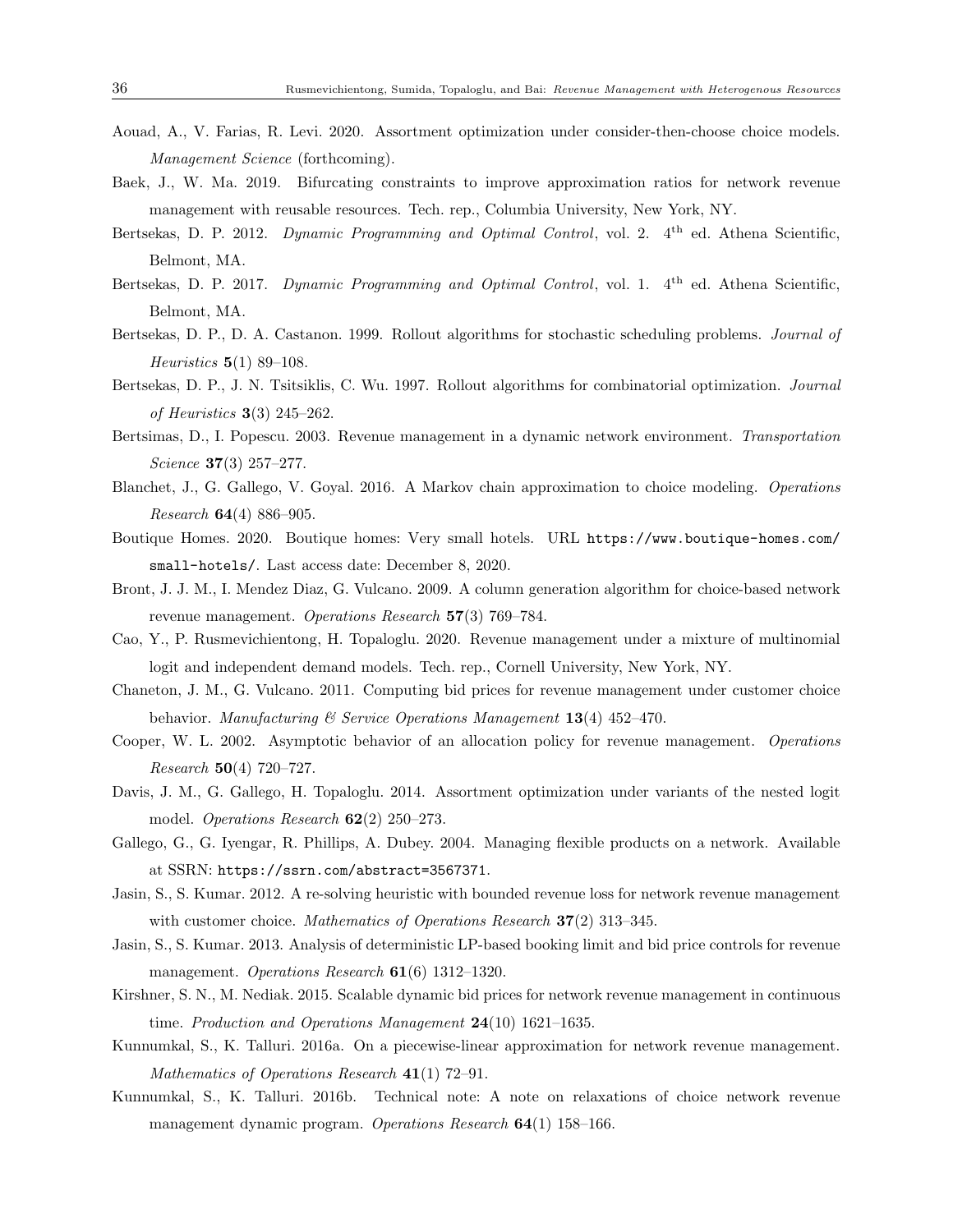- Kunnumkal, S., H. Topaloglu. 2008. A refined deterministic linear program for the network revenue management problem with customer choice behavior. Naval Research Logistics 55(6) 563–580.
- Kunnumkal, S., H. Topaloglu. 2010. A new dynamic programming decomposition method for the network revenue management problem with customer choice behavior. Production and Operations Management 19(5) 575–590.
- Liu, Q., G. J. van Ryzin. 2008. On the choice-based linear programming model for network revenue management. Manufacturing & Service Operations Management  $10(2)$  288–310.
- Ma, Y., P. Rusmevichientong, M. Sumida, H. Topaloglu. 2020. An approximation algorithm for network revenue management under nonstationary arrivals. Operations Research 68(3) 834–855.
- Manshadi, V., S. Rodilitz. 2020. Efficient policies for efficient volunteer crowdsourcing. Management Science (forthcoming).
- Meissner, J., A. Strauss, K. Talluri. 2012. An enhanced concave program relaxation for choice network revenue management. *Production and Operations Management*  $22(1)$  71–87.
- Nemhauser, G. L., L. A. Wolsey. 1988. Integer and Combinatorial Optimization. John Wiley & Sons, New York, NY.
- Rusmevichientong, P., M. Sumida, H. Topaloglu. 2020. Dynamic assortment optimization for reusable products with random usage durations. Management Science 66(7) 2820–2844.
- Secomandi, N. 2001. A rollout policy for the vehicle routing problem with stochastic demands. Operations Research 49(5) 796–802.
- Talluri, K., G. J. van Ryzin. 1998. An analysis of bid-price controls for network revenue management. Management Science 44(11-part-1) 1577–1593.
- Talluri, K., G. J. van Ryzin. 2004. Revenue management under a general discrete choice model of consumer behavior. Management Science 50(1) 15–33.
- Tong, C., H. Topaloglu. 2013. On the approximate linear programming approach for network revenue management problems. INFORMS Journal on Computing  $26(1)$  121–134.
- Topaloglu, H. 2008. A stochastic approximation method to compute bid prices in network revenue management problems. INFORMS Journal on Computing 20(4) 596-610.
- Topaloglu, H. 2009. Using Lagrangian relaxation to compute capacity-dependent bid prices in network revenue management. Operations Research  $57(3)$  637–649.
- van Ryzin, G. J., G. Vulcano. 2008. Computing virtual nesting controls for network revenue management under customer choice behavior. Manufacturing  $\mathcal C$  Service Operations Manugement 10(3) 448-467.
- Villa Mahal. 2020. Villa Mahal Hotel website. URL https://www.villamahal.com. Last access date: December 8, 2020.
- Vossen, T. W. M., D. Zhang. 2015a. A dynamic disaggregation approach to approximate linear programs for network revenue management. Production and Operations Management 24(3) 469-487.
- Vossen, T. W. M., D. Zhang. 2015b. Reductions of approximate linear programs for network revenue management. Operations Research  $63(6)$  1352–1371.
- Zhang, D., D. Adelman. 2009. An approximate dynamic programming approach to network revenue management with customer choice. Transportation Science 43(3) 381-394.
- Zhang, D., W. L. Cooper. 2005. Revenue management for parallel flights with customer choice behavior. Operations Research 53(3) 415–431.
- Zhang, D., W. L. Cooper. 2009. Pricing substitutable flights in airline revenue management. European Journal of Operational Research 197(3) 848–861.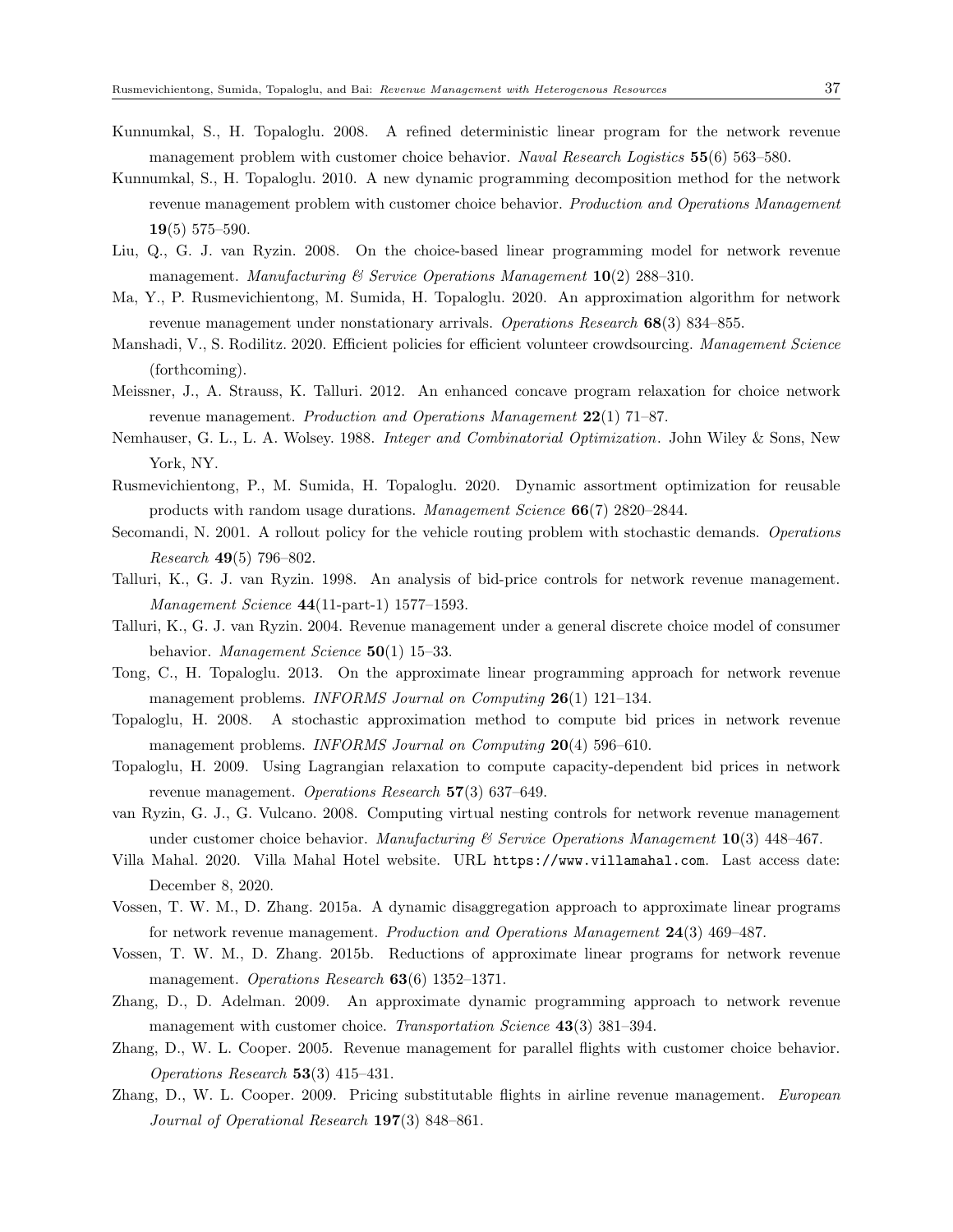This page is intentionally blank. Proper e-companion title page, with INFORMS branding and exact metadata of the main paper, will be produced by the INFORMS office when the issue is being assembled.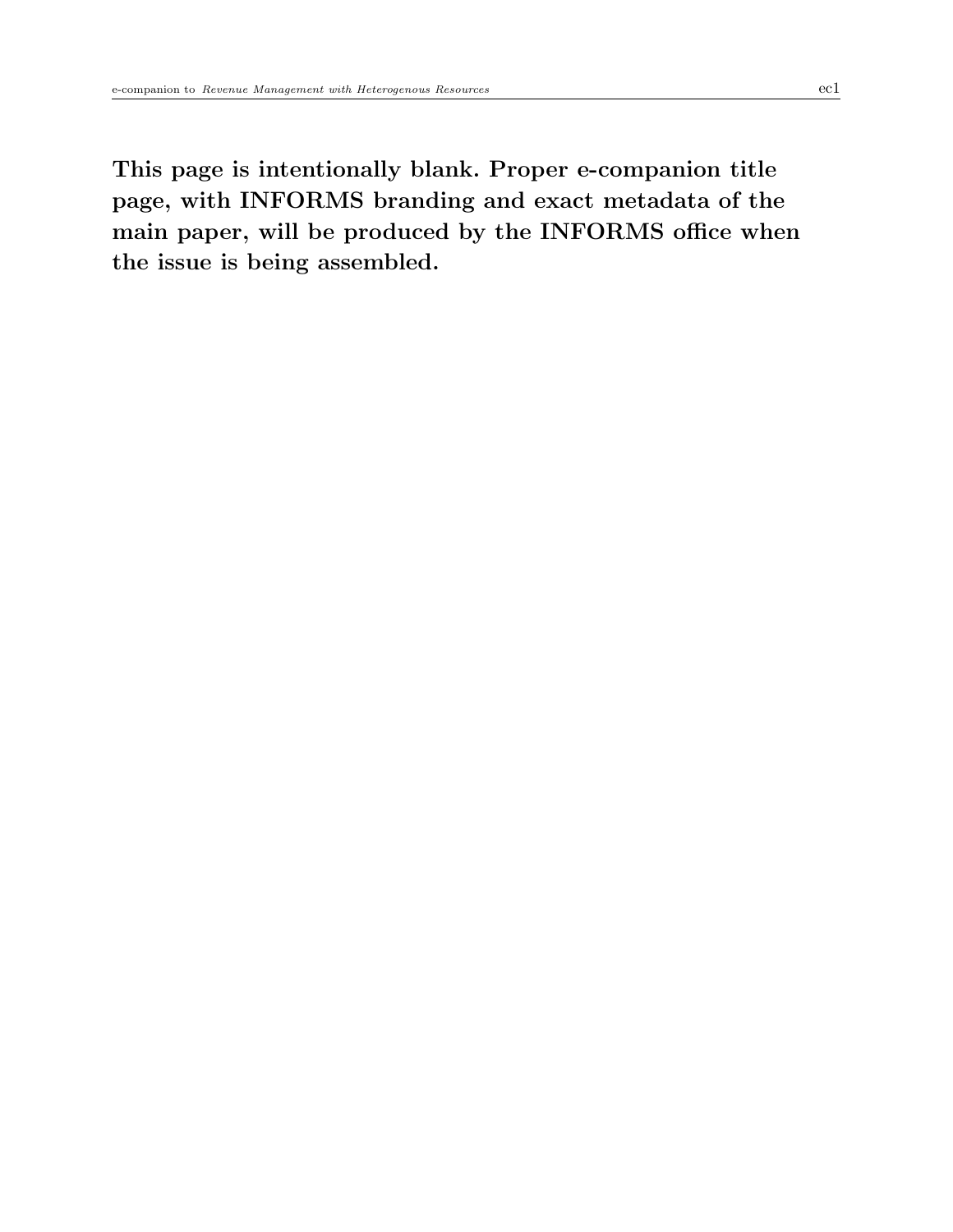## Online Appendix

Revenue Management with Heterogenous Resources: Unit Resource Capacities, Advance Bookings, and Itineraries over Time Intervals

## Appendix A: Offering Itineraries Only with Positive Contributions

We establish a lemma that we use throughout the paper to argue that some of our policies never offer an unavailable resource. In the next lemma, for fixed  $\{p_i : i \in \mathcal{N}\}\$ , we focus on the problem

$$
\max_{S \subseteq \mathcal{N}} \left\{ \sum_{i \in \mathcal{N}} \phi_i^q(S) \, p_i \right\}.
$$
\n(18)

Lemma A.1 (Offering Only Positive Contributions) There exists an optimal solution  $S^*$  to problem (18) such that  $S^* \subseteq \{i \in \mathcal{N} : p_i > 0\}.$ 

*Proof:* Letting  $S^*$  be an optimal solution to problem (18), we define the assortment  $\hat{S} \subseteq S^*$  as  $\hat{S} = \{i \in S^* : p_i > 0\}$ . By the assumption that  $\phi_i^q(S \cup \{j\}) \leq \phi_i^q(S)$  for all  $i \in S$  and  $j \notin S$ , we have  $\phi_i^q(S^*) \leq \phi_i^q(\hat{S})$  for all  $i \in \hat{S}$ . In this case, using the fact that  $p_i \leq 0$  for all  $i \in S^* \setminus \hat{S}$ , along with  $p_i > 0$  for all  $i \in \hat{S}$ , we obtain the chain of inequalities

$$
\sum_{i \in S^*} \phi_i^q(S^*) p_i \ = \ \sum_{i \in \hat{S}} \phi_i^q(S^*) p_i + \sum_{i \in S^* \setminus \hat{S}} \phi_i^q(S^*) p_i \ \leq \ \sum_{i \in \hat{S}} \phi_i^q(S^*) p_i \ \leq \ \sum_{i \in \hat{S}} \phi_i^q(\hat{S}) p_i.
$$

Thus, the chain of inequalities above shows that  $\hat{S}$  is also an optimal solution to problem (18). Furthermore, we have  $\hat{S} \subseteq \{i \in \mathcal{N} : p_i > 0\}.$ П

## Appendix B: Performance Guarantee for Itinerary Based Static Policy

In this section, we give a proof for Theorem 6.1. We need two preliminary lemmas. The next lemma is the analogue of Lemma 5.2. Its proof is identical to that of Lemma 5.2 and omitted.

Lemma B.1 (Nonnegative Contribution of Each Resource) For each  $i \in \mathcal{N}$ ,  $[s, f] \in \mathcal{F}$  and  $q \in \mathcal{Q}$ , we have  $\phi_i^q(B_{\parallel}^q)$  $\mathbb{P}_{[s,f]})\big[r_{i,[s,f]}-\sum_{[a,b]\in\mathcal{F}}\left|\left[s,f\right]\cap C_{[a,b]}\,\right|\,\gamma_{i,[a,b]}^{q+1}$  $_{i,[a,b]}^{q+1}$   $\geq 0$ .

In the next lemma, we give an upper bound on the opportunity cost of the capacities consumed by using resource i to serve a request for interval  $[s, f]$  under the polynomial approximations.

Lemma B.2 (Upper Bound on Opportunity Cost) For each  $i \in \mathcal{N}$ ,  $[s, f] \in \mathcal{F}$  and  $\boldsymbol{x} \in \{0,1\}^{n \times T}$  such that  $\prod_{\ell=s}^f x_{i,\ell} = 1$ , we have  $\hat{J}^q_{\mathsf{P}}(\boldsymbol{x}) - \hat{J}^q_{\mathsf{P}}(\boldsymbol{x} - \boldsymbol{e}_{i,[s,f]}) \leq \sum_{[a,b] \in \mathcal{F}} |[s,f] \cap C_{[a,b]} | \gamma^q_{i,[b]}$  $_{i,[a,b]}^q.$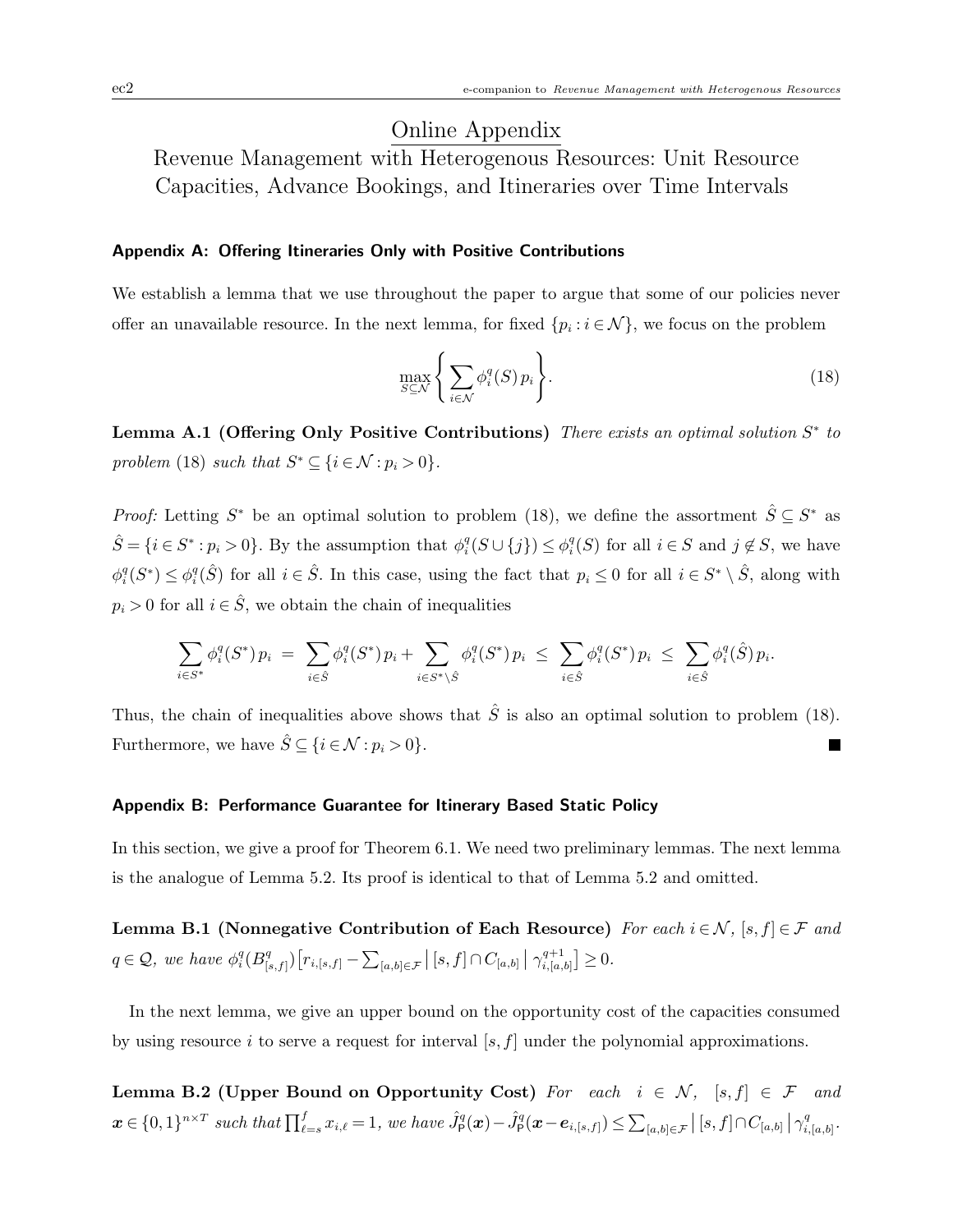*Proof:* Using the previous lemma, by (11), we have  $\gamma_{i,[s,f]}^q \geq 0$  for all  $i \in \mathcal{N}$  and  $[s,f] \in \mathcal{F}$ . Using the fact that  $\hat{J}_{\mathsf{P}}^q(\boldsymbol{x}) = \sum_{i \in \mathcal{N}} \sum_{[s,f] \in \mathcal{F}} \gamma_i^q$  $\int_{i,[s,f]}^{q} \prod_{\ell=s}^{f} x_{i,\ell}$ , the difference  $\hat{J}_{\mathsf{P}}^{q}(x) - \hat{J}_{\mathsf{P}}^{q}(x - \boldsymbol{e}_{i,[s,f]})$  is

$$
\hat{J}_{\mathsf{P}}^q(\boldsymbol{x}) - \hat{J}_{\mathsf{P}}^q(\boldsymbol{x} - \boldsymbol{e}_{i,[s,f]}) \; = \; \sum_{[a,b] \in \mathcal{F}} \gamma_{i,[a,b]}^q \, 1\!\!1_{\{[a,b] \cap [s,f] \neq \varnothing\}} \Big( \prod_{\ell=a}^b x_{i,\ell} \Big) \\ \leq \; \sum_{[a,b] \in \mathcal{F}} \gamma_{i,[a,b]}^q \, 1\!\!1_{\{[a,b] \cap [s,f] \neq \varnothing\}} \; \leq \; \sum_{[a,b] \in \mathcal{F}} \; \left| \; [s,f] \cap C_{[a,b]} \; \right| \, \gamma_{i,[a,b]}^q,
$$

where the last inequality holds because  $C_{[a,b]}$  is intersection preserving, so if  $[a,b] \cap [s,f] \neq \emptyset$ , then  $[s, f] \cap C_{[a,b]} \neq \emptyset$ . In this case, we have  $1\!\!1_{\{[a,b] \cap [s,f] \neq \emptyset\}} \leq |[s, f] \cap C_{[a,b]}|$ .

In the next proposition, we show that we can use the value function approximations  $\{\hat{J}_P^q: q \in \mathcal{Q}\}\$ to come up with an upper bound on the optimal total expected revenue.

Proposition B.3 (Upper Bound on Optimal Performance) Noting that the optimal total expected revenue is  $J^1(\mathbf{e})$ , we have  $J^1(\mathbf{e}) \leq (1 + ||\mathcal{C}||) \hat{J}_{\mathsf{P}}^1(\mathbf{e})$ .

*Proof:* Letting  $\beta_{i,\ell}^q = \sum_{[a,b]\in\mathcal{F}} 1\!\!1_{\{\ell \in C_{[a,b]}\}} \gamma_{i,\ell}^q$  $i_{i,a,b]}^{q}$  for notational brevity, we define the linear value function approximations  $\{\hat{V}_{\mathsf{P}}^q: q \in \mathcal{Q}\}$  as  $\hat{V}_{\mathsf{P}}^q(\boldsymbol{x}) = \hat{J}_{\mathsf{P}}^q(\boldsymbol{e}) + \sum_{i \in \mathcal{N}} \sum_{\ell \in \mathcal{T}} \beta_{i,\ell}^q x_{i,\ell}$ . We have

$$
\sum_{[s,f]\in\mathcal{F}} \lambda_{[s,f]}^q \max_{S\subseteq\mathcal{N}} \Bigg\{ \sum_{i\in\mathcal{N}} \phi_i^q(S) \left( \prod_{\ell=s}^f x_{i,\ell} \right) \Big[ r_{i,[s,f]} + \hat{V}_{\mathsf{P}}^{q+1}(\boldsymbol{x} - e_{i,[s,f]}) - \hat{V}_{\mathsf{P}}^{q+1}(\boldsymbol{x}) \Big] \Bigg\} \\ = \sum_{[s,f]\in\mathcal{F}} \lambda_{[s,f]}^q \max_{S\subseteq\mathcal{N}} \Bigg\{ \sum_{i\in\mathcal{N}} \phi_i^q(S) \left( \prod_{\ell=s}^f x_{i,\ell} \right) \Big[ r_{i,[s,f]} - \sum_{h=s}^f \beta_{i,h}^{q+1} \Big] \Bigg\} \\ \stackrel{(a)}{\leq} \sum_{[s,f]\in\mathcal{F}} \lambda_{[s,f]}^q \max_{S\subseteq\mathcal{N}} \Bigg\{ \sum_{i\in\mathcal{N}} \phi_i^q(S) \Big[ r_{i,[s,f]} - \sum_{h=s}^f \beta_{i,h}^{q+1} \Big] \Bigg\} \\ \stackrel{(b)}{=} \sum_{[s,f]\in\mathcal{F}} \lambda_{[s,f]}^q \max_{S\subseteq\mathcal{N}} \Bigg\{ \sum_{i\in\mathcal{N}} \phi_i^q(S) \Big[ r_{i,[s,f]} - \sum_{[a,b]\in\mathcal{F}} \Big| C_{[a,b]} \cap [s,f] \Big| \gamma_{i,[a,b]}^{q+1} \Big] \Bigg\} \\ \stackrel{(c)}{=} \sum_{[s,f]\in\mathcal{F}} \lambda_{[s,f]}^q \sum_{i\in\mathcal{N}} \phi_i^q(B_{[s,f]}^q) \Big[ r_{i,[s,f]} - \sum_{[a,b]\in\mathcal{F}} \Big| C_{[a,b]} \cap [s,f] \Big| \gamma_{i,[a,b]}^{q+1} \Big] \\ \stackrel{(d)}{=} \sum_{i\in\mathcal{N}} \sum_{[s,f]\in\mathcal{F}} (\gamma_{i,[s,f]}^q - \gamma_{i,[s,f]}^{q+1}) = \hat{J}_{\mathsf{P}}^q(e) - \hat{J}_{\mathsf{P}}^{q+1}(e) \\ \leq \hat{J}_{\mathsf{P}}^q(e) - \hat{J}_{\mathsf{P}}^{q+1}(e)
$$

Here,  $(a)$  follows from the same argument that we use to obtain the inequality  $(a)$  in the proof of Proposition 5.4. In (b), we use the definition of  $\beta_{i,\ell}^q$  and use the interchange of sums  $\sum_{h=s}^{f} \sum_{[a,b]\in\mathcal{F}} 1\!\!1_{\{h \in C_{[a,b]}\}} = \sum_{[a,b]\in\mathcal{F}} \sum_{h=s}^{f} 1\!\!1_{\{h \in C_{[a,b]}\}} = \sum_{[a,b]\in\mathcal{F}} |C_{[a,b]} \cap [s,f]|.$  Also, (c) follows from  $(10)$ , and  $(d)$  follows from  $(11)$ . To see that  $(e)$  holds, note that Lemma B.1, along with  $(11)$ , implies that  $\gamma_{i,[s,f]}^q \geq \gamma_{i,[s,j]}^{q+1}$  $\beta_{i,s,f}^{q+1}$ , in which case, we also have  $\beta_{i,\ell}^q \geq \beta_{i,\ell}^{q+1}$ . The chain of inequalities above shows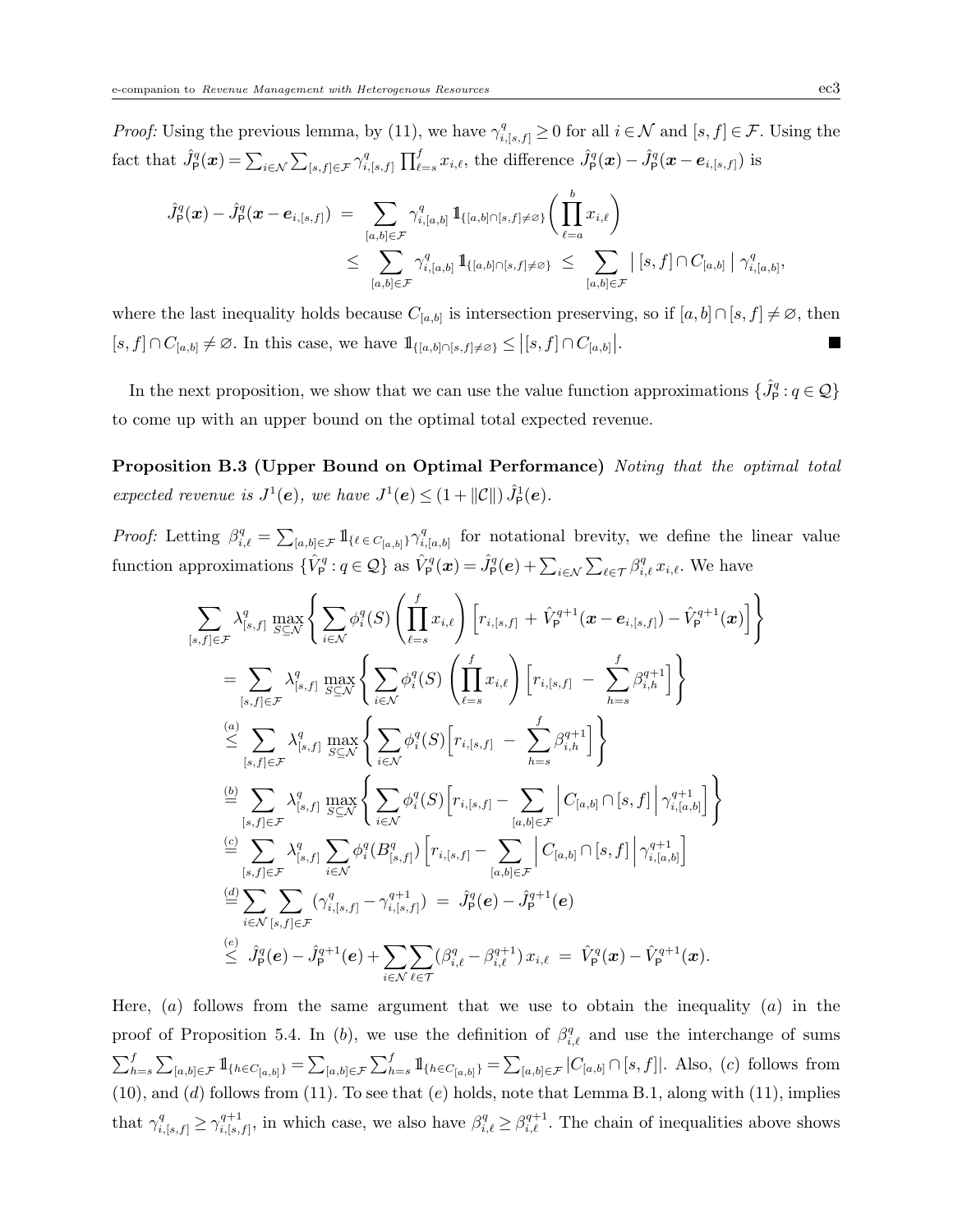that the value function approximations  $\{\hat{V}_P^q : q \in \mathcal{Q}\}\$  satisfy (8), in which case, by the discussion that follows (8), we have  $\hat{V}_{\mathsf{P}}^q(x) \geq J^q(x)$  for all  $x \in \{0,1\}^{n \times T}$  and  $q \in \mathcal{Q}$ . Thus, we have

$$
J^{1}(e) \leq \hat{V}_{P}^{1}(e) = \hat{J}_{P}^{1}(e) + \sum_{i \in \mathcal{N}} \sum_{\ell \in \mathcal{T}} \beta_{i,\ell}^{1} = \hat{J}_{P}^{1}(e) + \sum_{i \in \mathcal{N}} \sum_{[a,b] \in \mathcal{F}} \sum_{\ell \in \mathcal{T}} \mathbb{1}_{\{\ell \in C_{[a,b]}\}} \gamma_{i,[a,b]}^{1}
$$
  
=  $\hat{J}_{P}^{1}(e) + \sum_{i \in \mathcal{N}} \sum_{[a,b] \in \mathcal{F}} |C_{[a,b]}| \gamma_{i,[a,b]}^{1} \leq \hat{J}_{P}^{1}(e) + ||C|| \sum_{i \in \mathcal{N}} \sum_{[a,b] \in \mathcal{F}} \gamma_{i,[a,b]}^{1} = (1 + ||C||) \hat{J}_{P}^{1}(e),$ 

where the last inequality holds because  $||\mathcal{C}|| = \max_{[a,b]\in\mathcal{F}} |C_{[a,b]}|$ , and the last equality follows from the fact that  $\hat{J}_{\mathsf{P}}^q(\boldsymbol{e}) = \sum_{i \in \mathcal{N}} \sum_{[a,b] \in \mathcal{F}} \gamma_i^q$  $_{i,[a,b]}^q.$  $\blacksquare$ 

Let  $U_{\mathsf{P}}^{q}(\boldsymbol{x})$  be the total expected revenue obtained by the itinerary based static policy over time periods  $\{q, \ldots, Q\}$  given that the state of the system at time period q is x. We can compute the value functions  $\{U^q_\mathsf{P}: q \in \mathcal{Q}\}\$  through the dynamic program in (9) after replacing the ideal assortments  $\{A^q_{\mathfrak{l}}\}$  $[g_{[s,f]}^q : [s,f] \in \mathcal{F}, q \in \mathcal{Q} \}$  with  $\{B_{[s]}^q$  $[s,f]$  :  $[s,f] \in \mathcal{F}, q \in \mathcal{Q}$ . In the next proposition, we lower bound the performance of the itinerary based static policy.

**Proposition B.4 (Lower Bound on Policy Performance)** Letting  $\{U^q_\mathsf{P}: q \in \mathcal{Q}\}\$  be the value functions of the itinerary based static policy, for each  $\mathbf{x} \in \{0,1\}^{n \times T}$  and  $q \in \mathcal{Q}$ ,  $U_{\mathsf{P}}^q(\mathbf{x}) \geq \hat{J}_{\mathsf{P}}^q(\mathbf{x})$ .

*Proof:* We show the result by using induction over the time periods. At time period  $Q + 1$ , since we have  $U_{\rm P}^{Q+1} = 0 = \hat{J}_{\rm P}^{Q+1}$ , the inequality holds at time period  $Q+1$ . Assuming that the inequality holds at time period  $q + 1$ , we show that the inequality holds at time period q as well. By the induction hypothesis,  $U_{\mathsf{P}}^{q+1}(\boldsymbol{x})$  and  $U_{\mathsf{P}}^{q+1}(\boldsymbol{x}-\boldsymbol{e}_{i,[s,f]})$  are, respectively, lower bounded by  $\hat{J}_{\mathsf{P}}^{q+1}(\boldsymbol{x})$ and  $\hat{J}_{\mathsf{P}}^{q+1}(\boldsymbol{x}-\boldsymbol{e}_{i,[s,f]}),$  so by (9), we get

$$
U_{\mathsf{P}}^{q}(\boldsymbol{x}) \geq \sum_{[s,f]\in\mathcal{F}} \lambda_{[s,f]}^{q} \Bigg\{ \sum_{i\in\mathcal{N}} \phi_{i}^{q}(B_{[s,f]}^{q}) \left( \prod_{\ell=s}^{f} x_{i,\ell} \right) \left[ r_{i,[s,f]} + \hat{J}_{\mathsf{P}}^{q+1}(\boldsymbol{x} - \boldsymbol{e}_{i,[s,f]}) - \hat{J}_{\mathsf{P}}^{q+1}(\boldsymbol{x}) \right] \Bigg\} + \hat{J}_{\mathsf{P}}^{q+1}(\boldsymbol{x})
$$
\n
$$
\stackrel{(a)}{\geq} \sum_{[s,f]\in\mathcal{F}} \lambda_{[s,f]}^{q} \Bigg\{ \sum_{i\in\mathcal{N}} \phi_{i}^{q}(B_{[s,f]}^{q}) \left( \prod_{\ell=s}^{f} x_{i,\ell} \right) \left[ r_{i,[s,f]} - \sum_{[a,b]\in\mathcal{F}} \left| [s,f] \cap C_{[a,b]} \right| \gamma_{i,[a,b]}^{q+1} \right] \Bigg\} + \hat{J}_{\mathsf{P}}^{q+1}(\boldsymbol{x})
$$
\n
$$
\stackrel{(b)}{=} \sum_{i\in\mathcal{N}} \sum_{[s,f]\in\mathcal{F}} (\gamma_{i,[s,f]}^{q} - \gamma_{i,[s,f]}^{q+1}) \left( \prod_{\ell=s}^{f} x_{i,\ell} \right) + \hat{J}_{\mathsf{P}}^{q+1}(\boldsymbol{x}) \stackrel{(c)}{=} [\hat{J}_{\mathsf{P}}^{q}(\boldsymbol{x}) - \hat{J}_{\mathsf{P}}^{q+1}(\boldsymbol{x})] + \hat{J}_{\mathsf{P}}^{q+1}(\boldsymbol{x}) = \hat{J}_{\mathsf{P}}^{q}(\boldsymbol{x}),
$$

where (a) follows from Lemma B.2, (b) holds by (11), and (c) holds by the definition of  $\hat{J}_{\text{P}}^{q}(\boldsymbol{x})$ . The chain of inequalities above establishes the result.

We can use Propositions B.3 and B.4 to give a proof for Theorem 6.1.

#### Proof of Theorem 6.1:

By Proposition B.3, we have  $\hat{J}_{\mathsf{P}}^1(e) \geq \frac{1}{1+||\mathcal{C}||} J^1(e)$ . Using Proposition B.4 with  $x = e$  and  $q = 1$ , we have  $U_{\mathsf{P}}^1(e) \geq \hat{J}_{\mathsf{P}}^1(e)$ . So, we get  $U_{\mathsf{P}}^1(e) \geq \hat{J}_{\mathsf{P}}^1(e) \geq \frac{1}{1+||\mathcal{C}||} J^1(e)$ . I.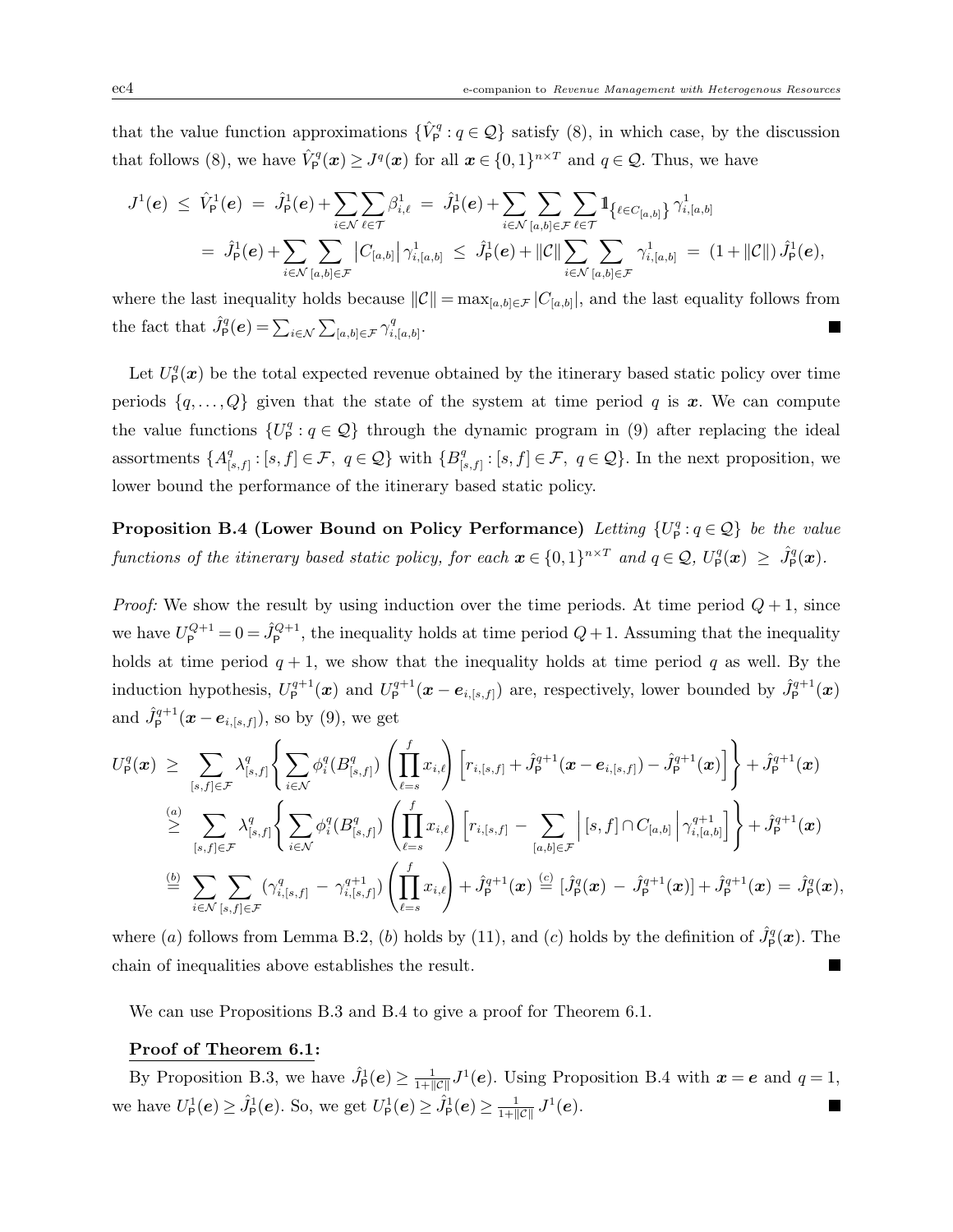#### Appendix C: Norm of a Collection of Intersection Preserving Subsets

In this section, we give a proof for Theorem 6.2. To see that the first statement holds, we construct a feasible solution to problem (12) that provides an objective value of  $1 + \lfloor (D_{\max} - 1)/D_{\min} \rfloor$ . In particular, we set  $\hat{t} = 1 + \lfloor (D_{\max} - 1)/D_{\min} \rfloor$ . Furthermore, for each  $[s, f] \in \mathcal{F}$ , we set

$$
\hat{C}_{[s,f]} = \left\{ s + k \, \mathsf{D}_{\min} \; : \; k = 0, 1, 2, \dots, \left\lceil \frac{f - s}{\mathsf{D}_{\min}} \right\rceil - 1 \right\} \cup \{f\}.
$$
\n(19)

The solution  $\{\hat{C}_{[s,f]}:[s,f]\in\mathcal{F}\}\$  and  $\hat{t}$  provides an objective value of  $\hat{t}=1+\lceil(\mathsf{D}_{\max}-1)/\mathsf{D}_{\min}\rceil$ for problem (12). We proceed to arguing that this solution is feasible for problem (12). Using the fact that  $f - s + 1 \leq D_{\max}$  for all  $[s, f] \in \mathcal{F}$ , we have  $\left| \hat{C}_{[s, f]} \right| \leq \left\lceil \frac{f - s}{D_{\min}} \right\rceil + 1 \leq \left\lceil \frac{D_{\max} - 1}{D_{\min}} \right\rceil + 1 = \hat{t}$ . Thus, the first constraint is satisfied. The smallest element of  $\hat{C}_{[s,f]}$  is s. Noting that  $s + \left(\left\lceil\frac{f-s}{\textrm{D}_{\min}}\right\rceil - 1\right)\,\textrm{D}_{\min} \leq s + \frac{f-s}{\textrm{D}_{\min}}$  $\frac{f-s}{D_{\min}} D_{\min} = f$ , none of the elements of  $\hat{C}_{[s,f]}$  exceeds  $f$ , so  $\hat{C}_{[s,f]} \subseteq [s,f]$ . Thus, the third constraint is satisfied. To check the second constraint, consider any  $[a, b] \in \mathcal{F}$  such that  $[s, f] \cap [a, b] \neq \emptyset$ . We show that  $\hat{C}_{[s, f]} \cap [a, b] \neq \emptyset$ . We consider three cases.

First, consider the case  $[s, f] \subseteq [a, b]$ . Because  $\hat{C}_{[s, f]} \subseteq [s, f]$  by the earlier discussion in the proof, we get  $\hat{C}_{[s,f]} \subseteq [s,f] \subseteq [a,b]$ , so  $\hat{C}_{[s,f]} \cap [a,b] \neq \emptyset$ , as desired.

Second, consider the case  $[s, f] \not\subseteq [a, b]$  and  $[s, f] \not\supseteq [a, b]$ . Because  $[s, f] \cap [a, b] \neq \emptyset$ , we must have  $f \in [a, b]$  or  $s \in [a, b]$ . Noting that  $s \in \hat{C}_{[s, f]}$  and  $f \in \hat{C}_{[s, f]}$ , we get  $\hat{C}_{[s, f]} \cap [a, b] \neq \emptyset$ , as desired.

Third, consider the case  $[s, f] \supseteq [a, b]$ . To get a contradiction, suppose, on the contrary, that  $\hat{C}_{[s,f]}\cap[a,b]=\varnothing$ . Since  $[s,f]\supseteq[a,b]$ , we have  $s\leq a\leq b\leq f$ , but noting that  $\hat{C}_{[s,f]}\cap[a,b]=\varnothing$  and  $s, f \in \hat{C}_{[s,f]},$  there are two successive days  $c_1, c_2$  in  $\hat{C}_{[s,f]}$  such that  $c_1 < a \leq b < c_2.$  Thus, there are at least  $b-a+1$  days in between days  $c_1$  and  $c_2$ . Because  $b-a+1 ≥ D_{min}$ , there must be at least  $D_{min}$ days in between days  $c_1$  and  $c_2$ . On the other hand, by our construction of  $\hat{C}_{[s,f]}$  in (19), there are at most  $D_{\min} - 1$  days in between two successive days in  $\hat{C}_{[s,f]}$ , which is a contradiction! Therefore, the first statement in the theorem holds.

To see that the second statement holds, we write the second constraint in problem (12) as  $|C_{[s,f]}\cap[a,b]| \geq 1\!\!1_{\{[s,f]\cap[a,b]\neq\varnothing\}}$  for all  $[s,f], [a,b]\in\mathcal{F}$ . Define the constant  $\mathsf{Z}^*_{[s,f]}$  as

$$
\mathsf{Z}_{[s,f]}^* = \min\Big\{\Big|C_{[s,f]}\Big| : \Big|C_{[s,f]}\cap[a,b]\Big| \geq \mathbb{1}_{\{[s,f]\cap[a,b]\neq\varnothing\}} \ \forall [a,b]\in\mathcal{F}, \ C_{[s,f]}\subseteq[s,f]\Big\},\tag{20}
$$

where the only decision variable is  $C_{[s,f]}$ . In this case, problem (12) becomes equivalent to  $\min\{t : t \geq \mathsf{Z}_{[s,f]}^* \quad \forall \, [s,f] \in \mathcal{F}\},\$  which has the optimal objective value  $\max_{[s,f] \in \mathcal{F}} \mathsf{Z}_{[s,f]}^*$ .

In the rest of the proof, we will show that we can compute  $\mathsf{Z}^*_{[s,f]}$  in (20) by solving a minimization linear program with  $O(D_{\text{max}})$  decision variables and  $O(D_{\text{max}}^2)$  constraints. Thus, letting  $\chi^*$  be the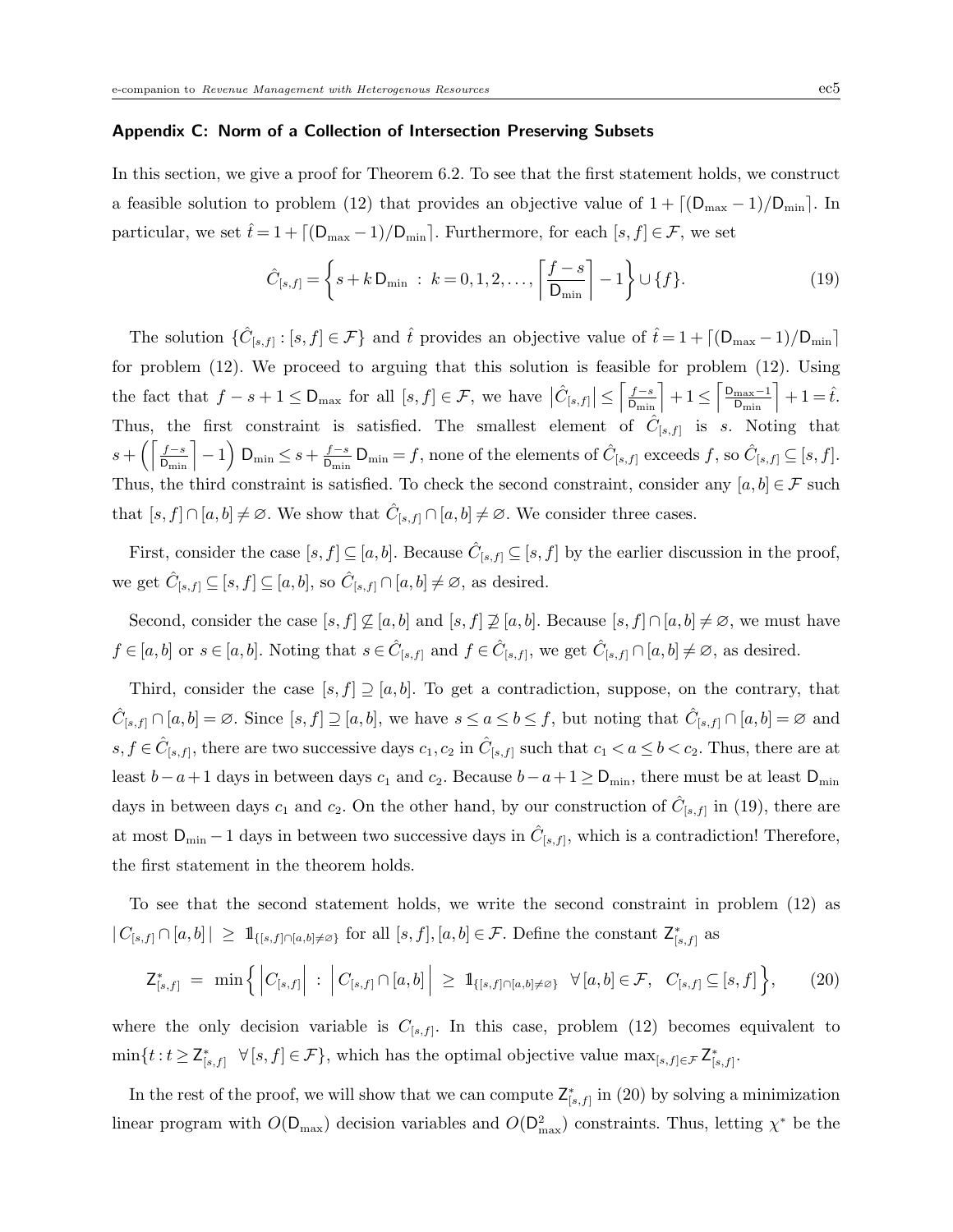optimal objective value of problem (12), by the discussion in the previous paragraph, we have  $\chi^* = \max_{[s,f]\in\mathcal{F}} \mathsf{Z}_{[s,f]}^*$ , so  $\chi^*$  is the maximum of the optimal objective values of  $|\mathcal{F}| = O(\mathsf{D}_{\max} T)$ minimization linear programs, each having  $O(D_{\text{max}})$  decision variables are  $O(D_{\text{max}}^2)$  constraints. In this case, it immediately follows that we can compute the maximum of the optimal objective values of these linear programs by solving a single linear program with  $O(|\mathcal{F}| D_{\text{max}}) = O(D_{\text{max}}^2 T)$  decision variables and  $O(|\mathcal{F}| \mathsf{D}_{\max}^2) = O(\mathsf{D}_{\max}^3 T)$  constraints. To compute  $\mathsf{Z}_{[s,f]}^*$  in (20) by solving a linear program, we use the decision variables  $\{x_\ell : \ell = s, \ldots, f\} \in \{0,1\}^{f-s+1}$ , where  $x_\ell = 1$  if and only if day  $\ell$  is included in the intersection preserving subset  $C_{[s,f]}$ . We write problem (20) as

$$
\min \quad \sum_{\ell=s}^{f} x_{\ell}
$$
\n
$$
\text{st} \quad \sum_{\ell=s}^{f} \mathbf{1}_{\{\ell \in [a,b]\}} x_{\ell} \geq \mathbf{1}_{\{[s,f] \cap [a,b] \neq \varnothing\}} \qquad \forall [a,b] \in \mathcal{F}
$$
\n
$$
x_{\ell} \in \{0,1\} \qquad \forall \ell=s,\ldots,f.
$$

Each row of the constraint matrix above includes only consecutive ones. Such a matrix is called an interval matrix and it is totally unimodular; see Corollary 2.10 in Chapter III.1 in Nemhauser and Wolsey (1988). Thus, we can relax the integrality requirements without an integrality gap. Also, the problem above has a covering constraint and the right side of the constraint never exceeds one, which implies that even if we did not have an upper bound of one on the decision variables, these decision variables would never take a value greater than one. Thus, we can drop the constraints  $x_\ell \leq 1$  for all  $\ell = s, \ldots, f$ . Lastly, the right side of the constraint is nonzero for all  $[a, b] \in \mathcal{F}$  such that  $[s, f] \cap [a, b] \neq \emptyset$  and there are only  $O(D_{\max}^2)$  such constraints. Thus, the problem above actually has  $f - s + 1 = O(D_{\text{max}})$  decision variables and  $O(D_{\text{max}}^2)$  constraints.

#### Appendix D: Upper Bound on the Optimal Policy Performance

In this section, we give the proofs of the three results in Section 7, along with Lemma D.1 that we use in that section. Here is the proof of Proposition 7.1.

## Proof of Proposition 7.1:

We will use a simple manipulation in the proof. In particular, for fixed values  $\{\varphi_i : i \in \mathcal{N}\}\,$  we have the chain of equalities

$$
\sum_{j \in \mathcal{N}} \varphi_j \sum_{i \in \mathcal{N} \setminus \{j\}} \beta_{j,[s,f] \to i}^q = \sum_{i \in \mathcal{N}} \sum_{j \in \mathcal{N} \setminus \{i\}} \varphi_j \beta_{j,[s,f] \to i}^q = \sum_{j \in \mathcal{N}} \sum_{i \in \mathcal{N} \setminus \{j\}} \varphi_i \beta_{i,[s,f] \to j}^q, \tag{21}
$$

where the first equality holds by interchanging the order of sums and the second equality holds by interchanging the roles of i and j. We show the proposition by using induction over the time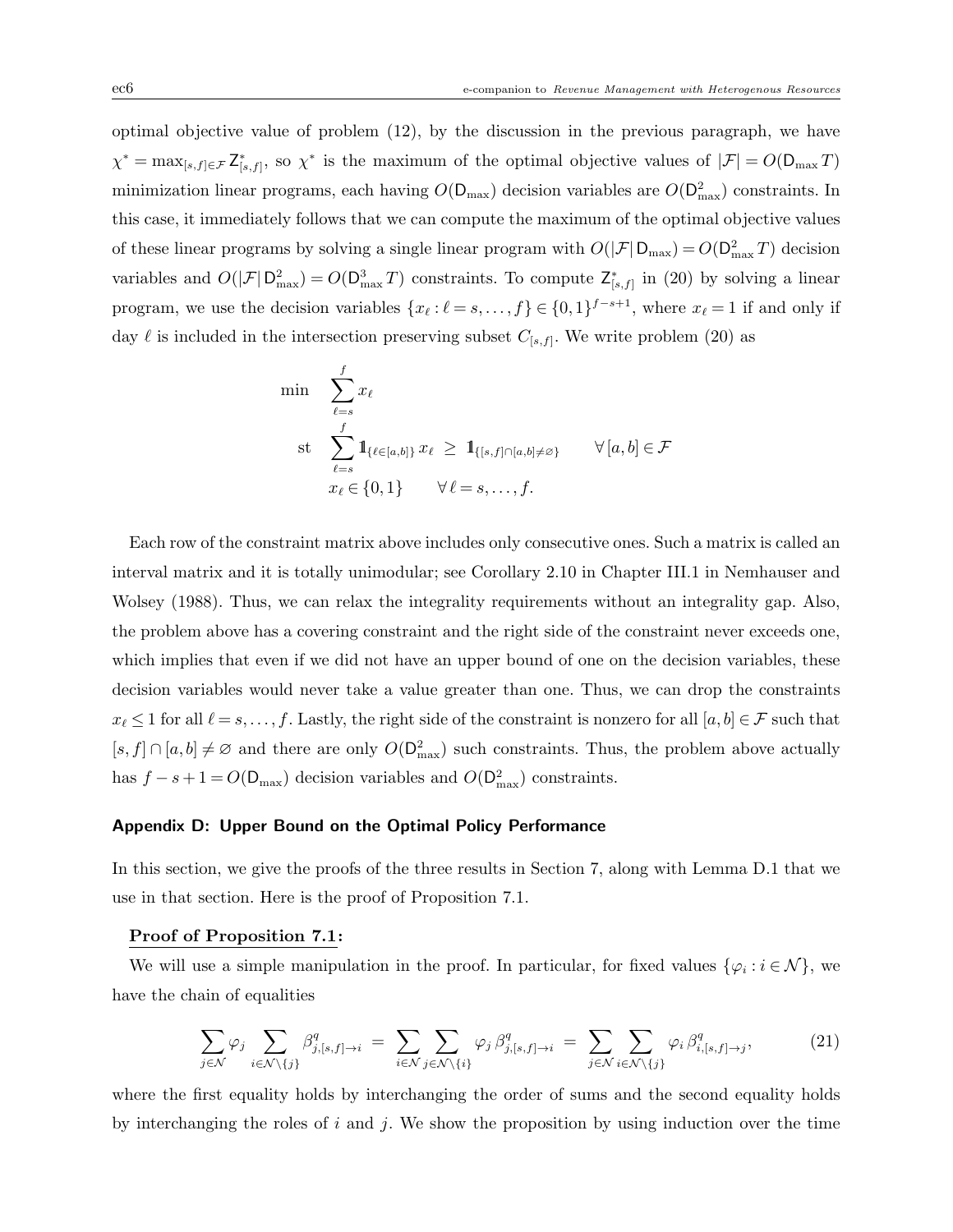periods. At time period  $Q+1$ , we have  $J^{Q+1}=0=\sum_{j\in\mathcal{N}}V_{\beta,j}^{Q+1}$ , so the result holds at time period  $Q+1$ . Assuming that the result holds at time period  $q+1$ , we show that the result holds at time period q as well. Fixing  $\boldsymbol{x} \in \{0,1\}^{n \times T}$  and  $q \in \mathcal{Q}$ , let  $S^*_{[s,f]}$  be an optimal solution to the maximization problem on the right side of (1). By the induction hypothesis,  $J^{q+1}(\mathbf{x}-\mathbf{e}_{j,[s,f]}) \leq$  $\sum_{i \in \mathcal{N} \setminus \{j\}} V_{\beta,i}^{q+1}(\bm{x}_i) + V_{\beta,j}^{q+1}(\bm{x}_j - \bm{e}_{[s,f]})$  and  $J^{q+1}(\bm{x}) \leq \sum_{j \in \mathcal{N}} V_{\beta,j}^{q+1}(\bm{x}_j)$ . Using (1), we get

$$
\begin{split} J^{q}(\boldsymbol{x})&=\sum_{[s,f]\in\mathcal{F}}\lambda_{[s,f]}^{q}\sum_{j\in\mathcal{N}}\phi_{j}^{q}(S_{[s,f]}^{+})\left(\prod_{\ell=s}^{f}x_{j,\ell}\right)\left[r_{j,[s,f]}+J^{q+1}(\boldsymbol{x}-e_{j,[s,f]}))-J^{q+1}(\boldsymbol{x})\right]+J^{q+1}(\boldsymbol{x})\\ &\stackrel{(a)}{\leq}\sum_{[s,f]\in\mathcal{F}}\lambda_{[s,f]}^{q}\sum_{j\in\mathcal{N}}\phi_{j}^{q}(S_{[s,f]}^{+})\left(\prod_{\ell=s}^{f}x_{j,\ell}\right)\left[r_{j,[s,f]}+V_{\beta,j}^{q+1}(\boldsymbol{x}_{j}-e_{[s,f]}))-V_{\beta,j}^{q+1}(\boldsymbol{x}_{j})\right]+\sum_{j\in\mathcal{N}}V_{\beta,j}^{q+1}(\boldsymbol{x}_{j})\\ &\stackrel{(b)}{=} \sum_{[s,f]\in\mathcal{F}}\lambda_{[s,f]}^{q}\left\{\sum_{j\in\mathcal{N}}\phi_{j}^{q}(S_{[s,f]}^{+})\left(\prod_{\ell=s}^{f}x_{j,\ell}\right)\left[\beta_{j,[s,f]-\rightarrow j}^{q+1}+V_{\beta,j}^{q+1}(\boldsymbol{x}_{j}-e_{[s,f]})-V_{\beta,j}^{q+1}(\boldsymbol{x}_{j})\right]\right.\\ &\left.+\sum_{j\in\mathcal{N}}\sum_{i\in\mathcal{N}\backslash\{j\}}\phi_{i}^{q}(S_{[s,f]}^{+})\left(\prod_{\ell=s}^{f}x_{i,\ell}\right)\beta_{i,[s,f]-\rightarrow j}^{q+1}(\boldsymbol{x}_{j})\right]+\sum_{j\in\mathcal{N}}V_{\beta,j}^{q+1}(\boldsymbol{x}_{j})\\ &\stackrel{(c)}{=} \sum_{j\in\mathcal{N}}\left\{\sum_{[s,f]\in\mathcal{F}}\lambda_{[s,f]}^{q}\left\{\phi_{j}^{q}(S_{[s,f]}^{+})\left(\prod_{\ell=s}^{f}x_{j,\ell}\right)\left[\beta_{j,[s,f]-\rightarrow j}^{q+1}+V_{\beta,j}^{q+1}(\boldsymbol{x}_{j}-e_{[s,f]})-V_{\beta,j}^{q+1}(\boldsymbol{x}_{j})\right]\right.\\ &\left.+\sum_{i\in\mathcal{N}\
$$

In the chain of inequalities above,  $(a)$  uses the induction hypothesis. To see that  $(b)$  holds, we note that  $r_{j,[s,f]} = \sum_{i \in \mathcal{N}} \beta_{j,[s,f] \to i}^q = \beta_{j,[s,f] \to j}^q + \sum_{i \in \mathcal{N} \setminus \{j\}} \beta_j^q$  $j$ <sub>,[s,f]→i</sub> and use (21) after identifying  $\varphi_j$ with  $\phi_j^q(S^*_{[s,f]}) \prod_{\ell=s}^f x_{j,\ell}$ . Also, (c) holds by rearranging the order of the sums. To get (d), we use the same argument that we use to obtain inequality (a) in the proof of Proposition 5.4. Lastly,  $(e)$ follows from (14). The chain of inequalities above completes the induction argument.

Next, we state and prove Lemma D.1.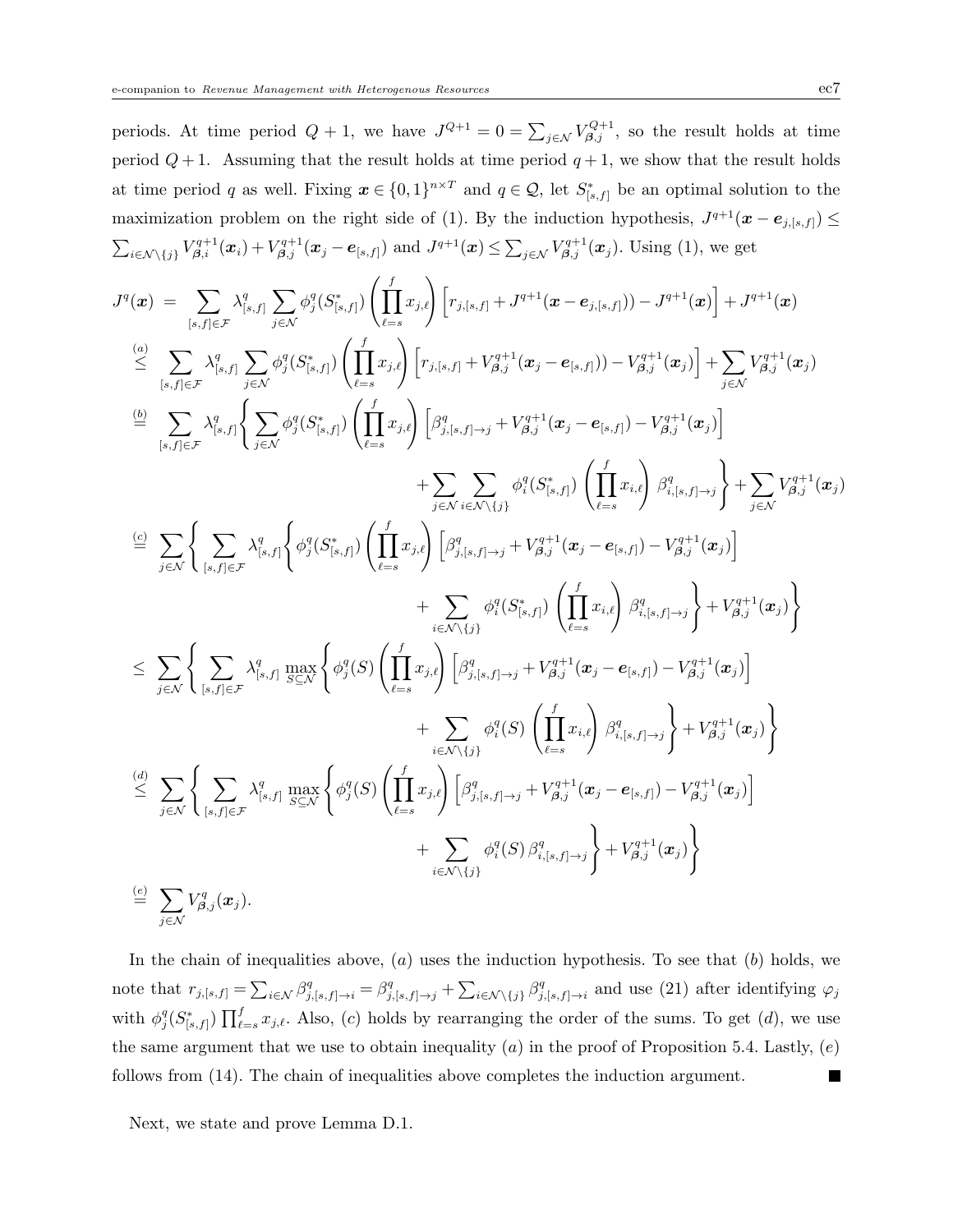Lemma D.1 (Equivalence of Linear Programs) Problems (13) and (15) have the same optimal objective value.

*Proof:* We let  $\widehat{\boldsymbol{h}} = \left\{ \widehat{h}_{\parallel}^q \right\}$  $\left\{ \mathcal{G}_{[s,f]}(S) : S \subseteq \mathcal{N}, \ [s,f] \in \mathcal{F}, \ q \in \mathcal{Q} \right\} \text{ and } \hat{\mathbf{y}} = \left\{ \widehat{y}_{i,[s,f]} : i \in \mathcal{N}, \ [s,f] \in \mathcal{F} \right\} \text{ be }$ an optimal solution to problem (13). For each  $j \in \mathcal{N}$ , we set  $\widetilde{h}_{[i]}^q$  $_{[s,f]\rightarrow j}^q(S)=\widehat{h}_{[s]}^q$  $_{[s,f]}^q(S)$ . In this case, we observe that the solution  $\widetilde{h} = \left\{ \widetilde{h}_{\parallel}^q \right\}$  $\{S_{[s,f]\to j}(S): j\in\mathcal{N}, S\subseteq\mathcal{N}, [s,f]\in\mathcal{F}, q\in\mathcal{Q}\}$  and  $\widehat{y}$  is feasible to problem (15) and provides the same objective value as the optimal objective value of problem (13). Therefore, the optimal objective value of problem (15) is at least as large as that of problem (13). In the rest of the proof, we show that the reverse inequality also holds. We let  $\widetilde{\boldsymbol{h}} = \left\{ \widetilde{h}^q_{\textrm{r}} \right\}$  $\left\{\mathfrak{F}_{[s,f]\to j}(S): j\in\mathcal{N},\ S\subseteq\mathcal{N},\ [s,f]\in\mathcal{F},\ q\in\mathcal{Q}\right\} \text{ and } \widetilde{\mathbf{y}}=\left\{\widetilde{y}_{i,[s,f]}: i\in\mathcal{N},\ [s,f]\in\mathcal{F}\right\} \text{ be }$ an optimal solution to problem (15). We define  $\widehat{h}_{[.]}^q$  $_{[s,f]}^q(S)$  as

$$
\widehat{h}_{[s,f]}^q(S) = \frac{1}{n} \sum_{j \in \mathcal{N}} \widetilde{h}_{[s,f] \to j}^q(S).
$$

We establish that the solution  $\widehat{\boldsymbol{h}} = \left\{ \widehat{h}_{\parallel}^q \right\}$  $\widetilde{g}_{[s,f]}(S)$ :  $S \subseteq \mathcal{N}$ ,  $[s,f] \in \mathcal{F}$ ,  $q \in \mathcal{Q}$  and  $\widetilde{\mathbf{y}}$  is feasible to problem (13). Using the definition of  $\widehat{h}_{[.]}^q$  $\binom{q}{[s,f]}(S)$  above, we have

$$
\sum_{S \subseteq \mathcal{N}} \widehat{h}_{[s,f]}^q(S) = \frac{1}{n} \sum_{j \in \mathcal{N}} \sum_{S \subseteq \mathcal{N}} \widetilde{h}_{[s,f] \to j}^q(S) \stackrel{(a)}{=} \frac{1}{n} \sum_{j \in \mathcal{N}} \lambda_{[s,f]}^q = \lambda_{[s,f]}^q,
$$

where (a) holds because the solution  $(\widetilde{h},\widetilde{y})$  satisfies the second constraint in problem (15). Thus, the solution  $(h,\tilde{y})$  satisfies the second constraint in problem (13).

To check that the solution  $(\hat{\boldsymbol{h}},\hat{\boldsymbol{y}})$  satisfies the third constraint in problem (13), using the definition of  $\widehat{h}^q_{[.}$  $\binom{q}{[s,f]}(S)$  once more, we have

$$
\sum_{S \subseteq \mathcal{N}} \phi_i^q(S) \widehat{h}_{[s,f]}^q(S) = \frac{1}{n} \sum_{j \in \mathcal{N}} \sum_{S \subseteq \mathcal{N}} \phi_i^q(S) \widetilde{h}_{[s,f] \to j}^q(S) \stackrel{(b)}{=} \frac{1}{n} \sum_{j \in \mathcal{N}} \widetilde{y}_{i,[s,f]}^q = \widetilde{y}_{i,[s,f]}^q,
$$
 (22)

where (b) holds because the solution  $(\tilde{h}, \tilde{y})$  satisfies the third constraint in problem (15). Thus, the solution  $(\hat{h},\tilde{y})$  satisfies the third constraint in problem (13).

Lastly, we check that the solution  $(\hat{h},\tilde{y})$  satisfies the first constraint in problem (13). In particular, we have the chain of inequalities

$$
\sum_{q\in\mathcal{Q}}\sum_{[s,f]\in\mathcal{F}}\sum_{S\subseteq\mathcal{N}}\mathbb{1}_{\{\ell\in[s,f]\}}\phi_i^q(S)\ \hat{h}_{[s,f]}^q(S) = \sum_{q\in\mathcal{Q}}\sum_{[s,f]\in\mathcal{F}}\mathbb{1}_{\{\ell\in[s,f]\}}\sum_{S\subseteq\mathcal{N}}\phi_i^q(S)\ \hat{h}_{[s,f]}^q(S)
$$
\n
$$
\stackrel{(c)}{=} \sum_{q\in\mathcal{Q}}\sum_{[s,f]\in\mathcal{F}}\mathbb{1}_{\{\ell\in[s,f]\}}\widetilde{y}_{i,[s,f]}^q \stackrel{(d)}{=} \sum_{q\in\mathcal{Q}}\sum_{[s,f]\in\mathcal{F}}\mathbb{1}_{\{\ell\in[s,f]\}}\sum_{S\subseteq\mathcal{N}}\phi_i^q(S)\ \tilde{h}_{[s,f]\to i}(S) \stackrel{(e)}{\leq} 1,
$$

where (c) follows from (22), (d) follows from the fact that the solution  $(\tilde{h}, \tilde{y})$  satisfies the third constraint in problem (15) with  $i = j$ , and (e) holds because the solution  $(\tilde{h}, \tilde{y})$  also satisfies the first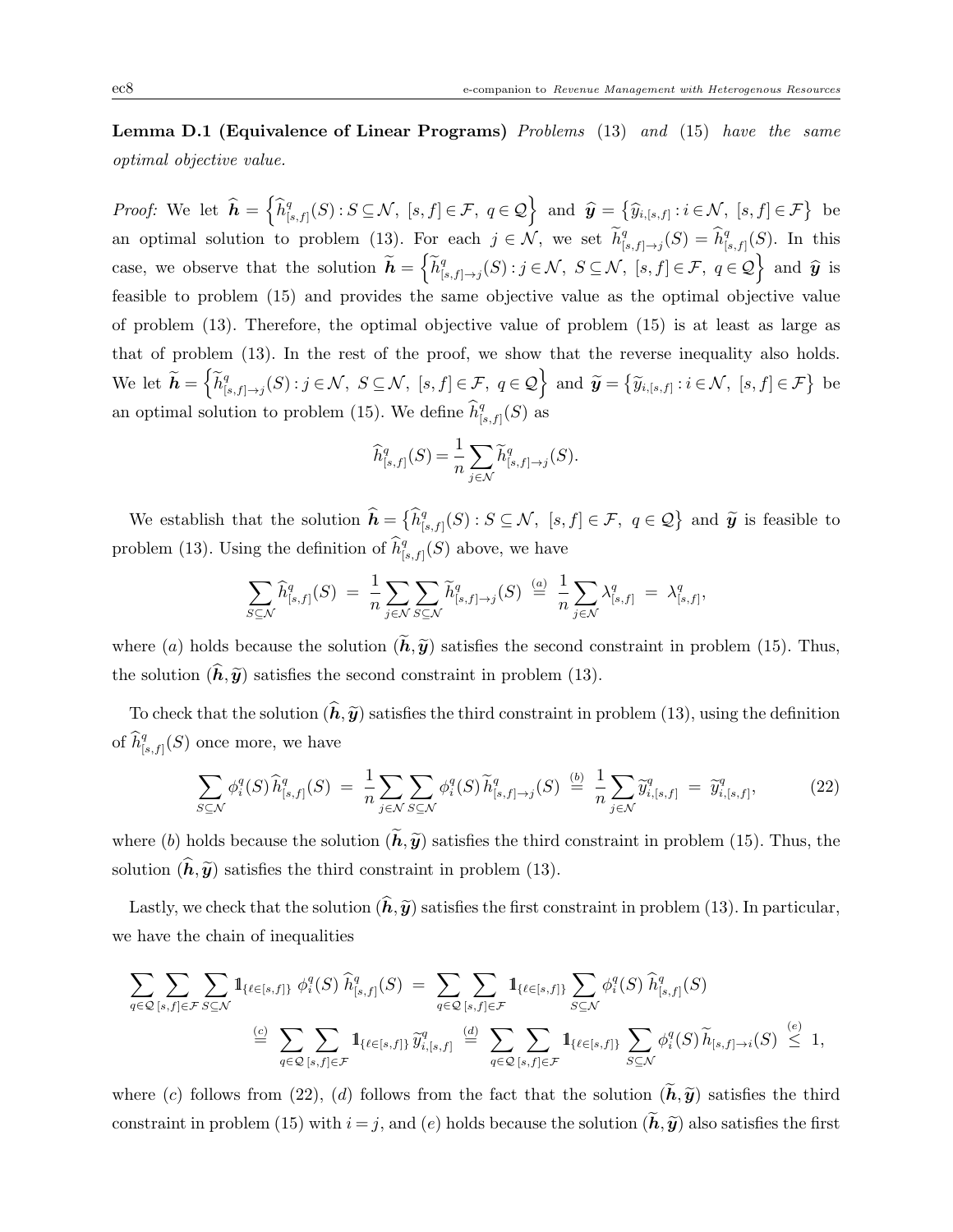constraint in problem (15). Therefore, the solution  $(\hat{h}, \hat{y})$  satisfies the first constraint in problem (13). Thus, the solution  $(\hat{h},\hat{y})$  is feasible to problem (13). The solution  $(\hat{h},\hat{y})$  provides the objective value  $\sum_{q \in \mathcal{Q}} \sum_{i \in \mathcal{N}} \sum_{[s,f] \in \mathcal{F}} r_{i,[s,f]} \widetilde{y}_{i,j}^q$  $C_{i,[s,f]}^q$ , which is the optimal objective value of problem (15). So, the optimal objective value of problem (13) is at least as large as that of problem (15). Г

To write the dual of problem (15), associating the dual variables  $\mu = {\mu_{i,\ell} : i \in \mathcal{N}, \ell \in \mathcal{T}}$ ,  $\boldsymbol{\sigma} = \{\sigma^q_{\text{L}}\}$  $[e_{[s,f]\to j}^q : j \in \mathcal{N}, [s,f] \in \mathcal{F}, q \in \mathcal{Q} \}$  and  $\boldsymbol{\beta} = \{\beta_i^q : j \in \mathcal{N}, [s,f] \in \mathcal{F}, q \in \mathcal{Q} \}$  $i_{i,[s,f]\rightarrow j}: i,j \in \mathcal{N}, [s,f] \in \mathcal{F}, q \in \mathcal{Q}$ , we have

$$
\min \sum_{i \in \mathcal{N}} \sum_{\ell \in \mathcal{T}} \mu_{i,\ell} + \sum_{q \in \mathcal{Q}} \sum_{j \in \mathcal{N}} \sum_{[s,f] \in \mathcal{F}} \lambda_{[s,f]}^q \sigma_{[s,f] \to j}^q
$$
\n
$$
\text{st } \sigma_{[s,f] \to j}^q \geq \sum_{i \in \mathcal{N}} \phi_i^q(S) \beta_{i,[s,f] \to j}^q - \phi_j^q(S) \sum_{\ell=s}^f \mu_{j,\ell} \quad \forall j \in \mathcal{N}, [s,f] \in \mathcal{F}, S \subseteq \mathcal{N}, q \in \mathcal{Q}
$$
\n
$$
\sum_{j \in \mathcal{N}} \beta_{i,[s,f] \to j}^q = r_{i,[s,f]} \quad \forall i \in \mathcal{N}, [s,f] \in \mathcal{F}
$$
\n
$$
\mu \geq 0, \sigma, \beta \text{ free.}
$$
\n
$$
(23)
$$

It is simple to check that problem (15) is feasible and bounded, so by strong duality, problem (23) also has the optimal objective value  $Z_{LP}^*$ . We use problem (23) to give a proof for Theorem 7.2.

## Proof of Theorem 7.2:

Let  $(\hat{\mu}, \hat{\sigma}, \hat{\beta})$  be an optimal solution to problem (23). For notational brevity, also letting  $\hat{\alpha}_{j}^{q} = \sum_{k=q}^{Q} \sum_{[s,f] \in \mathcal{F}} \lambda_{[s,f]}^{k} \hat{\sigma}_{[s,f] \to j}^{k}$ , we will use induction over the time periods to establish that  $V^q_{\hat{\beta},j}(\boldsymbol{x}_j) \leq \hat{\alpha}_j^q + \sum_{\ell \in \mathcal{T}} \hat{\mu}_{j,\ell} x_{j,\ell}$  for all  $\boldsymbol{x}_j \in \{0,1\}^T$ ,  $j \in \mathcal{N}$  and  $q \in \mathcal{Q}$ . In this case, using this result with  $q=1$  and  $\boldsymbol{x}_j=e'$ , we obtain  $\sum_{j\in\mathcal{N}}V_{\hat{\beta},j}^1(e') \leq \sum_{j\in\mathcal{N}}\hat{\alpha}_j^1+\sum_{j\in\mathcal{N}}\sum_{\ell\in\mathcal{T}}\hat{\mu}_{j,\ell}=\mathsf{Z}_{\mathsf{LP}}^*$ , where the equality uses the fact that  $\sum_{j \in \mathcal{N}} \hat{\alpha}_j^1 + \sum_{j \in \mathcal{N}} \sum_{\ell \in \mathcal{T}} \hat{\mu}_{j,\ell} = \sum_{j \in \mathcal{N}} \sum_{q \in \mathcal{Q}} \sum_{[s,f] \in \mathcal{F}} \lambda_{[s,f]}^q$  $\int_{[s,f]}^q \hat{\sigma}_{[s,f]\rightarrow j}^q + \sum_{j\in\mathcal{N}}\sum_{\ell\in\mathcal{T}}\hat{\mu}_{j,\ell}$ and the last quantity is the optimal objective value of problem  $(23)$ , which is  $\mathsf{Z}_{\mathsf{LP}}^*$ . Thus, the desired result follows. In the rest of the proof, we focus on the induction argument. Noting that  $\hat{\mu} \ge 0$ , for each  $x_j \in \{0,1\}^T$ , at time period  $Q+1$ , we have  $V_{\hat{\beta},j}^{Q+1}(\boldsymbol{x}_j) = 0 \le \sum_{\ell \in \mathcal{T}} \hat{\mu}_{j,\ell} x_{j,\ell}$ , so the result holds at time period  $Q+1$ . Assuming that the result holds at time period  $q+1$ , we show that the result holds at time period q as well. By the induction hypothesis  $V_{\hat{\beta},j}^{q+1}(\bm{x}_j)$  and  $V_{\hat{\beta},j}^{q+1}(\bm{x}_j - \bm{e}_{[s,f]})$ are upper bounded by  $\hat{\alpha}_j^{q+1} + \sum_{\ell \in \mathcal{T}} \hat{\mu}_{j,\ell} x_{j,\ell}$  and  $\hat{\alpha}_j^{q+1} + \sum_{\ell \in \mathcal{T}} \hat{\mu}_{j,\ell} x_{j,\ell} - \sum_{\ell=s}^f \hat{\mu}_{j,\ell}$ . So, by (14),

$$
V_{\hat{\beta},j}^q(\boldsymbol{x}_j) \leq \sum_{[s,f] \in \mathcal{F}} \lambda_{[s,f]}^q \max_{S \subseteq \mathcal{N}} \left\{ \phi_j^q(S) \left( \prod_{\ell=s}^f x_{j,\ell} \right) \left[ \beta_{j,[s,f] \to j}^q - \sum_{\ell=s}^f \hat{\mu}_{j,\ell} \right] + \sum_{i \in \mathcal{N} \setminus \{j\}} \phi_i^q(S) \beta_{i,[s,f] \to j}^q \right\} + \hat{\alpha}_j^{q+1} + \sum_{\ell \in \mathcal{T}} \hat{\mu}_{j,\ell} x_{j,\ell}.
$$

Following the same argument that we used to obtain the inequality  $(a)$  in the proof of Proposition 5.4, we can drop the product  $\prod_{\ell=s}^{f} x_{j,\ell}$  on the right side above to make the right side of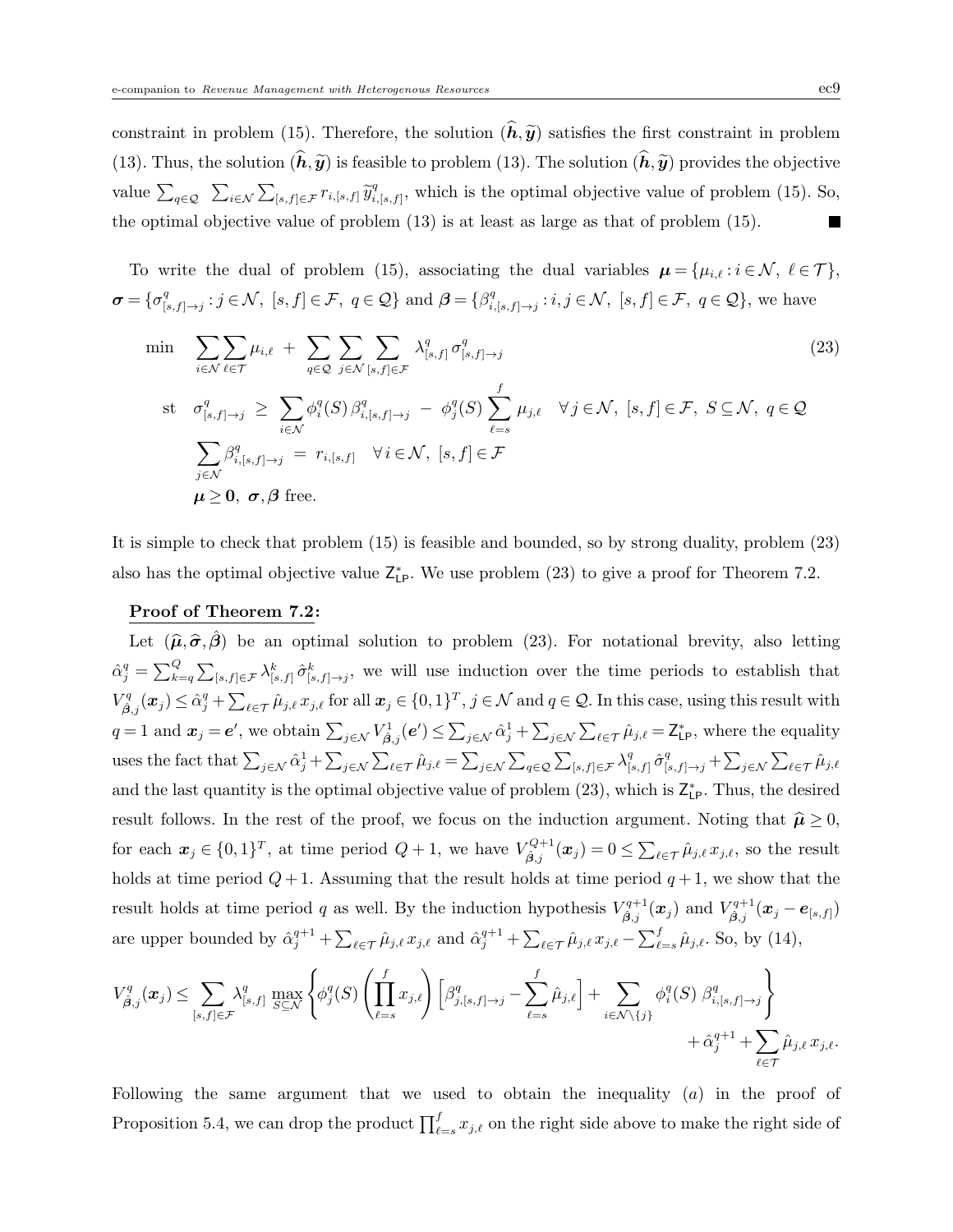the inequality even larger. After dropping the product  $\prod_{\ell=s}^{f} x_{j,\ell}$ , let  $S^*_{[s,f]\to j}$  be an optimal solution to the resulting maximization problem. In this case, using the inequality above, we get

$$
V_{\hat{\beta},j}^{q}(\boldsymbol{x}_{j}) \leq \sum_{[s,f]\in\mathcal{F}} \lambda_{[s,f]}^{q} \max_{S\subseteq\mathcal{N}} \left\{ \phi_{j}^{q}(S) \left[ \beta_{j,[s,f]\to j}^{q} - \sum_{\ell=s}^{f} \hat{\mu}_{j,\ell} \right] + \sum_{i\in\mathcal{N}\backslash\{j\}} \phi_{i}^{q}(S) \beta_{i,[s,f]\to j}^{q} + \hat{\alpha}_{j}^{q+1} + \sum_{\ell\in\mathcal{T}} \hat{\mu}_{j,\ell} x_{j,\ell} + \hat{\alpha}_{j}^{q+1} + \sum_{\ell\in\mathcal{T}} \hat{\mu}_{j,\ell} x_{j,\ell} \right\}
$$
  
\n
$$
\stackrel{(a)}{=} \sum_{[s,f]\in\mathcal{F}} \lambda_{[s,f]}^{q} \left\{ \phi_{j}^{q}(S_{[s,f]\to j}^{*}) \left[ \beta_{j,[s,f]\to j}^{q} - \sum_{\ell=s}^{f} \hat{\mu}_{j,\ell} \right] + \sum_{i\in\mathcal{N}\backslash\{j\}} \phi_{i}^{q}(S_{[s,f]\to j}^{*}) \beta_{i,[s,f]\to j}^{q} + \hat{\alpha}_{j}^{q+1} + \sum_{\ell\in\mathcal{T}} \hat{\mu}_{j,\ell} x_{j,\ell} \right\}
$$
  
\n
$$
\stackrel{(b)}{=} \sum_{[s,f]\in\mathcal{F}} \lambda_{[s,f]}^{q} \left\{ \sum_{i\in\mathcal{N}} \phi_{i}^{q}(S_{[s,f]\to j}^{*}) \beta_{i,[s,f]\to j}^{q} - \phi_{j}^{q}(S_{[s,f]\to j}^{*}) \sum_{\ell=s}^{f} \hat{\mu}_{j,\ell} \right\} + \hat{\alpha}_{j}^{q+1} + \sum_{\ell\in\mathcal{T}} \hat{\mu}_{j,\ell} x_{j,\ell}
$$
  
\n
$$
\stackrel{(c)}{\leq} \sum_{[s,f]\in\mathcal{F}} \lambda_{[s,f]}^{q} \hat{\sigma}_{[s,f]\to j}^{q} + \hat{\alpha}_{j}^{q+1} + \sum_{\ell\in\mathcal{T}} \hat{\mu}_{j,\ell} x_{j,\ell} \stackrel{(d)}{=} \hat{\alpha}_{j}^{q} + \sum_{\ell\in\mathcal{T}} \hat{\mu
$$

where (a) holds because  $S^*_{[s,f]\to j}$  is an optimal solution to the maximization problem on the left side of (a), (b) follows by arranging terms, (c) holds because  $(\hat{\mu}, \hat{\sigma}, \hat{\beta})$  satisfies the first constraint in (23), and (d) follows because  $\hat{\alpha}_j^q = \hat{\alpha}_j^{q+1} + \sum_{[s,f] \in \mathcal{F}} \lambda_{[s,f]}^q$  $\frac{q}{[s,f]}\hat{\sigma}_{[s]}^{q}$  $S_{[s,f]\to j}^q$ . So, the induction is complete.

We focus on the proof of Theorem 7.3. To give an alternative representation of the value functions  $\{\Gamma^q_{\beta,j} : q \in \mathcal{Q}\}\$ in (16), for each  $\ell \in \mathcal{T}$ , define the value function

$$
\Psi_{\beta,j}^q(\ell) = \sum_{k=q}^Q \sum_{[s,f]\in\mathcal{F}} 1\!\!1_{\{s=\ell\}} \lambda_{[s,f]}^k \max_{S\subseteq\mathcal{N}\setminus\{j\}} \left\{ \sum_{i\in\mathcal{N}\setminus\{j\}} \phi_i^k(S) \beta_{i,[s,f]\to j}^k \right\}.
$$
 (24)

Directly by comparing (24) with (16), observe that the value functions  $\{\Gamma_{\beta,j}^q : q \in \mathcal{Q}\}\$  and  $\{\Psi_{\beta,j}^q: q \in \mathcal{Q}\}\$  satisfy the relationship  $\Gamma_{\beta,j}^q(a,b) = \sum_{\ell=a}^b \Psi_{\beta,j}^q(\ell)$  for each interval  $[a,b]$ . Given that the state of resource j is  $x_j \in \{0,1\}^T$ , let  $\mathcal{K}(x_j)$  be the set of unavailable days for this resource; that is  $\ell \in \mathcal{K}(x_j)$  if and only if  $x_{j,\ell} = 0$ . Note that  $\mathcal{K}(x_j)$  is the union of the maximal unavailable intervals with respect to  $x_j$ . In other words, we have  $\mathcal{K}(x_j) = \bigcup_{[a,b]\in\mathcal{H}(x_j)} [a,b]$ . In this case, by the discussion earlier in this paragraph, we obtain the identity

$$
\sum_{[a,b]\in \mathcal{H}(x_j)}\Gamma_{\boldsymbol\beta,j}^q(a,b)\;\;=\sum_{[a,b]\in \mathcal{H}(x_j)}\,\sum_{\ell\in [a,b]}\Psi_{\boldsymbol\beta,j}^q(\ell)\;\;=\sum_{\ell\in \mathcal{K}(x_j)}\Psi_{\boldsymbol\beta,j}^q(\ell),
$$

where the last equality holds since  $\mathcal{K}(\bm{x}_j) = \bigcup_{[a,b] \in \mathcal{H}(\bm{x}_j)} [a,b]$ . Thus, to establish Theorem 7.3, it is enough to show that  $V_{\beta,j}^q(x_j) = \sum_{[a,b]\in\mathcal{I}(x_j)} \Theta_{\beta,j}^q(a,b) + \sum_{\ell \in \mathcal{K}(x_j)} \Psi_{\beta,j}^q(\ell)$ .

## Proof of Theorem 7.3:

In the proof, we will use an induction argument over the time periods to establish that  $V_{\beta,j}^q(\boldsymbol{x}_j) = \sum_{[a,b] \in \mathcal{I}(\boldsymbol{x}_j)} \Theta_{\beta,j}^q(a,b) + \sum_{\ell \in \mathcal{K}(\boldsymbol{x}_j)} \Psi_{\beta,j}^q(\ell)$  for all  $\boldsymbol{x}_j \in \{0,1\}^T$  and  $q \in \mathcal{Q}$ . At time period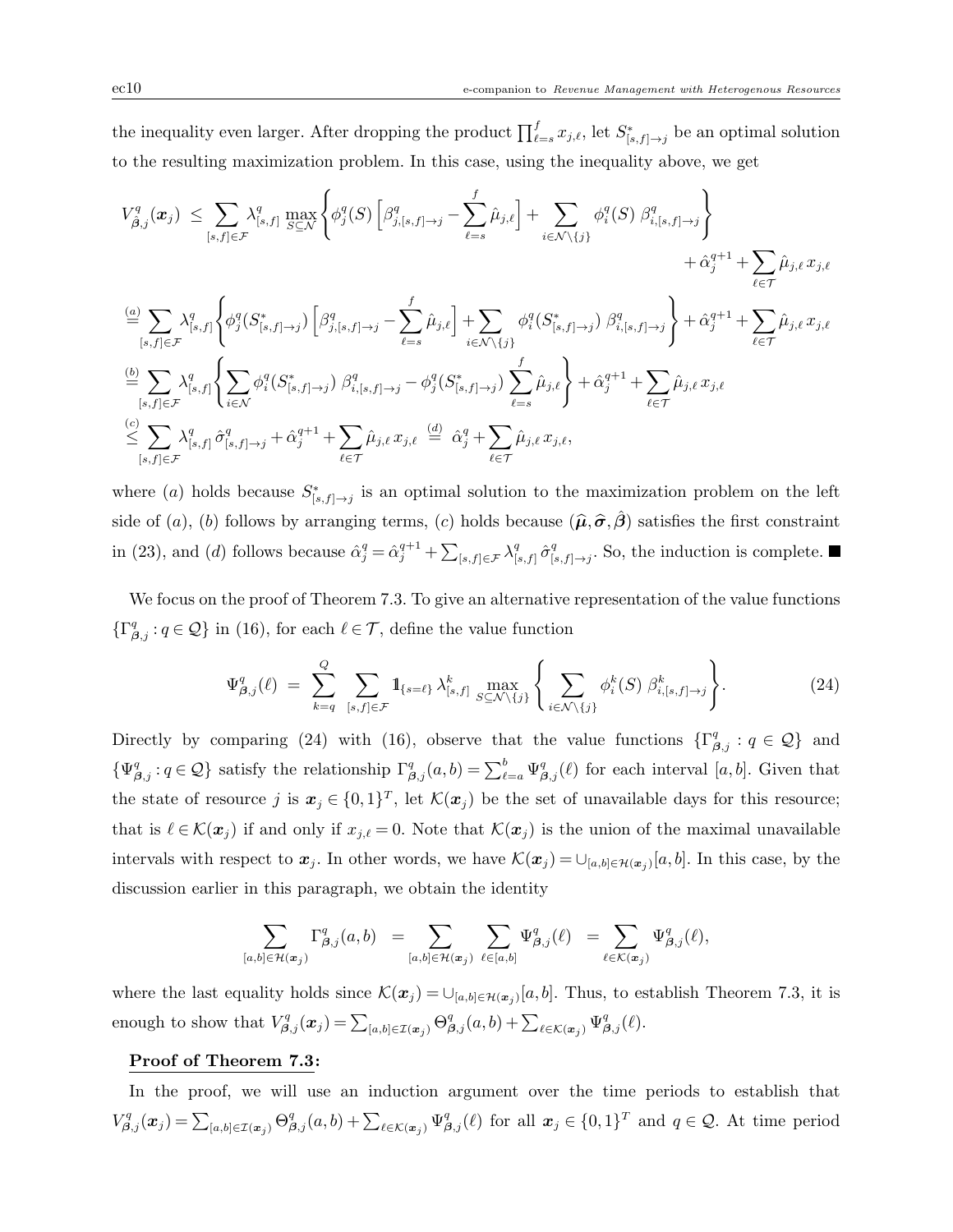$Q+1$ , we have  $V_{\beta,j}^{Q+1} = \Theta_{\beta,j}^{Q+1} = \Psi_{\beta,j}^{Q+1} = 0$ , so the result holds at time period  $Q+1$ . Assuming that the result holds at time period  $q+1$ , we show that the result holds at time period q as well. For each  $x_j \in \{0,1\}^T$ , the collection of maximal available intervals  $\mathcal{I}(x_j)$  and the set of unavailable days  $\mathcal{K}(\boldsymbol{x}_j)$  collectively cover  $\mathcal{T}$ ; that is,  $\mathcal{T} = (\cup_{[a,b]\in\mathcal{I}(\boldsymbol{x}_j)}[a,b]) \cup \mathcal{K}(\boldsymbol{x}_j)$ . Thus, for each  $s \in \mathcal{T}$ , we have  $\sum_{[a,b]\in\mathcal{I}(\boldsymbol{x}_j)} 1\!\!1_{\{s\in[a,b]\}} + \sum_{\ell\in\mathcal{K}(\boldsymbol{x}_j)} 1\!\!1_{\{s=\ell\}} = 1$ . In this case, by (14), we get

$$
V_{\beta,j}^{q}(\mathbf{x}_{j}) = V_{\beta,j}^{q+1}(\mathbf{x}_{j}) + \sum_{[s,f] \in \mathcal{F}} \lambda_{[s,f]}^{q} \left( \sum_{[a,b] \in \mathcal{I}(\mathbf{x}_{j})} \mathbf{1}_{\{s \in [a,b]\}} + \sum_{\ell \in \mathcal{K}(\mathbf{x}_{j})} \mathbf{1}_{\{s = \ell\}} \right) \times \n\max_{S \subseteq \mathcal{N}} \left\{ \phi_{j}^{q}(S) \left( \prod_{h=s}^{f} x_{j,h} \right) \left[ \beta_{j,[s,f] \to j}^{q} + V_{\beta,j}^{q+1}(\mathbf{x}_{j} - \mathbf{e}_{[s,f]}) - V_{\beta,j}^{q+1}(\mathbf{x}_{j}) \right] + \sum_{i \in \mathcal{N} \setminus \{j\}} \phi_{i}^{q}(S) \beta_{i,[s,f] \to j}^{q} \right\} \n= \sum_{[a,b] \in \mathcal{I}(\mathbf{x}_{j})} \left( \Theta_{\beta,j}^{q+1}(a,b) + \sum_{[s,f] \in \mathcal{F}} \mathbf{1}_{\{s \in [a,b]\}} \lambda_{[s,f]}^{q} \times \n\max_{S \subseteq \mathcal{N}} \left\{ \phi_{j}^{q}(S) \left( \prod_{h=s}^{f} x_{j,h} \right) \left[ \beta_{j,[s,f] \to j}^{q} + V_{\beta,j}^{q+1}(\mathbf{x}_{j} - \mathbf{e}_{[s,f]}) - V_{\beta,j}^{q+1}(\mathbf{x}_{j}) \right] + \sum_{i \in \mathcal{N} \setminus \{j\}} \phi_{i}^{q}(S) \beta_{i,[s,f] \to j}^{q} \right\} \right) \n+ \sum_{\ell \in \mathcal{K}(\mathbf{x}_{j})} \left( \Psi_{\beta,j}^{q+1}(\ell) + \sum_{[s,f] \in \mathcal{F}} \mathbf{1}_{\{s = \ell\}} \lambda_{[s,f]}^{q} \times \n\max_{S \subseteq \mathcal{N}} \left\{ \phi_{j}^{q}(S) \left( \prod_{h=s}^{f} x_{j,h} \right) \left[ \beta_{j,[s,f] \to j}^{q} + V_{\beta,j}^{q+1}(\mathbf{x}_{j} - \mathbf{e}_{
$$

where the second equality follows by using the induction hypothesis to note that  $V_{\beta,j}^{q+1}(\boldsymbol{x}_j) = \sum_{[a,b] \in \mathcal{I}(\boldsymbol{x}_j)} \Theta_{\beta,j}^{q+1}(a,b) + \sum_{\ell \in \mathcal{K}(\boldsymbol{x}_j)} \Psi_{\beta,j}^{q+1}(\ell)$  and rearranging the order of sums.

Noting the right side of the chain of equalities above, in the rest of the proof, for each  $[a, b] \in \mathcal{I}(x_i)$ and  $\ell \in \mathcal{K}(\boldsymbol{x}_i)$ , we will establish the following two equalities

$$
\Theta_{\beta,j}^{q}(a,b) = \Theta_{\beta,j}^{q+1}([a,b]) + \sum_{[s,f] \in \mathcal{F}} 1_{\{s \in [a,b]\}} \lambda_{[s,f]}^{q} \times \max_{S \subseteq \mathcal{N}} \left\{ \phi_{j}^{q}(S) \left( \prod_{h=s}^{f} x_{j,h} \right) \left[ \beta_{j,[s,f] \to j}^{q} + V_{\beta,j}^{q+1}(\boldsymbol{x}_{j} - \boldsymbol{e}_{[s,f]}) - V_{\beta,j}^{q+1}(\boldsymbol{x}_{j}) \right] + \sum_{i \in \mathcal{N} \setminus \{j\}} \phi_{i}^{q}(S) \beta_{i,[s,f] \to j}^{q} \right\}, (25)\n\Psi_{\beta,j}^{q}(\ell) = \Psi_{\beta,j}^{q+1}(\ell) + \sum_{[s,f] \in \mathcal{F}} 1_{\{s=\ell\}} \lambda_{[s,f]}^{q} \times \max_{S \subseteq \mathcal{N}} \left\{ \phi_{j}^{q}(S) \left( \prod_{h=s}^{f} x_{j,h} \right) \left[ \beta_{j,[s,f] \to j}^{q} + V_{\beta,j}^{q+1}(\boldsymbol{x}_{j} - \boldsymbol{e}_{[s,f]}) - V_{\beta,j}^{q+1}(\boldsymbol{x}_{j}) \right] + \sum_{i \in \mathcal{N} \setminus \{j\}} \phi_{i}^{q}(S) \beta_{i,[s,f] \to j}^{q} \right\}. (26)
$$

Thus, by the first displayed equality in the proof,  $V_{\beta,j}^q(x_j) = \sum_{[a,b] \in \mathcal{I}(x_j)} \Theta_{\beta,j}^q(a,b) + \sum_{\ell \in \mathcal{K}(x_j)} \Psi_{\beta,j}^q(\ell)$ , completing the induction argument.

First, we show that (25) holds for each  $[a, b] \in \mathcal{I}(\boldsymbol{x}_j)$ . So, throughout this portion of the discussion, we focus on the maximal available intervals  $[a, b] \in \mathcal{I}(\boldsymbol{x}_j)$ . In (25), we consider  $s \in [a, b]$ . Note that if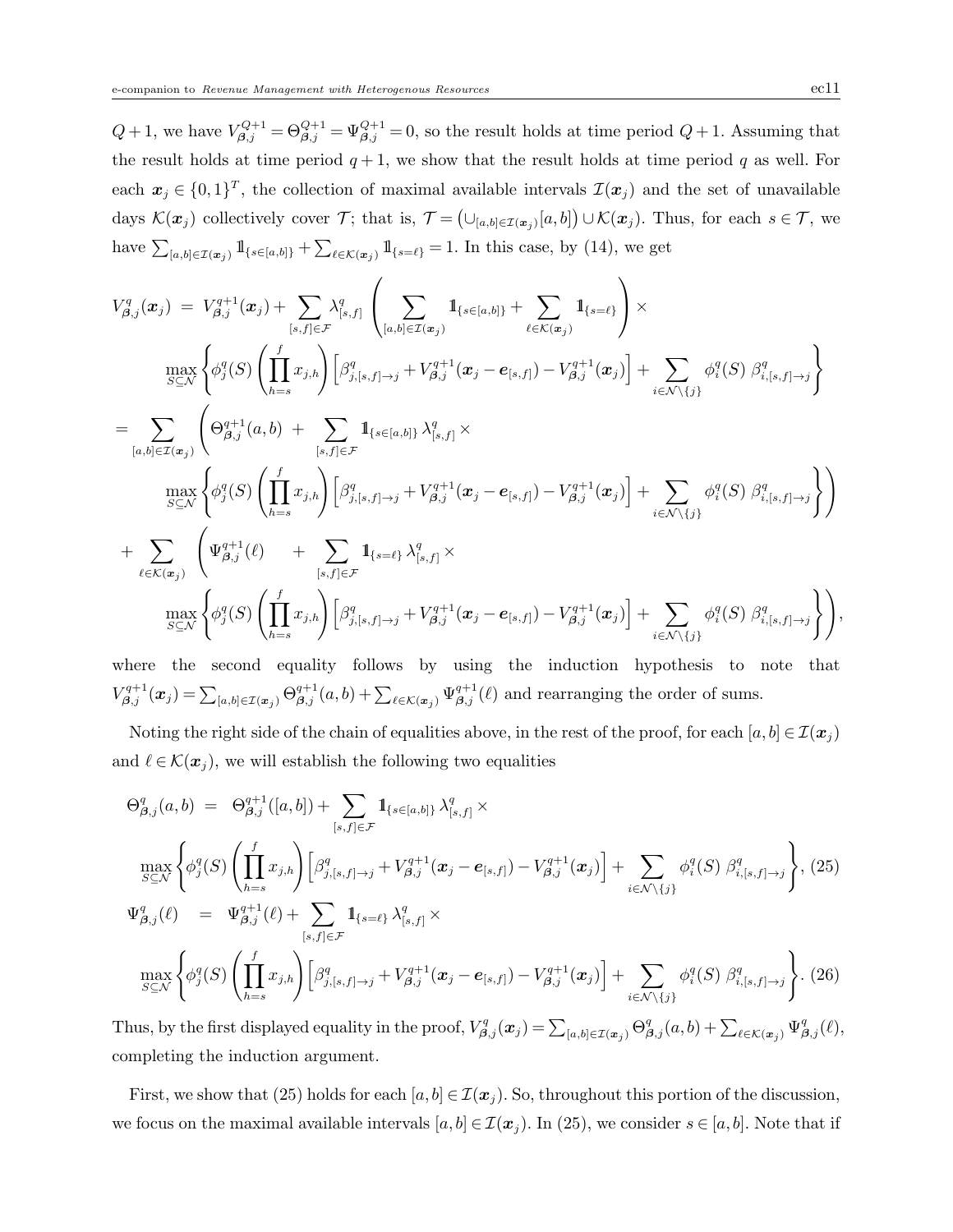$s \in [a, b]$  and  $f \in [a, b]$ , then because  $[a, b] \in \mathcal{I}(\boldsymbol{x}_j)$ , we get  $x_{j,h} = 1$  for all  $h = s, \ldots, f$ , so  $\prod_{h=s}^{f} x_{j,h} =$ 1. Furthermore, because  $s \in [a, b]$ , we have  $f \in [a, b]$  if and only if  $[s, f] \subseteq [a, b]$ . On the other hand, if  $s \in [a, b]$  and  $f \notin [a, b]$ , then since the interval  $[a, b]$  is a maximal available interval, there must be some  $h = s + 1, \ldots, f$  such that  $x_{j,h} = 0$ , so  $\prod_{h=s}^{f} x_{j,h} = 0$ . Furthermore, because  $s \in [a, b]$ , we have  $f \not\in [a, b]$  if and only if  $[s, f] \not\subseteq [a, b]$ . Thus, using  $1\!\!1_{\{s \in [a, b]\}} = 1\!\!1_{\{s \in [a, b], [s, f] \subseteq [a, b]\}} + 1\!\!1_{\{s \in [a, b], [s, f] \not\subseteq [a, b]\}}$ we equivalently express the right side of (25) as

$$
\Theta_{\beta,j}^{q+1}(a,b)+\sum_{[s,f]\in\mathcal{F}}\mathbf{1}_{\{s\in[a,b], [s,f]\subseteq[a,b]\}}\lambda_{[s,f]}^q\times \\
\max_{S\subseteq\mathcal{N}}\left\{\phi_j^q(S)\left(\prod_{h=s}^f x_{j,h}\right)\left[\beta_{j,[s,f]\to j}^q + V_{\beta,j}^{q+1}(x_j - e_{[s,f]}) - V_{\beta,j}^{q+1}(x_j)\right] + \sum_{i\in\mathcal{N}\backslash\{j\}}\phi_i^q(S)\beta_{i,[s,f]\to j}^q\right\} \\
+\sum_{[s,f]\in\mathcal{F}}\mathbf{1}_{\{s\in[a,b], [s,f]\not\subseteq[a,b]\}}\lambda_{[s,f]}^q\times \\
\max_{S\subseteq\mathcal{N}}\left\{\phi_j^q(S)\left(\prod_{h=s}^f x_{j,h}\right)\left[\beta_{j,[s,f]\to j}^q + V_{\beta,j}^{q+1}(x_j - e_{[s,f]}) - V_{\beta,j}^{q+1}(x_j)\right] + \sum_{i\in\mathcal{N}\backslash\{j\}}\phi_i^q(S)\beta_{i,[s,f]\to j}^q\right\} \\
\stackrel{(a)}{=} \Theta_{\beta,j}^{q+1}(a,b)+\sum_{[s,f]\in\mathcal{F}}\mathbf{1}_{\{s\in[a,b], [s,f]\subseteq[a,b]\}}\lambda_{[s,f]}^q\times \\
\max_{S\subseteq\mathcal{N}}\left\{\phi_j^q(S)\left[\beta_{j,[s,f]\to j}^q + V_{\beta,j}^{q+1}(x_j - e_{[s,f]}) - V_{\beta,j}^{q+1}(x_j)\right] + \sum_{i\in\mathcal{N}\backslash\{j\}}\phi_i^q(S)\beta_{i,[s,f]\to j}^q\right\} \\
+\sum_{[s,f]\in\mathcal{F}}\mathbf{1}_{\{s\in[a,b], [s,f]\not\subseteq[a,b]\}}\lambda_{[s,f]}^q\max_{S\subseteq\mathcal{N}\backslash\{j\}}\left\{\sum_{i\in\mathcal{N}\backslash\{j\}}\phi_i^q(S)\beta_{i,[s,f]\to j}^q\right\},\n\tag{27}
$$

where (a) holds because if  $[s, f] \subseteq [a, b]$ , then  $\prod_{h=s}^{f} x_{j,h} = 1$ , whereas if  $s \in [a, b]$  and  $[s, f] \not\subseteq [a, b]$ , then  $\prod_{h=s}^{f} x_{j,h} = 0$ , as discussed right before the chain of equalities just above.

From Section 3, recall that  $\mathcal{I}(\boldsymbol{x}_j - \boldsymbol{e}_{[s,f]}) = (\mathcal{I}(\boldsymbol{x}_j) \setminus [a,b]) \cup \{[a,s-1], [f+1,b]\}$  for  $[s,f] \subseteq [a,b]$ . By definition of  $\mathcal{K}(\boldsymbol{x}_j), \mathcal{K}(\boldsymbol{x}_j - \boldsymbol{e}_{[s,f]}) = \mathcal{K}(\boldsymbol{x}_j) \cup \{s, \ldots, f\}$  So, by the induction hypothesis, we get

$$
V_{\beta,j}^{q+1}(\boldsymbol{x}_{j} - \boldsymbol{e}_{[s,f]}) - V_{\beta,j}^{q+1}(\boldsymbol{x}_{j})
$$
\n
$$
= \sum_{[a,b] \in \mathcal{I}(\boldsymbol{x}_{j} - \boldsymbol{e}_{[s,f]})} \Theta_{\beta,j}^{q+1}(a,b) + \sum_{\ell \in \mathcal{K}(\boldsymbol{x}_{j} - \boldsymbol{e}_{[s,f]})} \Psi_{\beta,j}^{q+1}(\ell) - \sum_{[a,b] \in \mathcal{I}(\boldsymbol{x}_{j})} \Theta_{\beta,j}^{q+1}(a,b) - \sum_{\ell \in \mathcal{K}(\boldsymbol{x}_{j})} \Psi_{\beta,j}^{q+1}(\ell)
$$
\n
$$
= \Theta_{\beta,j}^{q+1}(a,s-1) + \Theta_{\beta,j}^{q+1}(f+1,b) - \Theta_{\beta,j}^{q+1}(a,b) + \sum_{\ell=s}^{f} \Psi_{\beta,j}^{q+1}(\ell)
$$
\n
$$
\stackrel{\text{(b)}}{=} \Theta_{\beta,j}^{q+1}(a,s-1) + \Theta_{\beta,j}^{q+1}(f+1,b) - \Theta_{\beta,j}^{q+1}(a,b) + \Gamma_{\beta,j}^{q+1}(s,f), \tag{28}
$$

where (b) follows from the discussion right before the proof of the theorem, which shows that the value functions  $\{\Gamma_{\beta,j}^q : q \in \mathcal{Q}\}\$  and  $\{\Psi_{\beta,j}^q : q \in \mathcal{Q}\}\$  computed, respectively, through (16) and (24)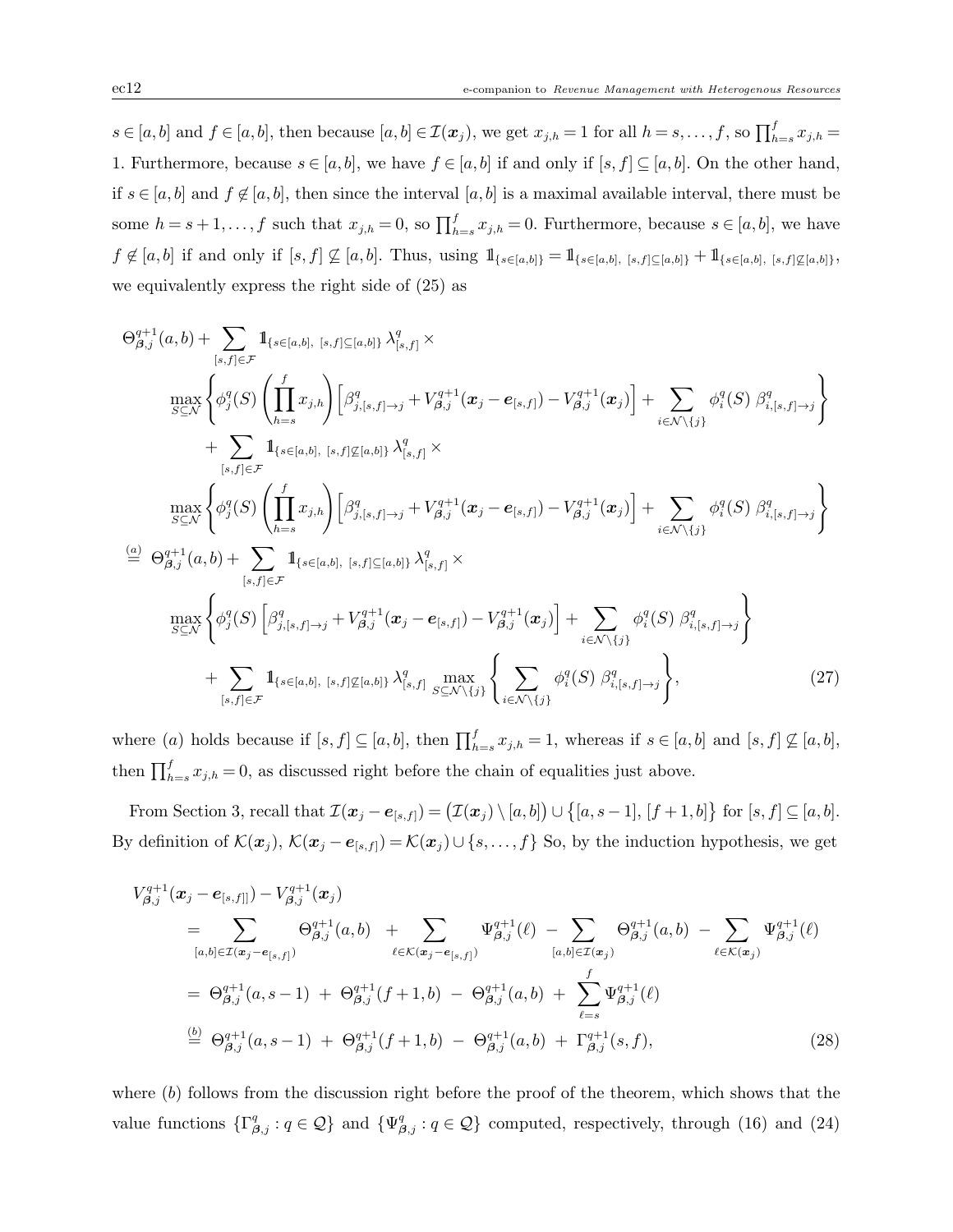satisfy the identity  $\Gamma_{\beta,j}^{q+1}(s,f) = \sum_{\ell=s}^{f} \Psi_{\beta,j}^{q+1}(\ell)$ . In this case, plugging (28) into (27), we equivalently express the right side of (25) as

$$
\Theta_{\beta,j}^{q+1}(a,b) + \sum_{[s,f]\in\mathcal{F}} \mathbb{1}_{\{s\in[a,b], [s,f]\subseteq[a,b]\}} \lambda_{[s,f]}^q \times
$$
\n
$$
\max_{S\subseteq\mathcal{N}} \left\{ \phi_j^q(S) \left[ \beta_{j,[s,f]\to j}^q + \Theta_{\beta,j}^{q+1}(a,s-1) + \Theta_{\beta,j}^{q+1}(f+1,b) - \Theta_{\beta,j}^{q+1}(a,b) + \Gamma_{\beta,j}^{q+1}(s,f) \right] + \sum_{i\in\mathcal{N}\backslash\{j\}} \phi_i^q(S) \beta_{i,[s,f]\to j}^q \right\}
$$
\n
$$
+ \sum_{[s,f]\in\mathcal{F}} \mathbb{1}_{\{s\in[a,b], [s,f]\not\subseteq[a,b]\}} \lambda_{[s,f]}^q \max_{S\subseteq\mathcal{N}\backslash\{j\}} \left\{ \sum_{i\in\mathcal{N}\backslash\{j\}} \phi_i^q(S) \beta_{i,[s,f]\to j}^q \right\}
$$
\n
$$
\stackrel{(c)}{=} \Theta_{\beta,j}^q(a,b),
$$

where (c) follows from (17). By the equality above, the right side of (25) is equal to  $\Theta_{\beta,j}^q(a,b)$ , establishing the equality in (25).

Second, we show that (26) holds for each  $\ell \in \mathcal{K}(x_j)$ . Thus, we focus on the unavailable days  $\ell \in \mathcal{K}(\boldsymbol{x}_j)$ . For  $\ell \in \mathcal{K}(\boldsymbol{x}_j)$ , we have  $x_{j,\ell} = 0$ , so  $\prod_{h=s}^f x_{j,h} = 0$  for  $s = \ell$ . So, the right side of (26) reads

$$
\Psi_{\beta,j}^{q+1}(\ell) + \sum_{[s,f]\in\mathcal{F}} \mathbb{1}_{\{s=\ell\}} \lambda_{[s,f]}^q \times \n\max_{S\subseteq\mathcal{N}} \left\{ \phi_j^q(S) \left( \prod_{h=s}^f x_{j,h} \right) \left[ \beta_{j,[s,f]\to j}^q + V_{\beta,j}^{q+1}(\boldsymbol{x}_j - \boldsymbol{e}_{[s,f]}) - V_{\beta,j}^{q+1}(\boldsymbol{x}_j) \right] + \sum_{i\in\mathcal{N}\backslash\{j\}} \phi_i^q(S) \beta_{i,[s,f]\to j}^q \right\} \n= \Psi_{\beta,j}^{q+1}(\ell) + \sum_{[s,f]\in\mathcal{F}} \mathbb{1}_{\{s=\ell\}} \lambda_{[s,f]}^q \max_{S\subseteq\mathcal{N}} \left\{ \sum_{i\in\mathcal{N}\backslash\{j\}} \phi_i^q(S) \beta_{i,[s,f]\to j}^q \right\} \n\stackrel{(d)}{=} \Psi_{\beta,j}^{q+1}(\ell) + \sum_{[s,f]\in\mathcal{F}} \mathbb{1}_{\{s=\ell\}} \lambda_{[s,f]}^q \max_{S\subseteq\mathcal{N}\backslash\{j\}} \left\{ \sum_{i\in\mathcal{N}\backslash\{j\}} \phi_i^q(S) \beta_{i,[s,f]\to j}^q \right\} \stackrel{(e)}{=} \Psi_{\beta,j}^q(\ell),
$$

where  $(d)$  holds because resource j does not appear in the objective function of the maximization problem on the left side of  $(d)$ , and  $(e)$  follows by  $(24)$ . Thus, the equality in  $(26)$  holds.

## Appendix E: Performance of the Constraint Splitting Policy on Synthetic Datasets

In Baek and Ma (2019), the authors consider general revenue management problems with non-unit resource capacities, as well as booking requests not necessarily over intervals of days. They split the resource constraints into two groups. In the first group, a booking request consumes the capacities of at most L different resources. In the second group, they have a matroid characterization of the capacity consumptions of the booking requests. The authors give a policy that is guaranteed to obtain at least  $\frac{1}{2(1+L)}$  fraction of the optimal total expected revenue. We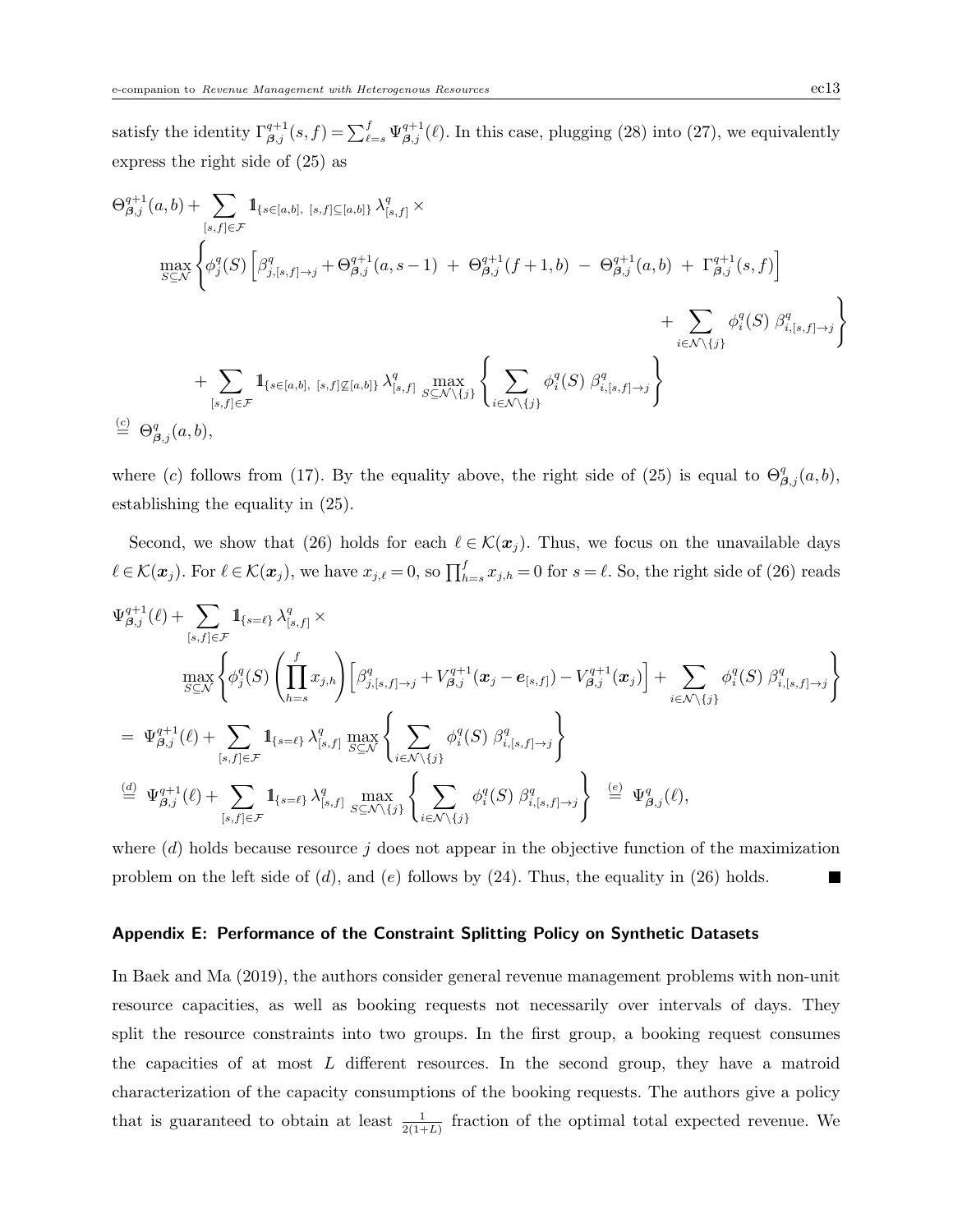| Param.                     |       |       | Total Exp. Revenue |       |       |
|----------------------------|-------|-------|--------------------|-------|-------|
| $(D_{\max}, \rho, \delta)$ | I INR | POLR  | I PR               | COS1  | COS5  |
| (6, 1.2, 0.9)              | 81.05 | 80.29 | 81.11              | 65.40 | 63.16 |
| (6, 1.2, 0.7)              | 73.00 | 73.04 | 73.97              | 64.92 | 61.33 |
| (6, 1.6, 0.9)              | 78.60 | 75.96 | 77.92              | 67.19 | 63.48 |
| (6, 1.6, 0.7)              | 85.02 | 83.07 | 84.52              | 74.50 | 70.95 |
| (6, 2.0, 0.9)              | 85.04 | 82.84 | 84.14              | 77.08 | 72.50 |
| (6, 2.0, 0.7)              | 80.85 | 77.39 | 79.28              | 73.25 | 69.05 |
| (8, 1.2, 0.9)              | 78.23 | 77.84 | 79.29              | 62.82 | 61.58 |
| (8, 1.2, 0.7)              | 71.07 | 71.09 | 73.44              | 59.86 | 56.76 |
| (8, 1.6, 0.9)              | 84.64 | 81.96 | 84.82              | 70.59 | 69.37 |
| (8, 1.6, 0.7)              | 79.75 | 78.52 | 81.57              | 66.73 | 63.04 |
| (8, 2.0, 0.9)              | 84.26 | 81.37 | 81.56              | 69.90 | 67.93 |
| (8, 2.0, 0.7)              | 79.21 | 73.62 | 77.22              | 65.19 | 62.08 |
| (10, 1.2, 0.9)             | 73.89 | 71.43 | 74.33              | 53.93 | 54.13 |
| (10, 1.2, 0.7)             | 73.09 | 72.90 | 75.02              | 57.47 | 58.17 |
| (10, 1.6, 0.9)             | 79.11 | 74.98 | 78.40              | 60.83 | 60.13 |
| (10, 1.6, 0.7)             | 82.22 | 78.10 | 81.86              | 62.89 | 59.45 |
| (10, 2.0, 0.9)             | 83.65 | 79.14 | 81.83              | 67.78 | 64.75 |
| (10, 2.0, 0.7)             | 83.93 | 75.64 | 82.01              | 67.59 | 59.69 |
| Avg.                       | 79.81 | 77.18 | 79.57              | 66.00 | 63.20 |

Table EC.1 Total expected revenues obtained by the constraint splitting policies.

refer to the policy proposed by Baek and Ma (2019) as the constraint splitting policy. The performance guarantee for the constraint splitting policy applies to general revenue management problems, not requiring the resources to be unique or the booking requests to consume capacities on consecutive days. Furthermore, this performance guarantee is independent of the number of constraints in the second group. The constraint splitting policy, when applied to our revenue management problem, provides a performance guarantee of  $\frac{1}{1+D_{\text{max}}}$ . Our polynomial value function approximations improve upon this performance guarantee when  $D_{\min} > 1$ . In this paper, exploiting the unit capacities of the resources and the interval structure of the booking requests, we can further perform rollout on static policies, which dramatically improves the performance of the static policy on hand. For our synthetic datasets, we compute the parameters of the constraint splitting policy once or five times over the selling horizon. We refer to the resulting policies, respectively, as COS1 and COS5, where we emphasize that these policies are based on constraint splitting. In Table EC.1, we compare the total expected revenues obtained by COS1 and COS5 with those obtained by LINR, POLR, and LPR. We express the total expected revenue of each benchmark policy as a percentage of the upper bound on the optimal total expected revenue. The total expected revenues that we report for LINR, POLR, and LPR in Table EC.1 are taken from Table 2.

Our results indicate that LINR, POLR, and LPR perform significantly better than COS1 and COS5. On average, the total expected revenues obtained by COS5 lag behind those obtained by LINR, POLR, and LPR by, respectively, 20.83%, 18.19%, and 20.63%. Thus, exploiting the structure of our revenue management problem, our rollout policies provide substantial improvements over COS5. Similar observations hold for COS1 as well. Comparing the performance of COS5 with that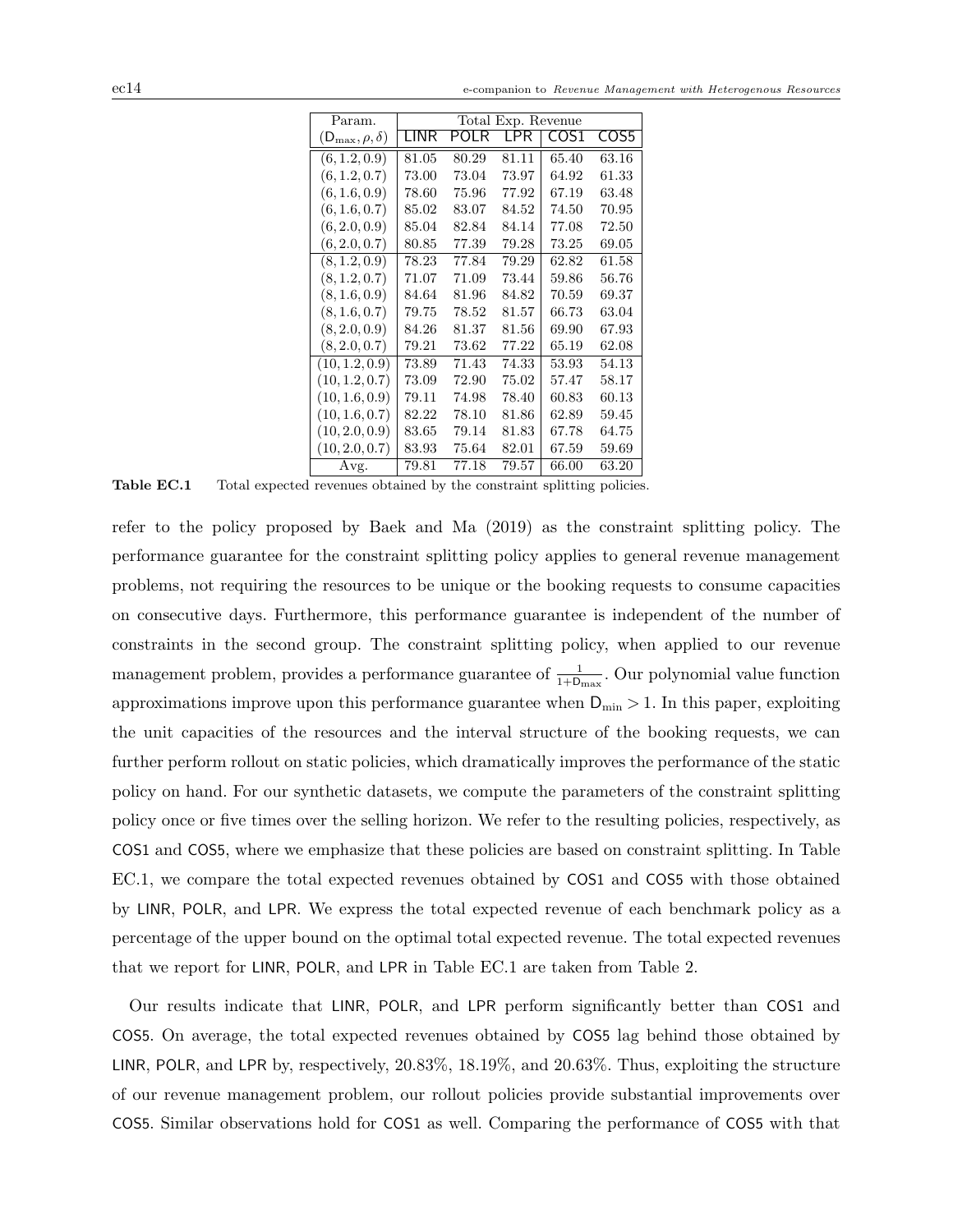of LIN5, POL5, and LP5 from Table 2, the improvements of LIN5, POL5, and LP5 over COS5 are still significant, reaching, respectively, 19.01%, 7.49%, and 16.69%, on average.

#### Appendix F: Additional Details for the Boutique Hotel Dataset

We explain the details of the parameter estimates for the boutique hotel dataset. Following this discussion, we check the performance of the policy in Baek and Ma (2019).

**Parameter Estimation:** Recalling that the values of  $\{\theta_k : k = 1, \ldots, 171\}$  are the same when k falls in each of the seven intervals  $[1, 3]$ ,  $[4, 7]$ ,  $[8, 14]$ ,  $[15, 28]$ ,  $[29, 42]$ ,  $[43, 56]$  and  $[57, 171]$ , we need to estimate seven parameters to come up with  $\{\theta_k : k = 1, \ldots, 171\}$ . The length of stay for a customer ranges between one and eight days, so we need to estimate eight parameters for  $\{\eta_d : d = 1, \ldots, 8\}$ . Lastly, there are six rooms, which implies that we need to estimate the six preference weights  $\{v_i: i=1,\ldots,6\}$ . Thus, the total number of parameters that we need to estimate is 21. For each one of the time periods in the selling horizon, the dataset provides the assortment of rooms that was on offer to the customers and indicates whether there was a booking at the time period. If there was a booking, then the dataset also provides the room chosen in the booking and the interval of stay for the booking. Using the dataset, we use standard maximum likelihood estimation to estimate the parameters of our model. We provide summary statistics for the estimated values of the parameters. The largest values for  $\theta_k$  occur when k falls in one of the intervals [1, 3], [4, 7] and [8, 14]. More than 60% of the booking requests are for intervals of three or fewer days. Lastly, the largest and smallest preference weights for a room differ by a factor of 2.28.

We carry out five-fold cross-validation for our arrival probability and preference weight estimates. Recall that we have 1190 time periods in our selling horizon. Some time periods have bookings, some do not. We split the 1190 time periods in the selling horizon into five equal segments. After estimating the parameters of our model using four-fifths of the dataset, we validate the ability of our parameter estimates to predict the arrivals and customer choices in the remaining one-fifth holdout dataset. To validate the estimated arrival probabilities and preference weights, we use our model parameters to predict the expected number of weekly bookings made within the assortments offered in the holdout dataset, and compare our predictions with the actual numbers of bookings. Over five holdout datasets, the average percent deviation between the predicted and actual bookings is 23%. For each time period with a reservation in the holdout dataset, we also order the offered rooms according to their choice probabilities from the fitted choice model, and count the fraction of times that the booked room is one of the  $r$  rooms with the largest choice probabilities. We refer to this fraction as the r-hit rate. For example, the 2-hit rate is the fraction of times that the booked room had one of the top two choice probabilities. The 1-hit and 2-hit